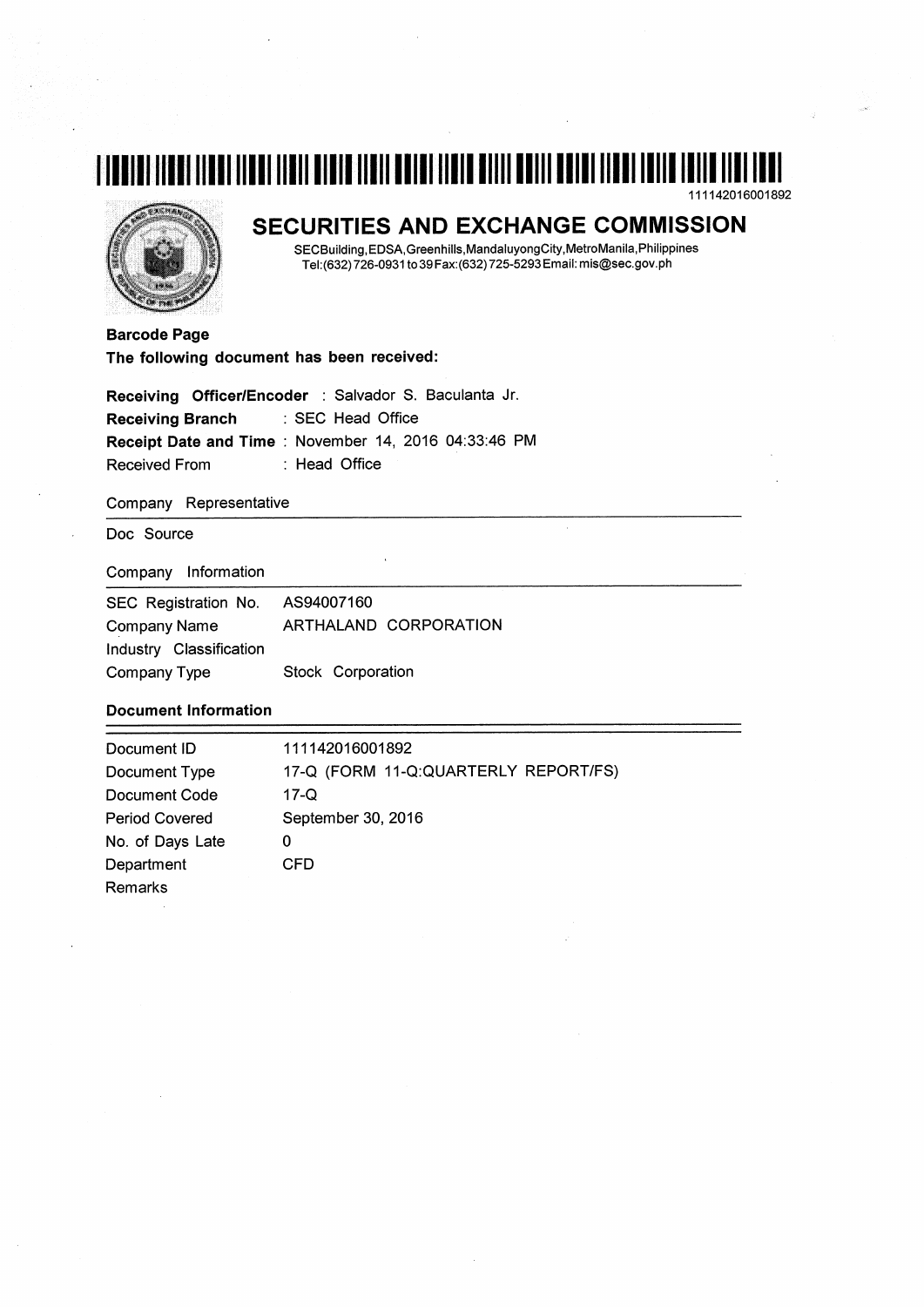# **COVER SHEET**

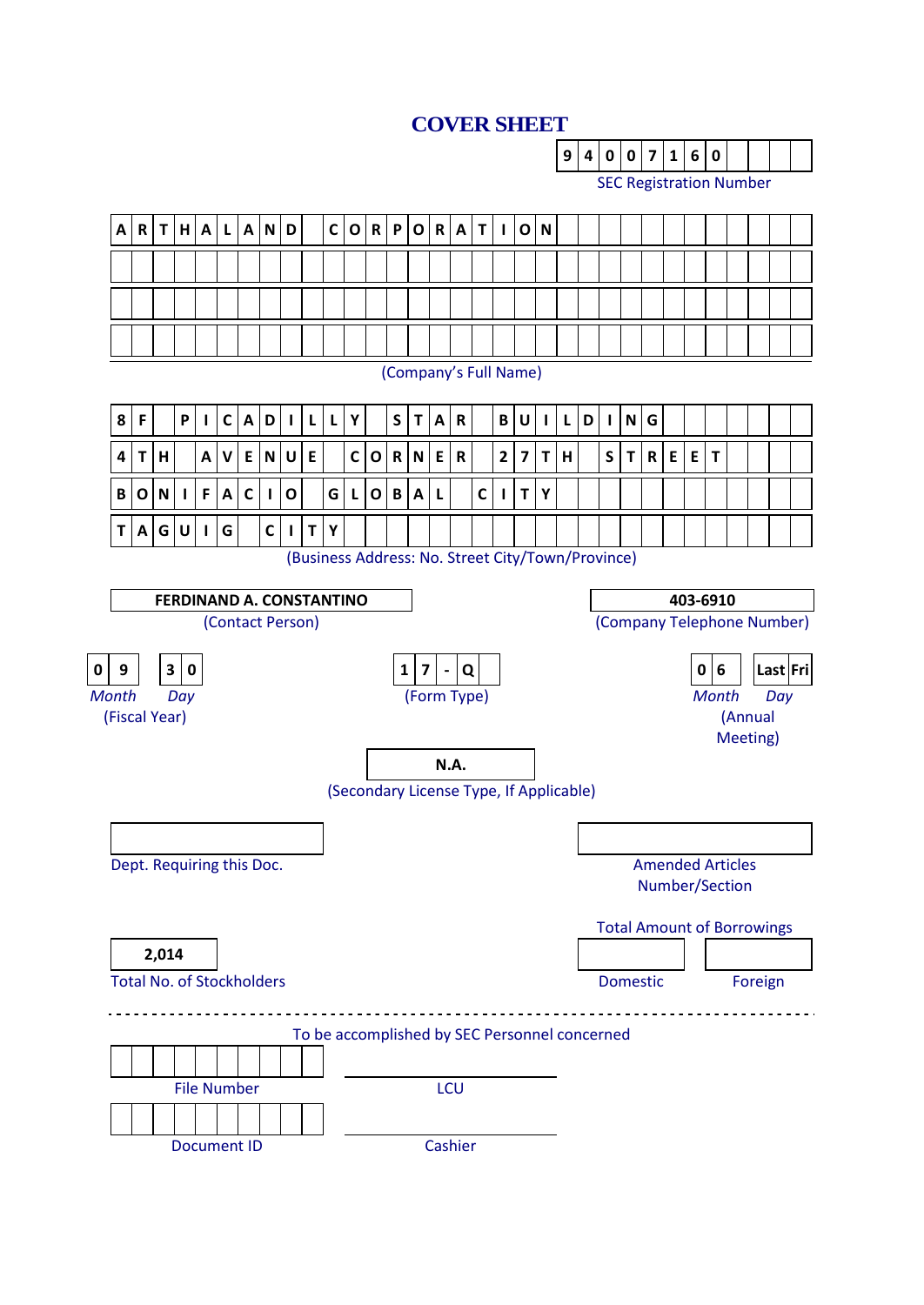#### **ARTHALAND CORPORATION**

(Company's Full Name)

*8/F Picadilly Star Building, 4th Avenue corner 27th Street Bonifacio Global City, Taguig City* (Company's Address)

**403-6910**

(Telephone Number)

 **2016 - December 31\_ Last Friday of June**

(Fiscal year ending) (Annual Meeting) (month & day)

 SEC FORM 17 – Q QUARTERLY REPORT (Form Type)

Amendment Designation (If applicable)

September 30, 2016 (Period Ended Date)

\_\_\_\_\_\_\_\_\_\_\_\_\_\_\_\_\_\_\_\_\_\_\_\_\_\_\_\_\_\_\_\_\_\_\_\_ (Secondary License Type & File Number)

 $\overline{\phantom{a}}$  , and the contract of the contract of the contract of the contract of the contract of the contract of the contract of the contract of the contract of the contract of the contract of the contract of the contrac

 $\overline{\phantom{a}}$  , and the contract of the contract of the contract of the contract of the contract of the contract of the contract of the contract of the contract of the contract of the contract of the contract of the contrac **LCU** 

 \_\_\_\_\_\_\_\_\_\_\_\_\_\_\_\_\_\_\_\_ \_\_\_\_\_\_\_\_\_\_\_\_\_\_\_\_\_\_\_ (Cashier) DTU

 **\_ASO-94-007160\_\_\_\_\_\_**  (SEC Number)

 \_\_\_\_\_\_\_\_\_\_\_\_\_\_\_\_\_\_\_\_\_ \_\_\_\_\_\_\_\_\_\_\_\_\_\_\_\_\_\_\_\_ Central Receiving Unit **File Number** File Number

Document I.D.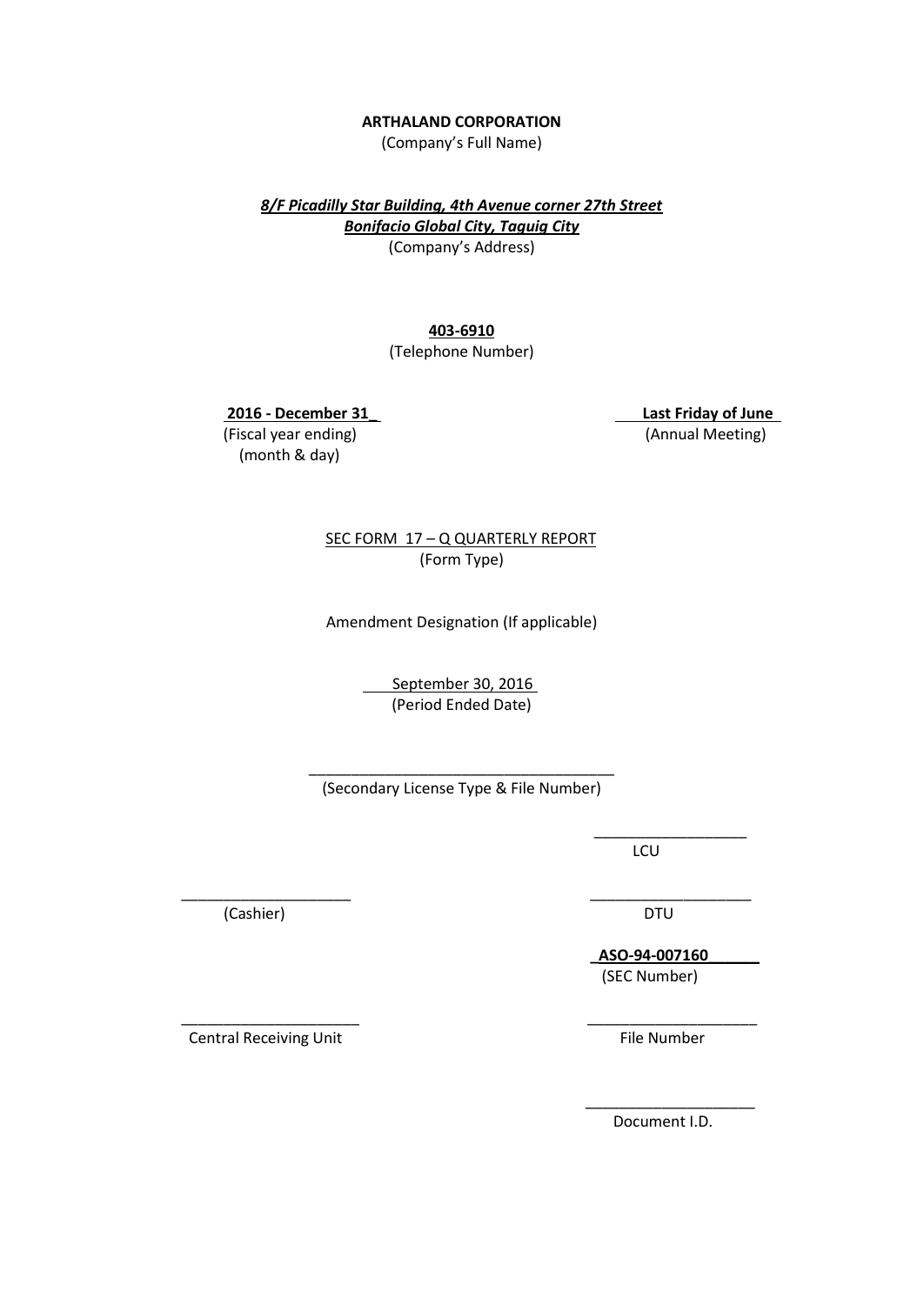# **SECURITIES AND EXCHANGE COMMISSION SEC FORM 17-Q**

# **QUARTERLY REPORT PURSUANT TO SECTION 11 OF THE REVISED SECURITIES ACT AND RSA RULE 11(a)-1 (b)(2) THEREUNDER**

- 1. For the quarterly period ended*September 30, 2016*
- 2. Commission Identification No. *ASO-94-007160*
- 3. BIR TIN *004-450-721-0000*
- 4. Exact name of registrant as specified in its character

# *ARTHALAND CORPORATION*

- 5. Incorporated in Metro Manila, Philippines on *August 10, 1994*.
- 6. Industry Classification Code \_\_\_\_\_\_\_\_\_\_\_\_\_\_\_\_\_\_\_\_\_\_\_\_\_\_\_\_\_\_\_\_.
- 7. Address of registrant's principal office **Postal Code** Postal Code

# *8/F Picadilly Star Building, 4th Avenue corner 27th Street, Bonifacio Global City, Taguig City 1634*

- 8. Registrant's Telephone Number : *403-6910*
- 9. Former name, former address and former fiscal year, if changed since last report: Not Applicable
- 10. Securities registered pursuant to Sections 4 and 8 of the RSA

| Title of each class     | Number of shares of<br>stock outstanding or amount<br>of debt outstanding. |
|-------------------------|----------------------------------------------------------------------------|
| <b>Common Shares</b>    | 5,318,095,199 common shares                                                |
| <b>Preferred Shares</b> | 12,500,000 preferred shares                                                |

11. Are any or all of the securities listed on the Philippine Stock Exchange?

 **YES [ X ] NO [ ]**

If yes, state the name of such Stock Exchange and the class/es of securities listed therein:

Philippine Stock Exchange, Inc.; 5,318,095,199 common shares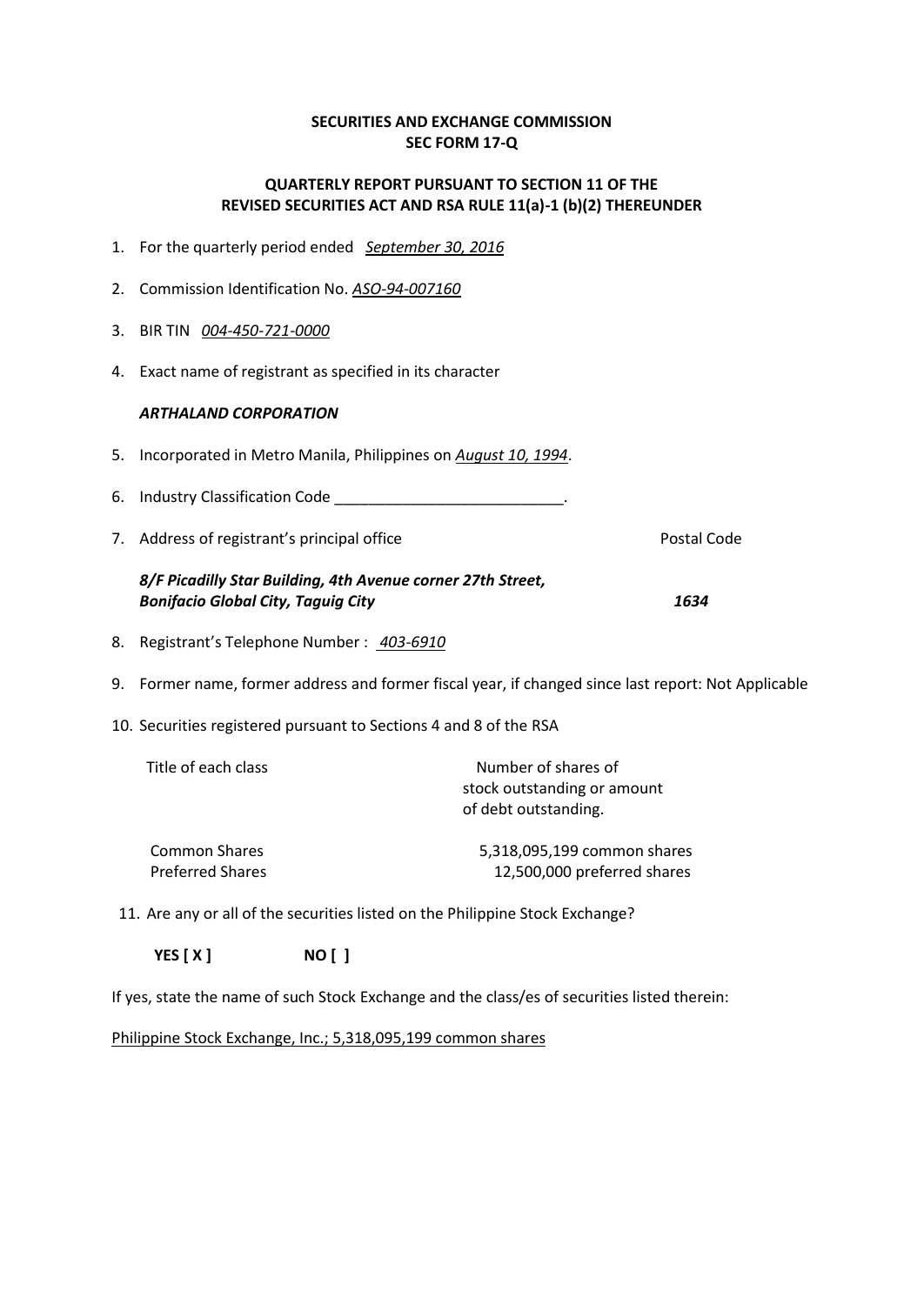- 12. Indicate by check mark whether the registrant :
	- (a) has filed all reports required to be filed by Section 11 of the Revised Securities Act (RSA) and RSA Rule (a)-1 thereunder and Sections 26 and 141 of the Corporation Code of the Philippines, during the preceding 12 months (or for such shorter period the registrant was required to file such reports).

 **YES [ X ] NO [ ]**

(b) has been subject to such filing requirements for the past 90 days.  **YES [ X ] NO [ ]**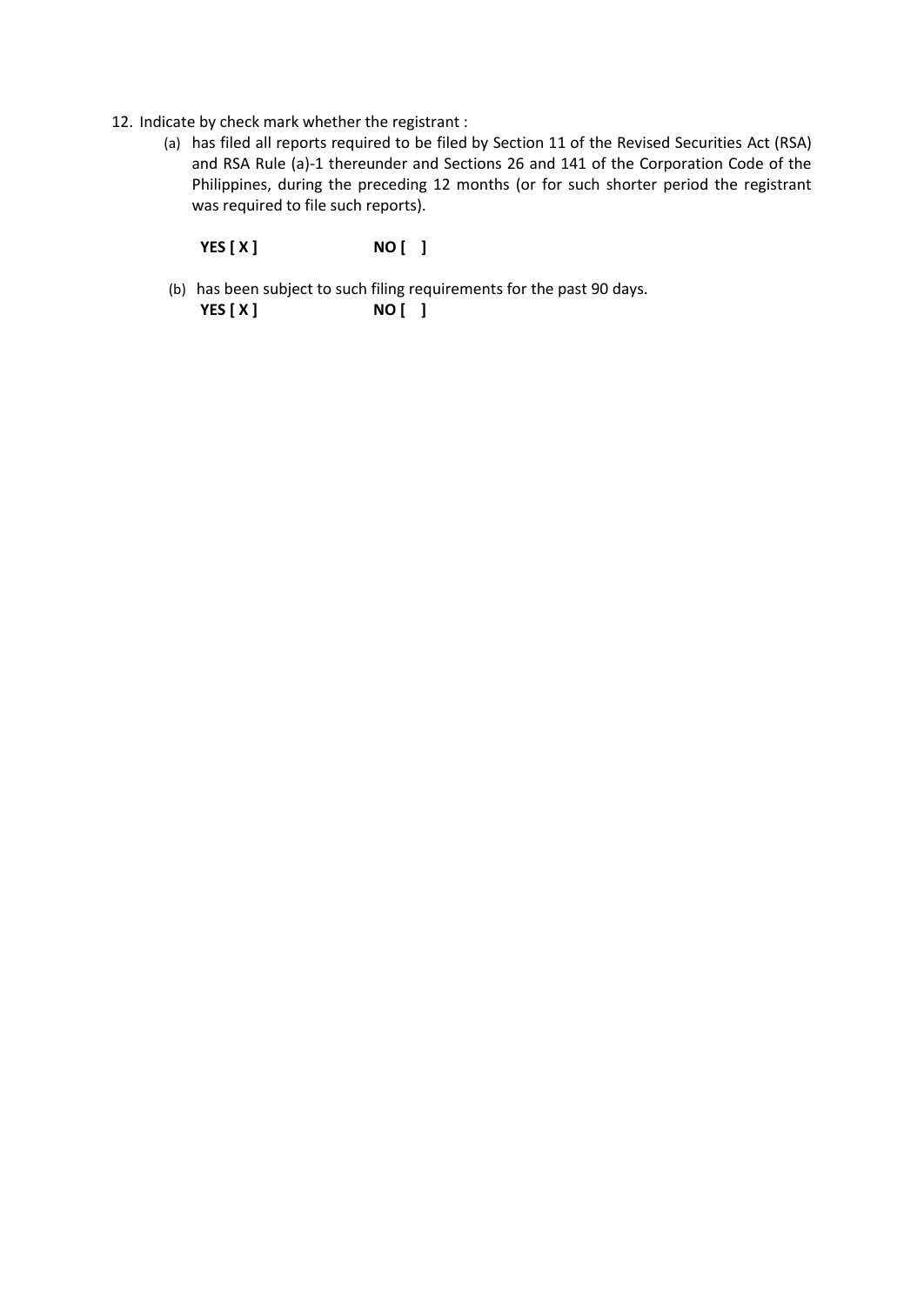#### **PART I - FINANCIAL INFORMATION**

Item 1. Financial Statements

ř.

 $\epsilon$ 

See attached.

Item 2. Management's Discussion and Analysis of Financial Condition and Results of Operations

See attached.

#### **PART II - OTHER INFORMATION**

There are no other information for the period not previously reported in SEC Form 17-C

#### **SIGNATURES**

Pursuant to the requirements of the Revised Securities Act, the registrant has duly caused this report to be signed on its behalf by the undersigned thereunto duly authorized.

Issuer

**ARTHALAND CORPORATION** 

f fair

Signature and Title :

 $\mathbf{r}$ 

 $\ddot{\cdot}$ 

 $\ddot{\cdot}$ 

President

ruus.

Signature and Title

**FERDINAND A. CONSTANTINO Chief Finance Officer** 

Date

October 26, 2016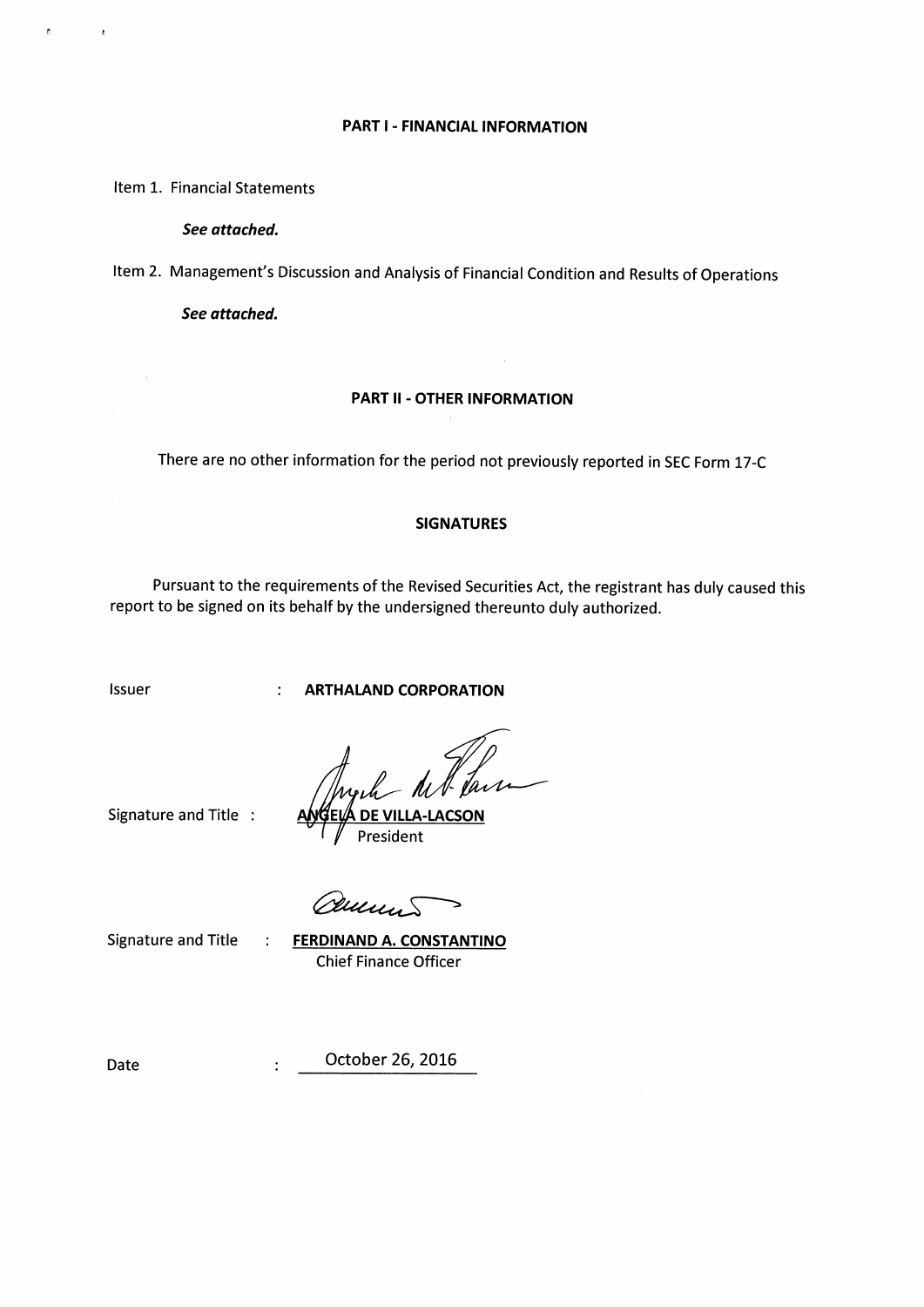# **ITEM 1. Financial Statements Required under SRC RULE 68.1**

- 1. Basic and Diluted Earnings per Share (See attached Income Statement).
- 2. The accompanying consolidated interim financial statements of **Arthaland Corporation (ALCO)** were prepared in accordance with accounting principles generally accepted in the Philippines as set forth in Philippine Financial Reporting Standards (PFRS) and Philippine Accounting Standards (PAS).
- 3. Notes to Financial Statements:
	- a. The accompanying consolidated financial statements of **ALCO** were prepared in accordance with PFRS. The financial statements have been prepared using the historical cost basis and are presented in Philippine Pesos.
	- b. There is no significant seasonality or cycle of interim operations.
	- c. There are no material events subsequent to the end of the interim period not previously reported in SEC form 17-C.
	- d. There are no changes in the composition of the issuer during the interim period including business combinations, acquisition of subsidiaries and long-term investments, restructurings and discontinuing operations.
	- e. There are no material changes in the contingent liabilities or contingent assets since the last annual balance sheet date.
	- f. There are no material contingencies and any other events or transactions that are material to an understanding of the current interim period.
	- g. Except for the development costs of ARYA Residences, Arthaland Century Pacific Tower, Cebu Exchange, and the newly acquired property in Laguna, there are no material commitments for capital expenditures since the last annual balance sheet date.
	- h. There are no known trends, events or uncertainties that have had or that are reasonably expected to have a material favorable or unfavorable impact on net sales or revenues or income from continuing operations. There is no foreseen event that will cause a material change in the relationship between costs and revenues.
	- i. There are no material off-balance sheet transactions, arrangements, obligations and other relationship of the company with unconsolidated entities or other persons created during the reporting period.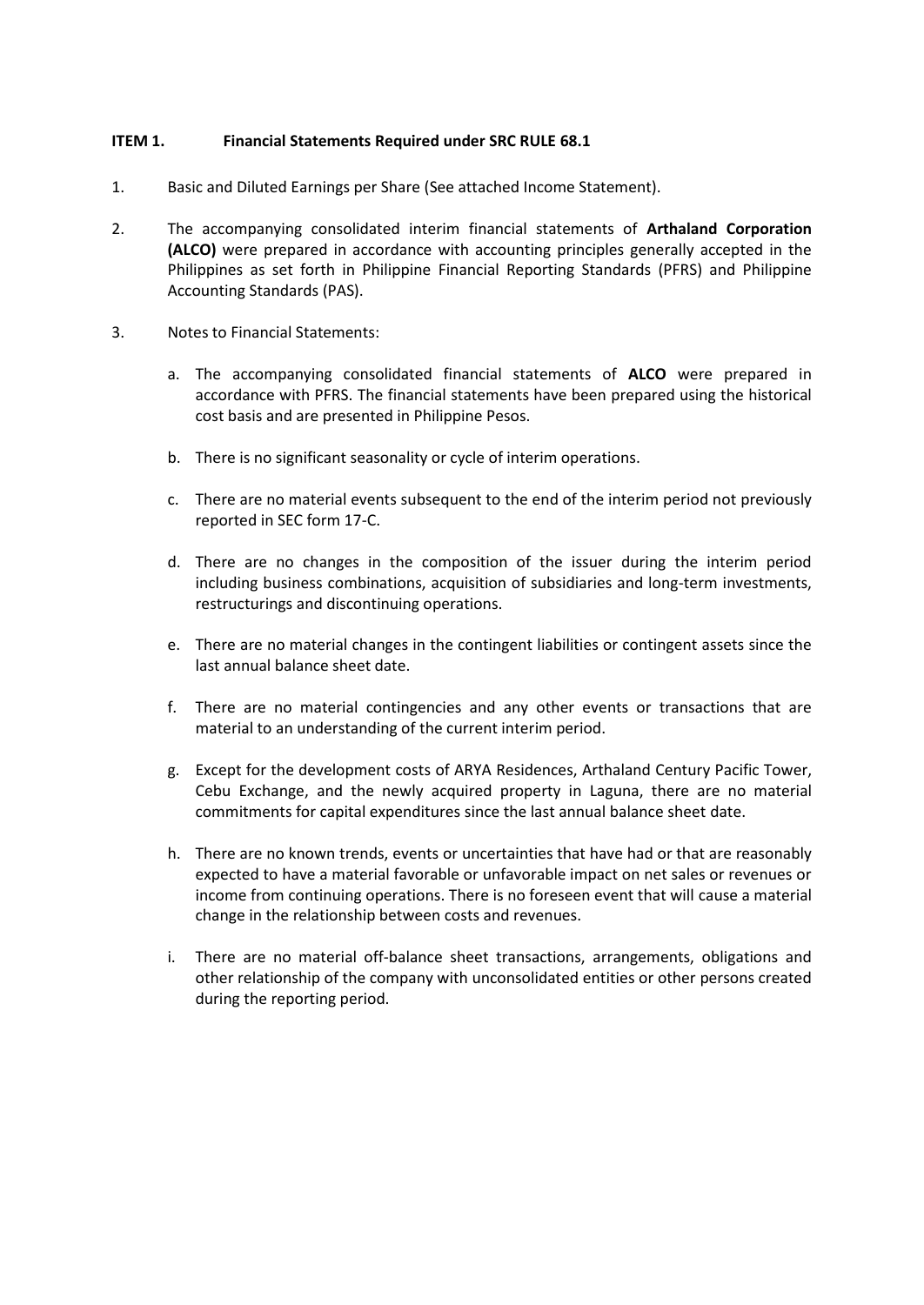# **ARTHALAND CORPORATION AND SUBSIDIARIES**

#### **CONSOLIDATED STATEMENTS OF FINANCIAL POSITION SEPTEMBER 30, 2016 AND DECEMBER 31, 2015**

|                                                                 | <b>Notes</b> |   | SEPTEMBER 30 2016<br>(Unaudited) | <b>DECEMBER 31 2015</b><br>(Audited) |  |
|-----------------------------------------------------------------|--------------|---|----------------------------------|--------------------------------------|--|
|                                                                 |              |   |                                  |                                      |  |
| <b>ASSETS</b>                                                   |              |   |                                  |                                      |  |
| Cash and cash equivalents                                       | 5            | P | 456,346,161 P                    | 604,613,082                          |  |
| Financial assets at fair value through<br>profit or loss (FVPL) | 6            |   | 907,460,796                      | 732,635,225                          |  |
| Trade and other receivables                                     | 7            |   | 459,221,126                      | 1,831,115,193                        |  |
| Real estate for sale                                            | 8            |   | 1,804,469,983                    | 1,550,936,177                        |  |
| Investment properties                                           | 9            |   | 2,902,929,474                    | 1,391,323,861                        |  |
| Property and equipment                                          | 10           |   | 22,233,499                       | 17,202,058                           |  |
| Net deferred tax assets                                         |              |   | 12,954,562                       | 12,382,953                           |  |
| Creditable withholding taxes                                    |              |   | 217,599,795                      | 214,119,974                          |  |
| Other assets                                                    | 11           |   | 142,216,362                      | 189,088,057                          |  |
|                                                                 |              | P | 6,925,431,758 P                  | 6,543,416,580                        |  |
|                                                                 |              |   |                                  |                                      |  |
| <b>LIABILITIES AND EQUITY</b>                                   |              |   |                                  |                                      |  |
| <b>Liabilities</b>                                              |              |   |                                  |                                      |  |
| Loans payable                                                   | 12           | P | 3,103,293,361 P                  | 3,091,768,912                        |  |
| Accounts payable and other liabilities                          | 13           |   | 1,068,025,083                    | 1,368,361,438                        |  |
| <b>Retirement liability</b>                                     | 19           |   | 40,801,518                       | 40,801,518                           |  |
| Net deferred tax liabilities<br><b>Total Liabilities</b>        |              |   | 66,702,889<br>4,278,822,851      | 180,664,234<br>4,681,596,102         |  |
|                                                                 |              |   |                                  |                                      |  |
| Equity attributable to equity holders of                        |              |   |                                  |                                      |  |
| <b>ArthaLand Corporation</b>                                    |              |   |                                  |                                      |  |
| Capital stock - Common                                          | 15           |   | 957,257,136                      | 957,257,136                          |  |
| Additional paid-in capital                                      |              |   | 75,000,000                       | 75,000,000                           |  |
| <b>Retained earnings</b>                                        |              |   | 1,608,405,248                    | 828,572,831                          |  |
| Cumulative measurement gains on                                 |              |   |                                  |                                      |  |
| retirement liability - net of tax                               |              |   | 990,511                          | 990,511                              |  |
|                                                                 |              |   | 2,641,652,895                    | 1,861,820,478                        |  |
| Non-controlling interests<br><b>Total Equity</b>                |              |   | 4,956,012<br>2,646,608,907       | 1,861,820,478                        |  |
|                                                                 |              |   |                                  |                                      |  |
|                                                                 |              | P | 6,925,431,758 P                  | 6,543,416,580                        |  |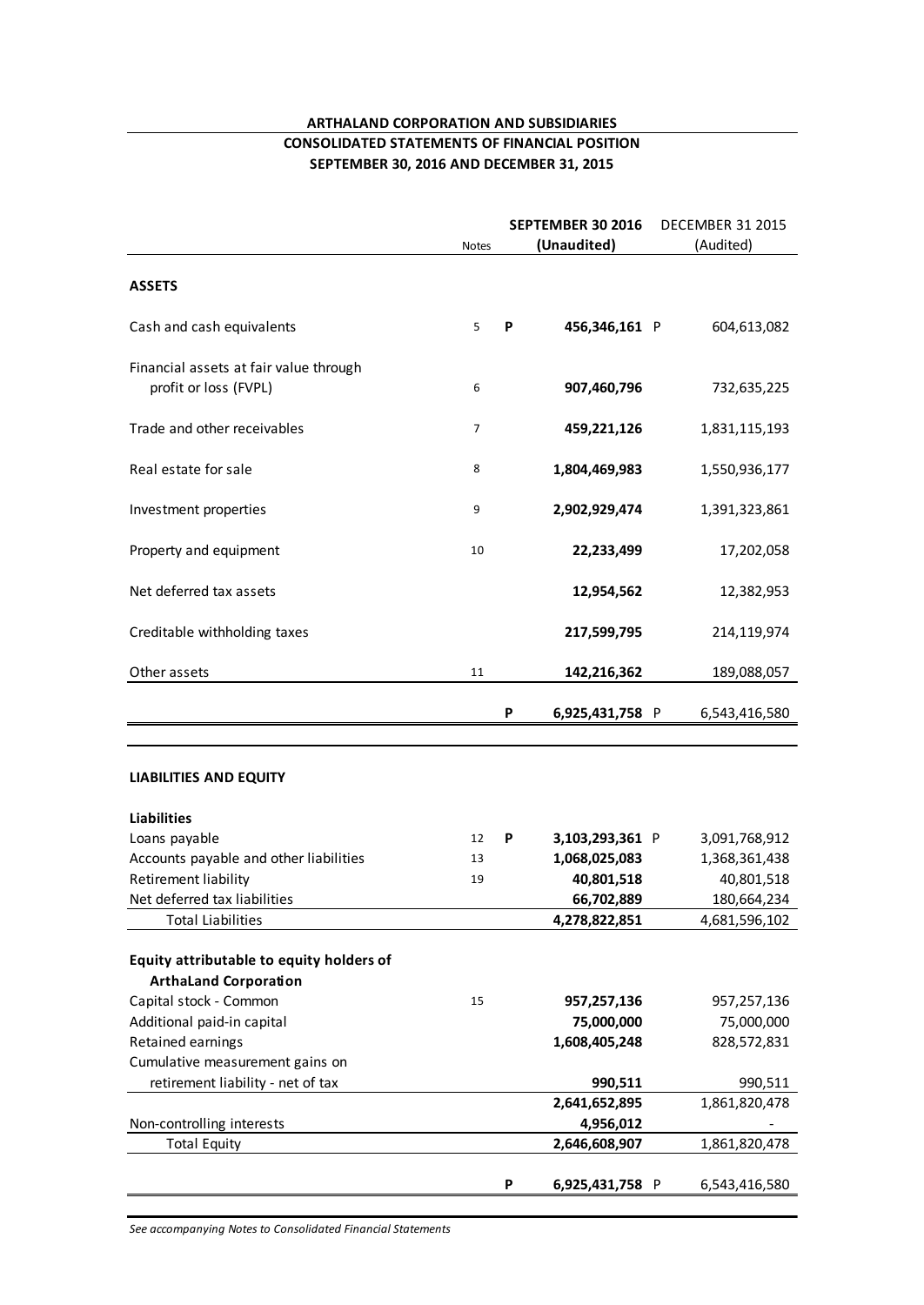# **ARTHALAND CORPORATION AND SUBSIDIARIES**

# **CONSOLIDATED STATEMENTS OF FINANCIAL POSITION SEPTEMBER 30, 2016 AND 2015**

|                                                                 |                |   | SEPTEMBER 30 2016                | SEPTEMBER 30 2015              |
|-----------------------------------------------------------------|----------------|---|----------------------------------|--------------------------------|
|                                                                 | <b>Notes</b>   |   | (Unaudited)                      | (Unaudited)                    |
| <b>ASSETS</b>                                                   |                |   |                                  |                                |
| Cash and cash equivalents                                       | 5              | P | 456,346,161                      | P<br>540,113,449               |
| Financial assets at fair value through<br>profit or loss (FVPL) | 6              |   | 907,460,796                      | 263,830,033                    |
| Trade and other receivables                                     | $\overline{7}$ |   | 459,221,126                      | 2,339,034,490                  |
| Real estate for sale                                            | 8              |   | 1,804,469,983                    | 1,612,809,435                  |
| Investment properties                                           | 9              |   | 2,902,929,474                    | 1,236,999,822                  |
| Property and equipment                                          | 10             |   | 22,233,499                       | 19,011,807                     |
| Net deferred tax assets                                         |                |   | 12,954,562                       | 135,804                        |
| Creditable withholding taxes                                    |                |   | 217,599,795                      | 219,689,701                    |
| Other assets                                                    | 11             |   | 142,216,362                      | 157,808,713                    |
|                                                                 |                | P | 6,925,431,758 P                  | 6,389,433,254                  |
| <b>LIABILITIES AND EQUITY</b>                                   |                |   |                                  |                                |
| <b>Liabilities</b>                                              |                |   |                                  |                                |
| Loans payable<br>Accounts payable and other liabilities         | 12<br>13       | P | 3,103,293,361 P<br>1,068,025,083 | 2,899,458,863<br>1,466,943,582 |
| Retirement liability                                            | 19             |   | 40,801,518                       | 33,672,130                     |
| Net deferred tax liabilities                                    |                |   | 66,702,889                       | 217,660,008                    |
| <b>Total Liabilities</b>                                        |                |   | 4,278,822,851                    | 4,617,734,583                  |
|                                                                 |                |   |                                  |                                |
| Equity attributable to equity holders of                        |                |   |                                  |                                |
| <b>ArthaLand Corporation</b>                                    |                |   |                                  |                                |
| Capital stock - Common                                          | 15             |   | 957,257,136                      | 957,257,136                    |
| Additional paid-in capital                                      |                |   | 75,000,000                       | 75,000,000                     |
| Retained earnings<br>Cumulative measurement gains (losses) on   |                |   | 1,608,405,248                    | 739,499,276                    |
| retirement liability - net of tax                               |                |   | 990,511                          | (57, 741)                      |
|                                                                 |                |   | 2,641,652,895                    | 1,771,698,671                  |
| Non-controlling interests                                       |                |   | 4,956,012                        |                                |
| <b>Total Equity</b>                                             |                |   | 2,646,608,907                    | 1,771,698,671                  |
|                                                                 |                | P | 6,925,431,758                    | P<br>6,389,433,254             |
|                                                                 |                |   |                                  |                                |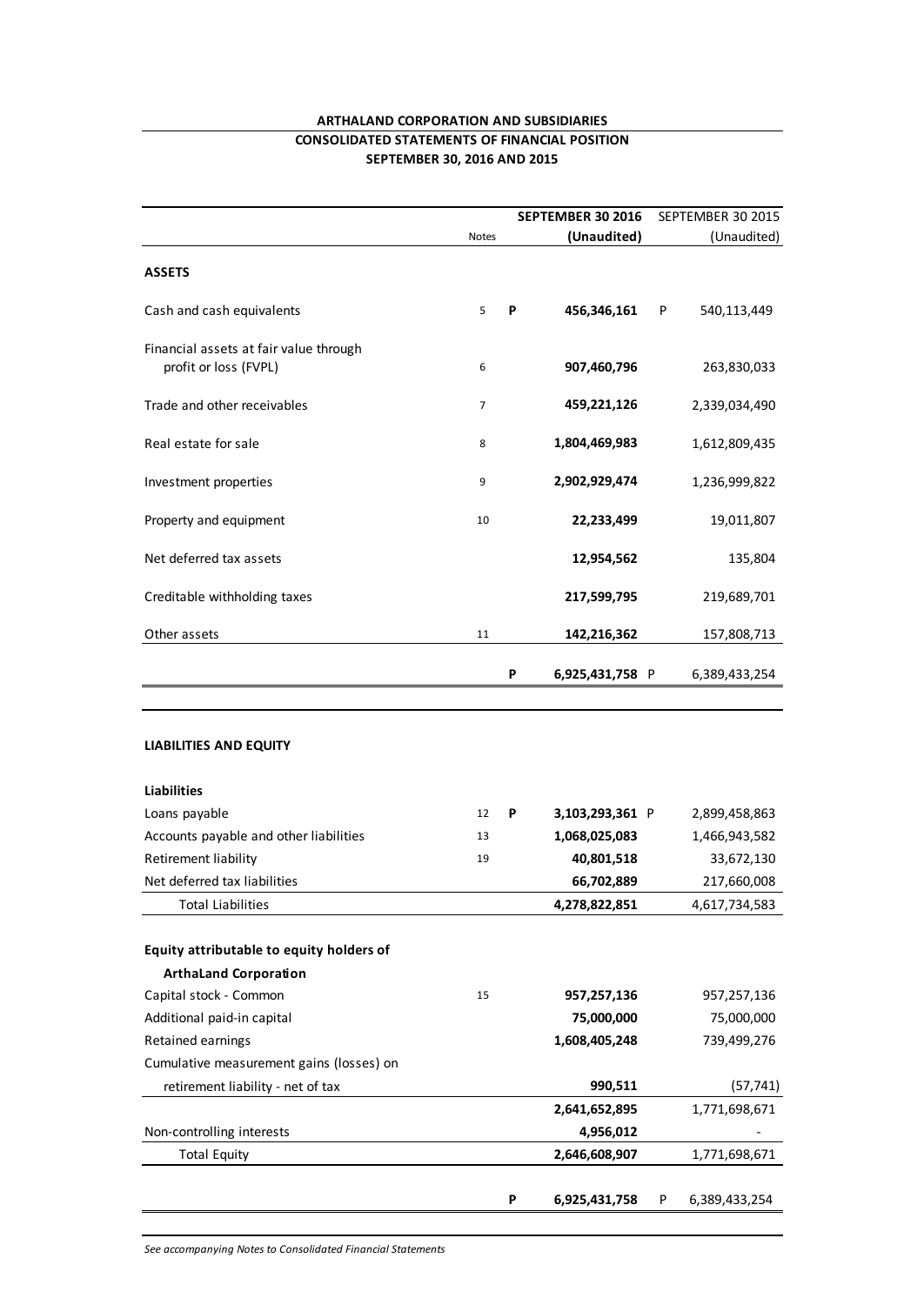# **ARTHALAND CORPORATION AND SUBSIDIARIES CONSOLIDATED STATEMENTS OF COMPREHENSIVE INCOME FOR THE PERIOD ENDED SEPTEMBER 30, 2016**

**AND FOR THE YEAR ENDED DECEMBER 31, 2015**

**SEPTEMBER 30 2016 DECEMBER 31 2015** Notes **(Unaudited)** (Audited) **REVENUE FROM REAL ESTATE SALES P 325,402,973** P 1,584,016,397 **COST OF REAL ESTATE SOLD (217,999,646)** (1,043,700,643) **GROSS INCOME** 540,315,754 **GROSS INCOME**<br> **OPERATING EXPENSES**<br> **OPERATING EXPENSES**<br> **16**<br> **240,755,773**<br> **240,755,773**<br>
313,880,772 **INCOME (LOSS) FROM OPERATIONS (133,352,446)** 226,434,982 **INCOME (LOSS) FROM OPERATIONS** (133,352,446) 226,434,982<br> **FINANCE COSTS** 17 (53,789,798) (40,566,579) **OTHER INCOME** - net 1 8 **931,811,827** 125,934,371 **INCOME BEFORE INCOME TAX 744,669,583** 311,802,774 **INCOME TAX EXPENSE (BENEFIT) (22,724,129)** 87,968,491 **NET INCOME 767,393,712** 223,834,283 **COMPREHENSIVE INCOME -** 1,048,252 **TOTAL COMPREHENSIVE INCOME P 767,393,712** P 224,882,535 **NET INCOME (LOSS) ATTRIBUTABLE TO: Equity holders of ArthaLand Corporation P 779,832,417** P 224,882,535 **Non-controlling interests (12,438,705)** - **P 767,393,712** P 224,882,535 **EARNINGS PER SHARE -** Basic and Diluted 22 **P** 0.144 P 0.042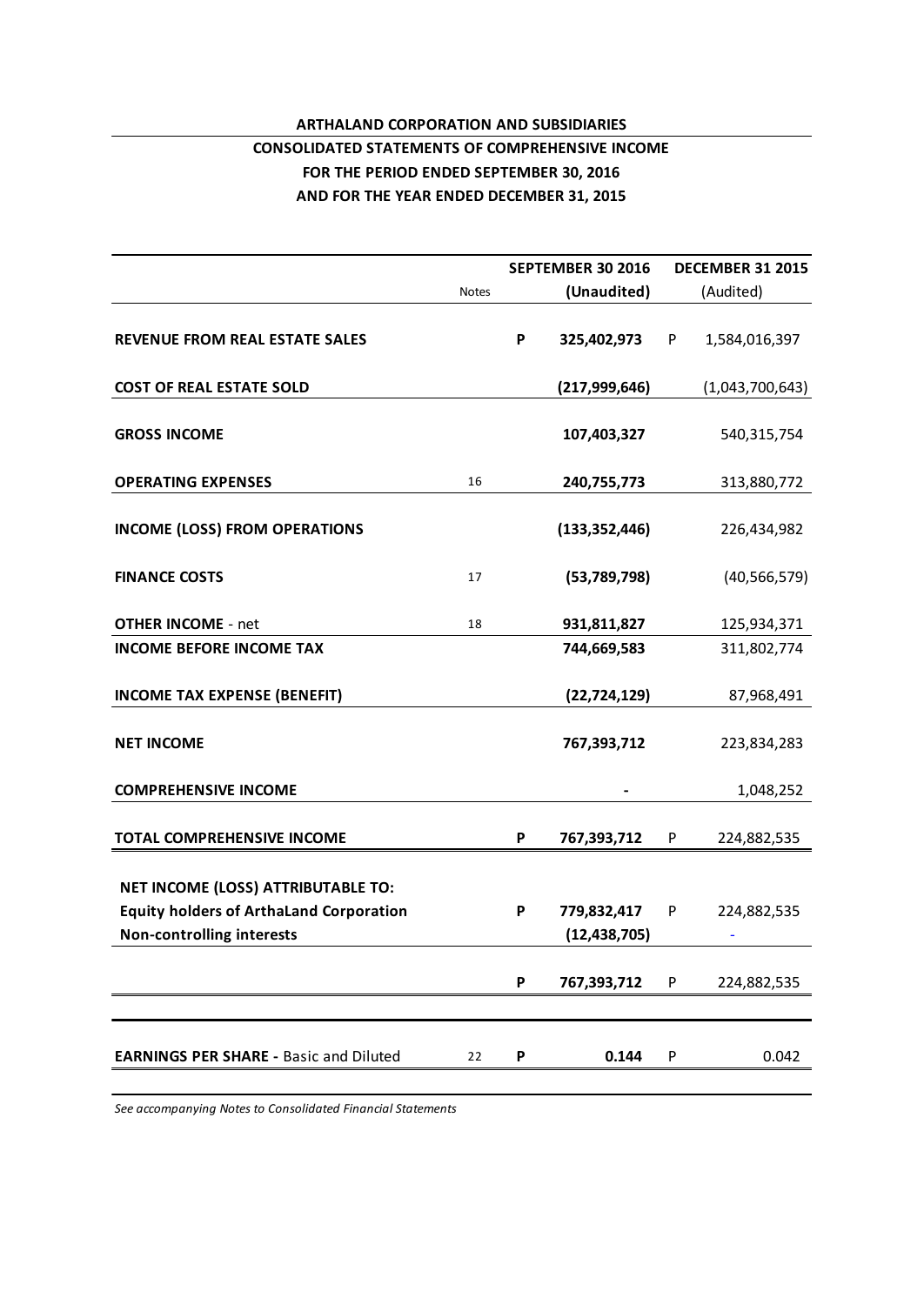# **ARTHALAND CORPORATION AND SUBSIDIARIES**

# **CONSOLIDATED STATEMENTS OF COMPREHENSIVE INCOME FOR THE PERIOD ENDED SEPTEMBER 30, 2016 AND 2015**

|                                                |              |   | <b>SEPTEMBER 30 2016</b> |   | SEPTEMBER 30 2015 |
|------------------------------------------------|--------------|---|--------------------------|---|-------------------|
|                                                | <b>Notes</b> |   | (Unaudited)              |   | (Unaudited)       |
| <b>REVENUE FROM REAL ESTATE SALES</b>          |              | P | 325,402,973              | P | 1,407,976,131     |
| <b>COST OF REAL ESTATE SOLD</b>                |              |   | (217, 999, 646)          |   | (968, 848, 045)   |
| <b>GROSS INCOME</b>                            |              |   | 107,403,327              |   | 439,128,086       |
| <b>OPERATING EXPENSES</b>                      | 16           |   | 240,755,773              |   | 218,099,656       |
| <b>INCOME (LOSS) FROM OPERATIONS</b>           |              |   | (133, 352, 446)          |   | 221,028,430       |
| <b>FINANCE COSTS</b>                           | 17           |   | (53,789,798)             |   | (26, 861, 786)    |
| <b>OTHER INCOME - net</b>                      | 18           |   | 931,811,827              |   | 29,284,588        |
| <b>INCOME BEFORE INCOME TAX</b>                |              |   | 744,669,583              |   | 223,451,232       |
| <b>INCOME TAX EXPENSE (BENEFIT)</b>            |              |   | (22, 724, 129)           |   | 88,690,514        |
| <b>NET INCOME</b>                              |              |   | 767,393,712              |   | 134,760,718       |
| <b>COMPREHENSIVE INCOME</b>                    |              |   |                          |   |                   |
| <b>TOTAL COMPREHENSIVE INCOME</b>              |              | P | 767,393,712              | P | 134,760,718       |
| NET INCOME (LOSS) ATTRIBUTABLE TO:             |              |   |                          |   |                   |
| <b>Equity holders of ArthaLand Corporation</b> |              | P | 779,832,417              | P | 134,760,718       |
| <b>Non-controlling interests</b>               |              |   | (12, 438, 705)           |   |                   |
|                                                |              | P | 767,393,712              | P | 134,760,718       |
|                                                |              |   |                          |   |                   |
| <b>EARNINGS PER SHARE - Basic and Diluted</b>  | 22           | P | 0.144                    | P | 0.025             |
|                                                |              |   |                          |   |                   |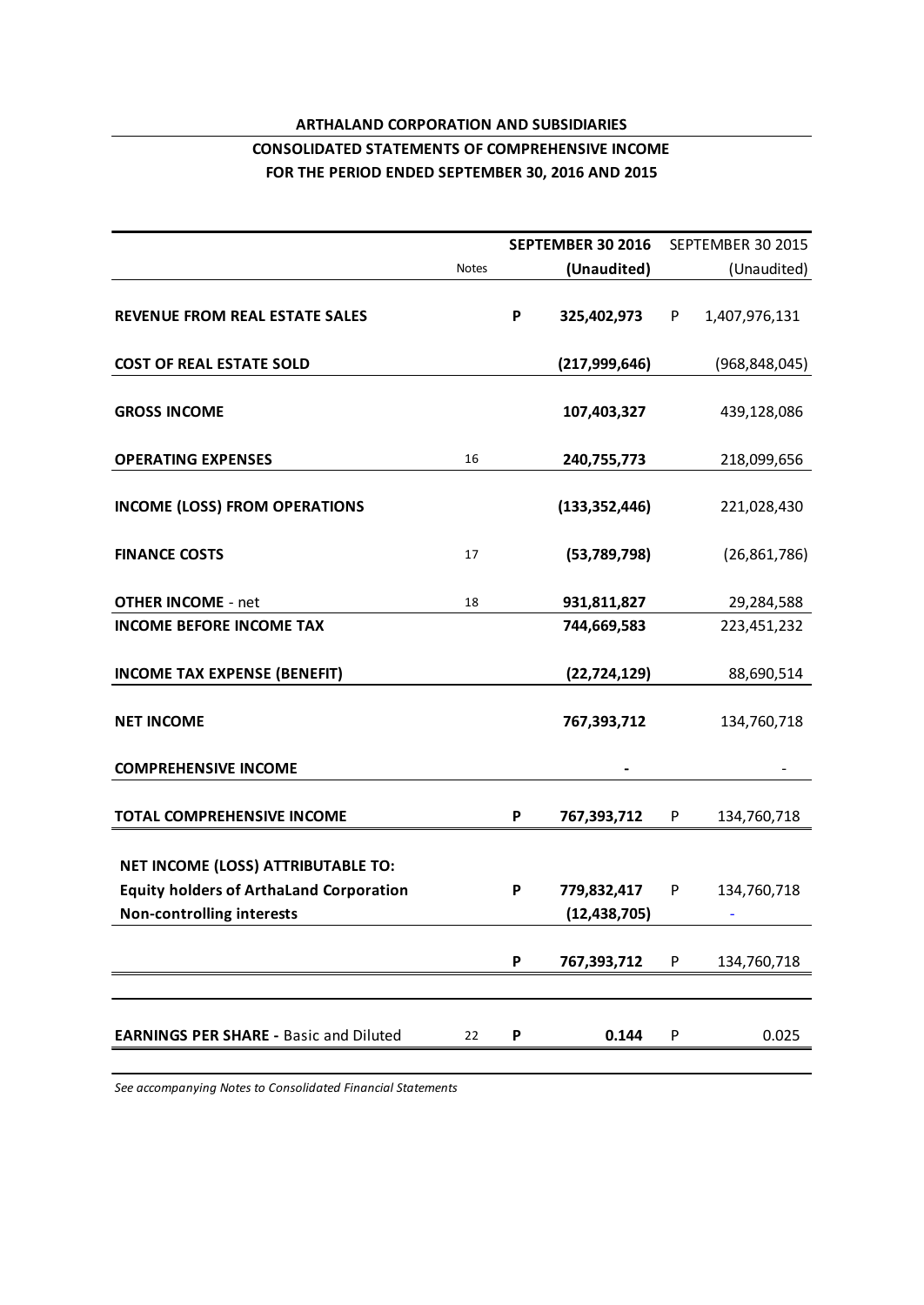# **ARTHALAND CORPORATION AND SUBSIDIARIES**

# **CONSOLIDATED STATEMENTS OF COMPREHENSIVE INCOME July 1 to September 30, 2016 and July 1 to September 30, 2015**

|                                                |              | July 1 to          |   | July 1 to          |
|------------------------------------------------|--------------|--------------------|---|--------------------|
|                                                |              | September 30, 2016 |   | September 30, 2015 |
|                                                |              | (Unaudited)        |   | (Unaudited)        |
| <b>REVENUE FROM REAL ESTATE SALES</b>          | $\mathsf{P}$ | 40,111,266)        | P | 510,185,633        |
| <b>COST OF REAL ESTATE SOLD</b>                |              | 60,301,300         |   | (373, 212, 287)    |
| <b>GROSS INCOME (LOSS)</b>                     |              | 20,190,034         |   | 136,973,346        |
| <b>OPERATING EXPENSES</b>                      |              | 92,829,983         |   | 67,648,111         |
| <b>INCOME (LOSS) FROM OPERATIONS</b>           |              | (72, 639, 949)     |   | 69,325,235         |
| <b>FINANCE COSTS</b>                           |              | (24, 393, 264)     |   | (7, 911, 345)      |
| <b>OTHER INCOME</b>                            |              | 816,156,682        |   | 7,491,963          |
| <b>INCOME BEFORE INCOME TAX</b>                |              | 719,123,469        |   | 68,905,853         |
| <b>INCOME TAX EXPENSE (BENEFIT)</b>            |              | (24, 399, 966)     |   | 37,561,743         |
| <b>NET INCOME</b>                              |              | 743,523,435        |   | 31,344,110         |
| <b>COMPREHENSIVE INCOME</b>                    |              |                    |   |                    |
| <b>TOTAL COMPREHENSIVE INCOME</b>              | P            | 743,523,435        | P | 31,344,110         |
| <b>NET INCOME (LOSS) ATTRIBUTABLE TO:</b>      |              |                    |   |                    |
| <b>Equity holders of ArthaLand Corporation</b> | P            | 747,722,258        | P | 31,344,110         |
| <b>Non-controlling interests</b>               |              | (4, 198, 823)      |   |                    |
|                                                | P            | 743,523,435        | P | 31,344,110         |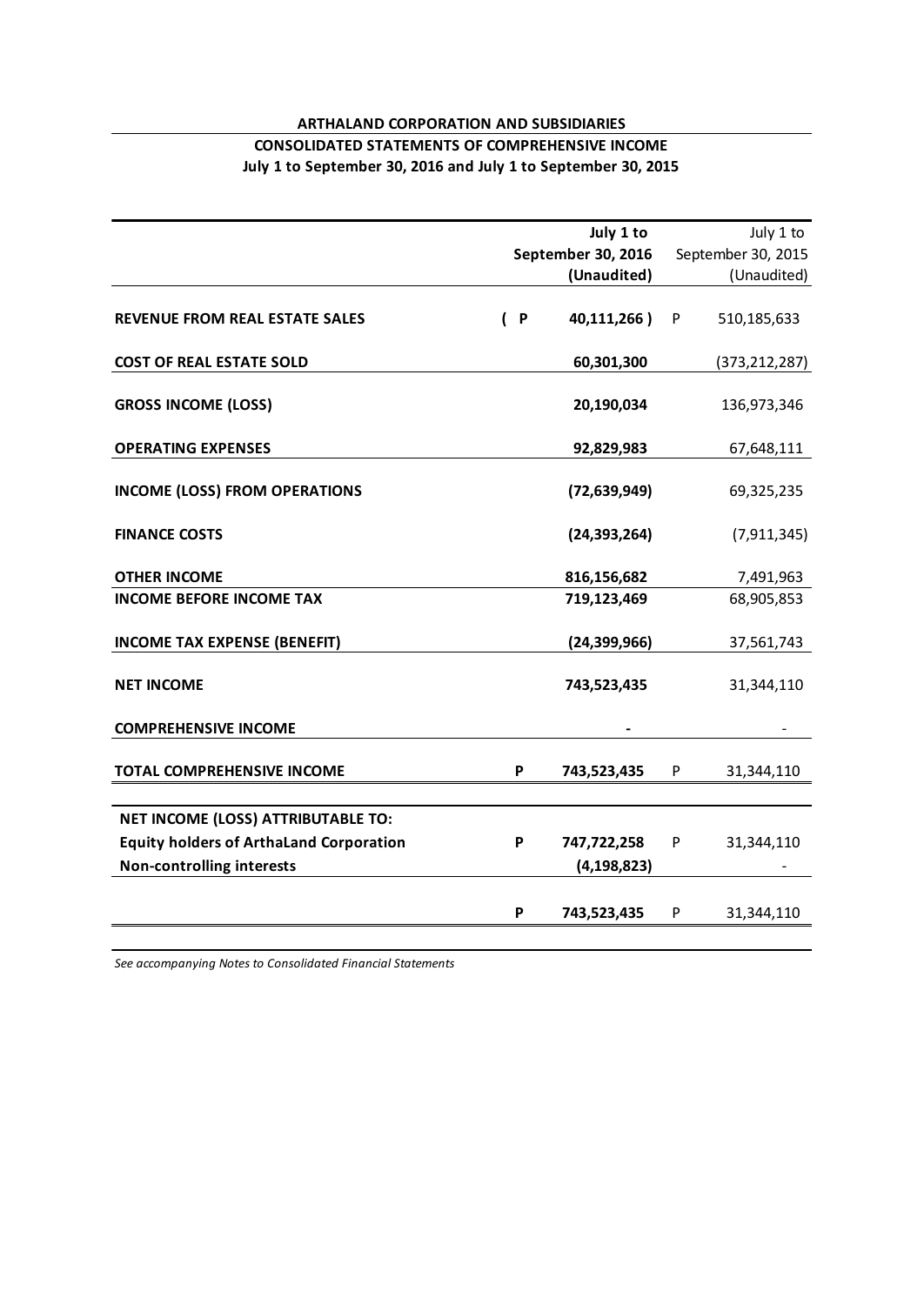# **ARTHALAND CORPORATION FOR THE PERIOD ENDED SEPTEMBER 30, 2016 AND 2015 CONSOLIDATED STATEMENTS OF CHANGES IN EQUITY**

|                                               |             |   |                 | <b>SEPTEMBER 30 2016</b> SEPTEMBER 30 2015 |
|-----------------------------------------------|-------------|---|-----------------|--------------------------------------------|
|                                               | <b>Note</b> |   | (Unaudited)     | (Unaudited)                                |
|                                               |             |   |                 |                                            |
| <b>CAPITAL STOCK - Common</b>                 |             |   |                 |                                            |
| Issued and outstanding                        | 15          | P | 957,257,136 P   | 957,257,136                                |
|                                               |             |   |                 |                                            |
| <b>ADDITIONAL PAID-IN CAPITAL</b>             |             |   | 75,000,000      | 75,000,000                                 |
|                                               |             |   |                 |                                            |
| <b>RETAINED EARNINGS</b>                      |             |   |                 |                                            |
| Balance at beginning of period                |             |   | 828,572,831     | 668,555,690                                |
| Net profit for the period                     |             |   | 779,832,417     | 134,760,718                                |
| Dividends declared during the period          |             |   |                 | (63, 817, 132)                             |
| Balance at end of period                      |             |   | 1,608,405,248   | 739,499,276                                |
|                                               |             |   |                 |                                            |
| <b>CUMULATIVE REMEASUREMENT</b>               |             |   |                 |                                            |
| <b>GAINS (LOSSES) ON RETIREMENT LIABILITY</b> |             |   |                 |                                            |
| Balance at beginning and end of period        |             |   | 990,511         | (57, 741)                                  |
|                                               |             |   |                 |                                            |
| <b>NON-CONTROLLING INTERESTS</b>              |             |   |                 |                                            |
| Balance at beginning of period                |             |   |                 |                                            |
| Equity in a subsidiary                        | 15          |   | 17,394,717      |                                            |
| Share in net loss                             |             |   | (12, 438, 705)  |                                            |
| Balance at end of period                      |             |   | 4,956,012       |                                            |
|                                               |             |   |                 |                                            |
|                                               |             | P | 2,646,608,907 P | 1,771,698,671                              |
|                                               |             |   |                 |                                            |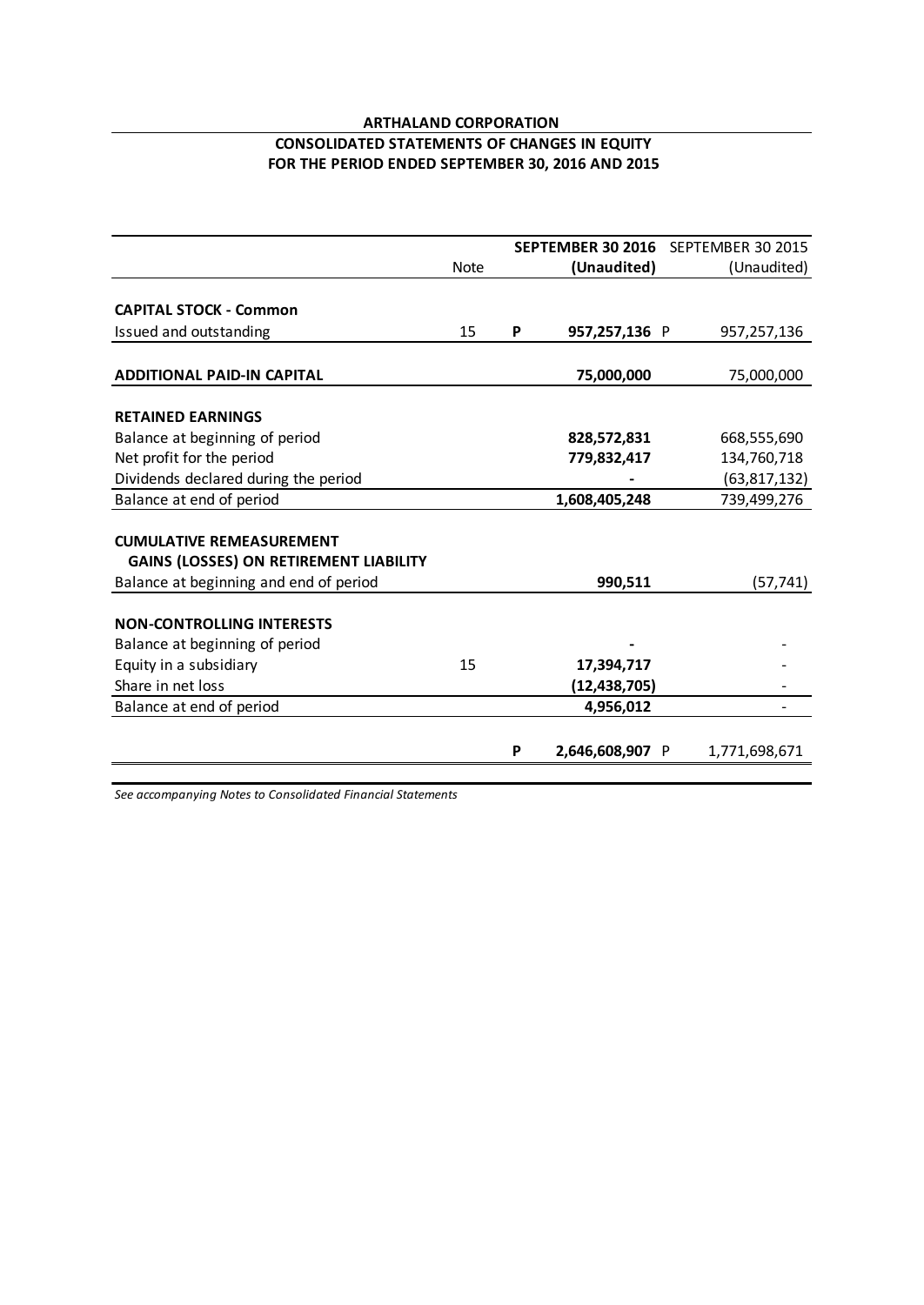#### **ARTHALAND CORPORATION**

#### **CONSOLIDATED STATEMENTS OF CASH FLOWS FOR THE PERIOD ENDED SEPTEMBER 30, 2016 AND 2015**

|                                                        | SEPTEMBER 30 2016 | SEPTEMBER 30 2015 |
|--------------------------------------------------------|-------------------|-------------------|
|                                                        | (Unaudited)       | (Unaudited)       |
|                                                        |                   |                   |
| <b>CASH FLOWS FROM OPERATING ACTIVITIES</b>            |                   |                   |
| Income before tax                                      | P<br>744,669,583  | P<br>223,451,232  |
| Adjustments for:                                       |                   |                   |
| Finance costs                                          | 12,372,210        | 26,861,786        |
| Interest income                                        | (24, 015, 221)    | (10, 291, 287)    |
| Depreciation and amortization                          | 5,951,127         | 13,801,936        |
| Unrealized holding gains on financial assets at FVPL   | (4,325,571)       | (330,034)         |
| Unrealized foreign exchange gain - net                 | (118, 462)        | (1,384,663)       |
| Gain on sale of property equipment                     | (185, 888)        | (9, 722)          |
| Operating income before working capital changes        | 734,347,778       | 252,099,248       |
| Decrease (increase) in:                                |                   |                   |
| Trade and other receivables                            | 1,373,295,808     | (392, 940, 049)   |
| Real estate for sale                                   | (253, 533, 806)   | (899, 782, 897)   |
| Other assets                                           | 42,820,265        | (3,948,872)       |
| Increase (decrease) in:                                |                   |                   |
| Accounts payable and other liabilities                 | (300, 365, 225)   | 635,239,457       |
| Cash provided by (used in) operations                  | 1,596,564,820     | (409, 333, 112)   |
| Interest paid                                          | (15,990,011)      | (25, 769, 332)    |
| Interest received                                      | 22,613,480        | 10,286,114        |
| Income taxes paid                                      | (87,590,545)      | (78,017,618)      |
| Net Cash Generated From (Used in) Operating Activities | 1,515,597,744     | (502, 833, 947)   |
|                                                        |                   |                   |
| <b>CASH FLOWS FROM INVESTING ACTIVITIES</b>            |                   |                   |
| Acquisition of property and equipment                  | (12, 956, 409)    | (4,812,565)       |
| Decrease in investment property                        | (1,511,605,613)   | 130,498,464       |
| Proceeds from disposals of property and equipment      | 2,159,729         | 606,151           |
| Net acquisition of financial assets at FVPL            | (170,500,000)     | 8,572,661         |
| Net Cash From (Used in) Investing Activities           | (1,692,902,293)   | 134,864,711       |
|                                                        |                   |                   |
| <b>CASH FLOWS FROM FINANCING ACTIVITIES</b>            |                   |                   |
| Net proceeds from borrowings                           | 11,524,449        | 133,631,701       |
| Payment of dividends                                   |                   | (63, 817, 132)    |
| Net proceeds from collection on subscriptions          | 17,394,717        | 2,150,000         |
| Net Cash From Financing Activities                     | 28,919,166        | 71,964,569        |
|                                                        |                   |                   |
| <b>NET EFFECT OF EXCHANGE RATE CHANGES</b>             |                   |                   |
| IN CASH AND CASH EQUIVALENTS                           | 118,462           | 1,384,663         |
|                                                        |                   |                   |
| NET DECREASE IN CASH AND CASH EQUIVALENTS              | (148, 266, 921)   | (294, 620, 004)   |
|                                                        |                   |                   |
| CASH AND CASH EQUIVALENTS AT BEGINNING OF THE PERIOD   | 604,613,082       | 834,733,453       |
| CASH AND CASH EQUIVALENTS AT END OF PERIOD             | P<br>456,346,161  | P<br>540,113,449  |
|                                                        |                   |                   |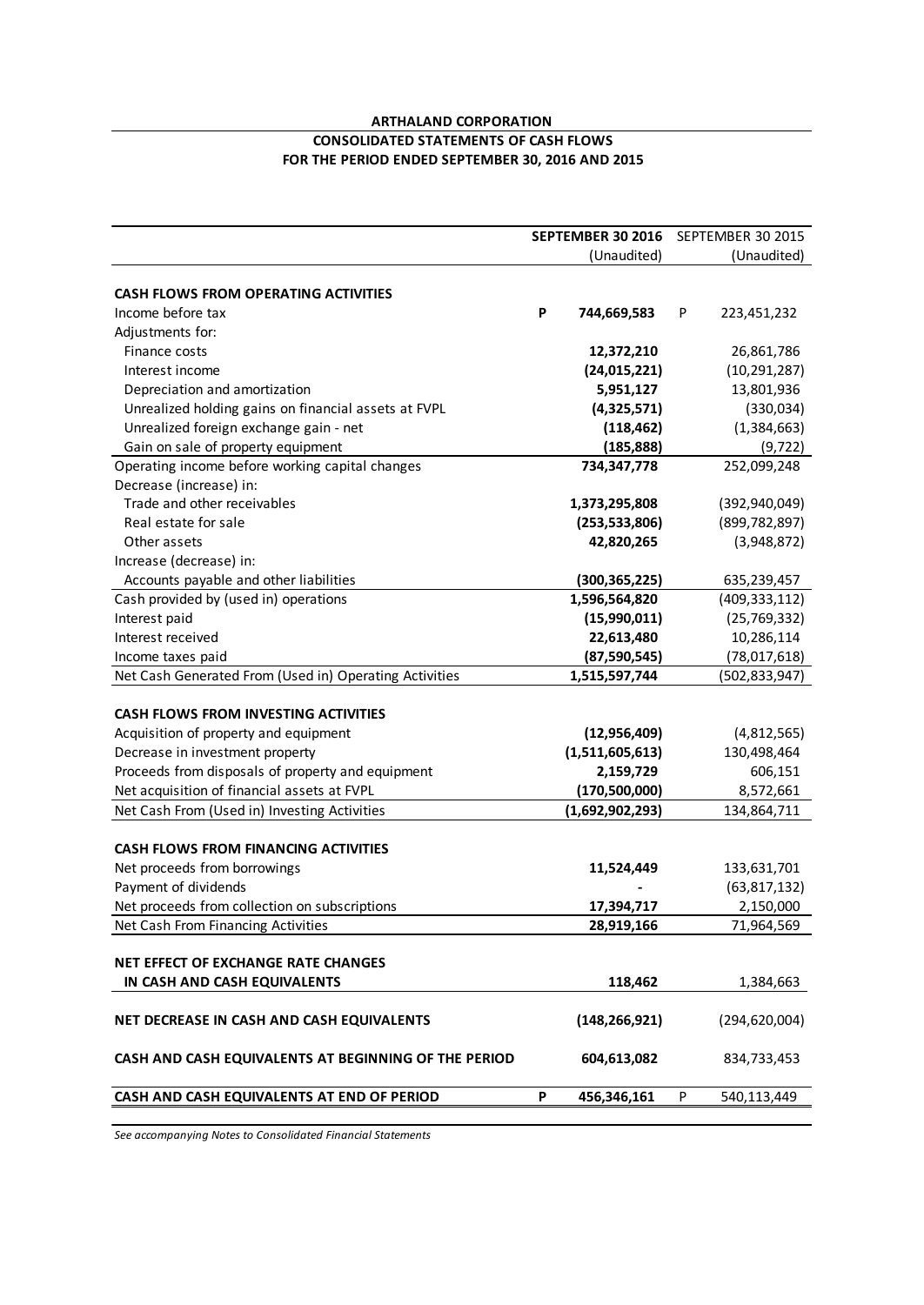#### **ARTHALAND CORPORATION**

# **NOTES TO CONSOLIDATED FINANCIAL STATEMENTS**

#### **1. CORPORATE MATTERS**

Arthaland Corporation (the Parent Company or ALCO) was incorporated in the Philippines and registered with the Securities and Exchange Commission (SEC) on August 10, 1994. ALCO's shares of stocks are listed for trading in the Philippine Stock Exchange (PSE). The Parent Company is primarily engaged in real estate development and leasing.

ALCO's first major development project is Arya Residences Towers 1 and 2 (Arya Residences) located in Global City, Taguig. The Arya Residences is the first high-rise residential development in the Philippines that is awarded with US Green Building Council's (USGBC) Leadership in Energy and Environmental Design (LEED) program's Gold certification. It is also registered under the PHILGBC's BERDE (Building for Ecologically Responsive Design Excellence) program. In 2014, the Company started the construction of Arthaland Century Pacific Tower (ACPT), a 30-storey office building also in BGC. It is a Philippine Economic Zone Accredited project, USGBC's LEED Gold pre-certified, and registered under the PhilGBC BERDE certification program.

ALCO is currently developing Cebu Exchange, a 39-storey office building with retail establishments, poised to be one of Cebu's largest and tallest office developments and will cater to Cebu's booming office space market. It will be built on an 8,440 sqm property located along Salinas Drive across the Cebu IT Park in Cebu City, and will have a total NSA of almost 90,000 sqm. ALCO expects Cebu Exchange to receive green building certifications from both the LEED (pre-certified) and PhilGBC BERDE programs.

In September 2016, ALCO, through its 100% owned subsidiary, Cazneau, acquired eight hectares of land adjacent to De La Salle Science and Technology Complex. The Biñan Laguna Project is conceptualized to be a masterplanned campus-type residential community that will feature a mix of student and faculty housing, a mix of low rise residential buildings as well as retail and supplemental amenities.

The Parent Company is currently 40.3% owned by CPG Holdings, Inc. (CPG), a holding company of leading food manufacturers domiciled in the Philippines and 26.0% owned by AO Capital Holdings 1, Inc. (AOCH1), a company domiciled in the Philippines and was incorporated primarily as a holding company.

The interim consolidated financial statements include the Parent Company and the following subsidiaries (collectively referred herein as "the Group"):

|                                            |                          | Percentage of Ownership (%) |              |
|--------------------------------------------|--------------------------|-----------------------------|--------------|
|                                            |                          | September 30,               | December 31, |
| Subsidiary                                 | Country of Incorporation | 2016                        | 2015         |
| Cazneau, Inc. (Cazneau)                    | Philippines              | 100%                        | 100%         |
| Manchesterland Properties, Inc. (MPI)      | Philippines              | 100%                        | 100%         |
| Emera Property Management, Inc. (Emera)    | Philippines              | 100%                        | 100%         |
| Urban Property Holdings, Inc. (UPHI)       | Philippines              | 100%                        | 100%         |
| Zileya Land Development Corporation (ZLDC) | Philippines              | 100%                        |              |
| Cebu Lavana Land Corp. (CLLC)              | Philippines              | 60%                         | 100%         |

During the last quarter of 2015, the Parent Company incorporated ZLDC and was registered with SEC on December 28, 2015 and is established to engage primarily in realty development business.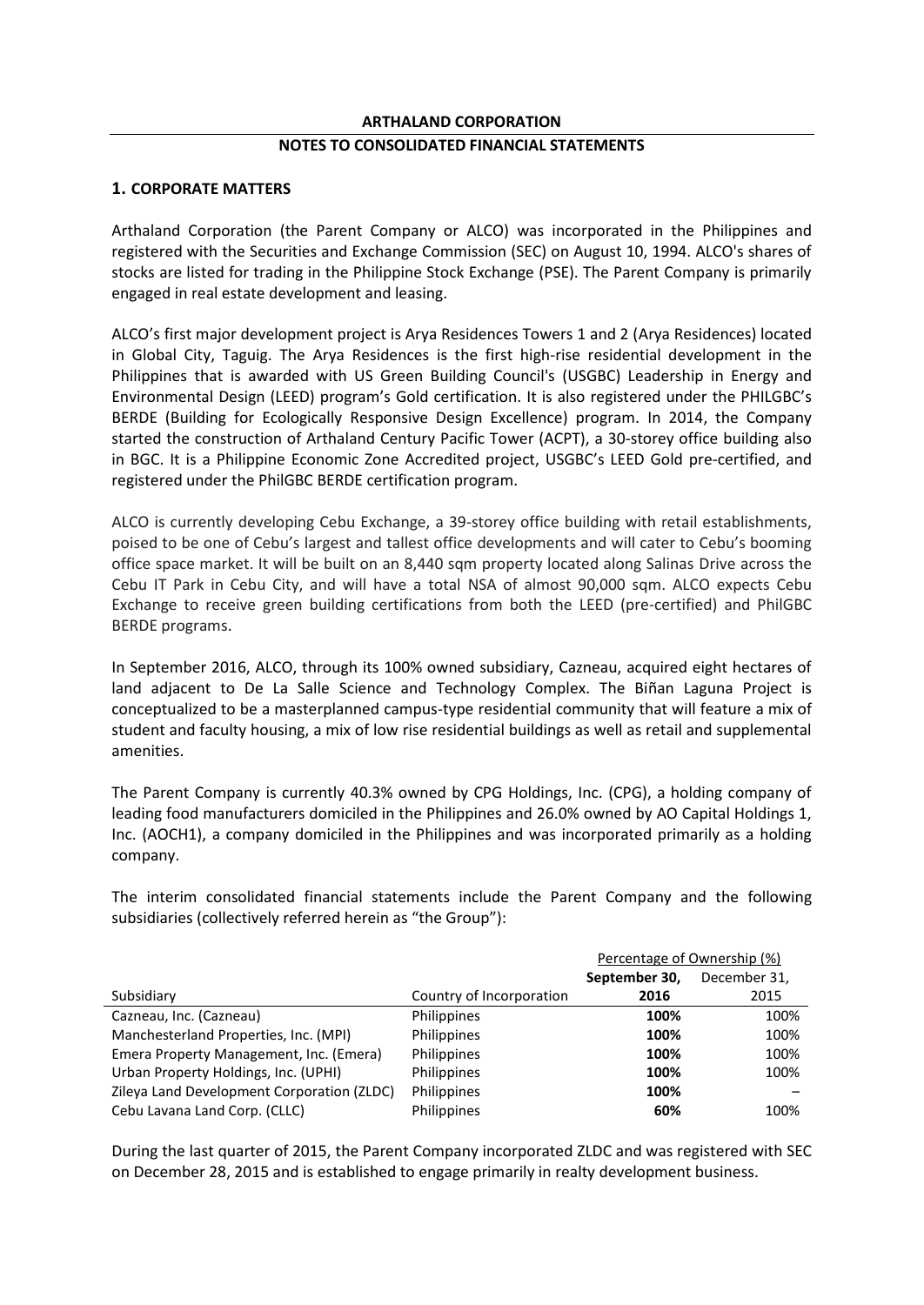In 2016, the stockholders and the Board of Directors (BOD) approved the subscription of new subscriber for 214,351 common shares and 118,982 preferred shares at  $\mu$ 100 par value out of the unissued authorized capital stock of CLLC. The additional subscription resulted to the change of ALCO's ownership over CLLC from 100% to 60%.

All of the subsidiaries were established to engage primarily in real estate development, except for Emera, which is a property management company.

The registered office and principal place of business of the Group is located at 8/F Picadilly Star Building, 4th Avenue corner 27th Street, Bonifacio Global City, Taguig City.

The interim consolidated financial statements of the Group as at and for the nine months ended September 30, 2016 were approved and authorized for issue by the Board of Directors (BOD) on October 26, 2016.

# **2. BASIS OF PREPARATION OF CONSOLIDATED FINANCIAL STATEMENTS**

The interim consolidated financial statements of the Group have been prepared on a historical cost basis, except for financial assets at fair value through profit or loss (FVPL) and investment properties which are carried at fair value, and are presented in Philippine Peso, the Group's functional currency. All values are stated in absolute amounts, unless otherwise indicated.

Moreover, the interim consolidated financial statements have been prepared in compliance with Philippine Financial Reporting Standards (PFRS) issued by the Philippine Financial Reporting Standards Council (FRSC) and adopted by the SEC. This financial reporting framework includes PFRS, Philippine Accounting Standards (PAS), Philippine Interpretations from International Financial Reporting Interpretations Committee (IFRIC) and SEC provisions.

The interim consolidated financial statements have been prepared in accordance with PAS 34, *Interim Financial Reporting.* These do not include all of the information and disclosures required in the December 31, 2016 annual audited consolidated financial statements, and should be read in conjunction with the Group's annual consolidated financial statements as of and for the year ended December 31, 2016*.* 

# **3. SUMMARY OF CHANGES IN PFRS**

#### Adoption of New and Revised PFRS

The accounting policies adopted are consistent with those of the previous period, except for the adoption of the following new and revised PFRS which the Group adopted effective for annual periods beginning on or after January 1, 2016:

- Amendments to PAS 1, *Presentation of Financial Statements* The amendments clarify guidance on materiality and aggregation, the presentation of subtotals, the structure of financial statements and the disclosure of accounting policies.
- Amendments to PAS 16, *Property, Plant and Equipment - Clarification of Acceptable Methods of Depreciation, and PAS 38, Intangible Assets - Clarification of Acceptable Methods of Amortization*

– The amendments add guidance and clarify that (i) the use of revenue-based methods to calculate the depreciation of an asset is not appropriate because revenue generated by an activity that includes the use of an asset generally reflects factors other than the consumption of the economic benefits embodied in the asset, and (ii) revenue is generally presumed to be an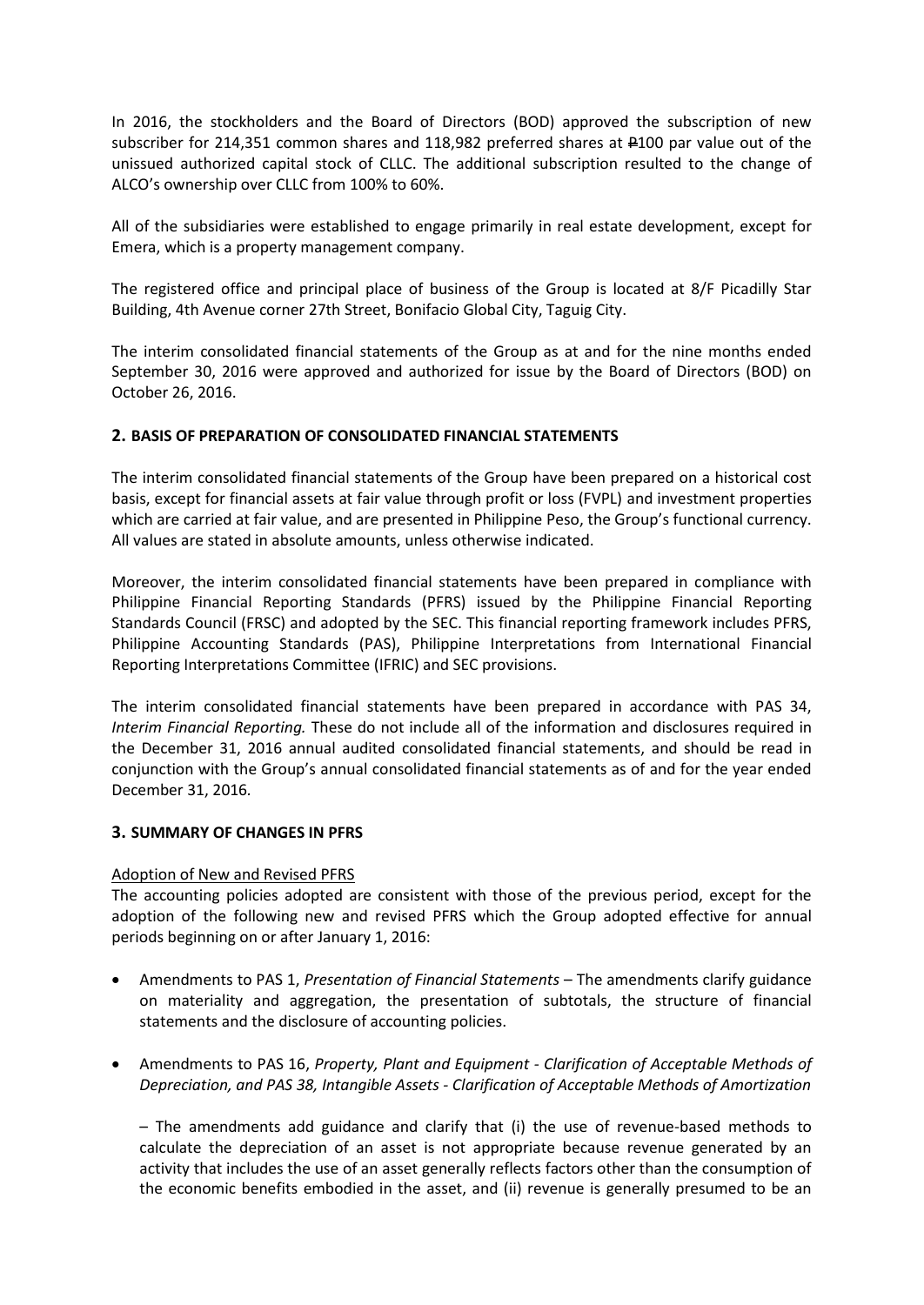inappropriate basis for measuring the consumption of the economic benefits embodied in an intangible asset; however, this presumption can be rebutted in certain limited circumstances.

- Amendment to PAS 19, *Employee Benefit* The amendment clarifies that the high quality corporate bonds used in estimating the discount rate for post-employment benefits should be denominated in the same currency as the benefits to be paid.
- Amendments to PAS 27, *Separate Financial Statements - Equity Method in Separate Financial Statements* – The amendments reinstate the equity method option allowing entities to use the equity method to account for investments in subsidiaries, joint ventures and associates in their separate financial statements.
- Amendment to PFRS 7, *Financial Instruments: Disclosures* The amendment adds guidance to clarify whether a servicing contract is continuing involvement in a transferred asset.
- Amendments to PFRS 10, *Consolidated Financial Statements, and PAS 28, Investments in Associates and Joint Ventures - Sale or Contribution of Assets between an Investor and its Associate or Joint Venture* – The amendments address a current conflict between the two standards and clarify that the gain or loss from sale or contribution of assets between an investor and its associate or joint venture should be recognized fully when the transaction involves a business, and partially if it involves assets that do not constitute a business.
- Amendments to PFRS 10, IFRS 12, *Disclosure of Interests in Other Entities, and PAS 28 - Investment Entities: Applying the Consolidation Exception –* The amendments clarify the application of the consolidation exception for investment entities and their subsidiaries.

The adoption of the foregoing new and revised PFRS did not have any material effect on the interim consolidated financial statements. Additional disclosures have been included in the notes to interim consolidated financial statements, as applicable.

#### New and Revised PFRS Not Yet Adopted

Relevant new and revised PFRS which are not yet effective for the year ended December 31, 2016 and have not been applied in preparing the interim consolidated financial statements are summarized below:

Effective for annual periods beginning on or after January 1, 2018:

 PFRS 9, *Financial Instruments* – This standard will replace PAS 39 (and all the previous versions of PFRS 9). It provides requirements for the classification and measurement of financial assets and financial liabilities, impairment, hedge accounting and derecognition.

PFRS 9 requires all recognized financial assets to be subsequently measured at amortized cost or fair value (through profit or loss or through other comprehensive income), depending on their classification by reference to the business model within which they are held and their contractual cash flow characteristics.

For financial liabilities, the most significant effect of PFRS 9 relates to cases where the fair value option is taken: the amount of change in fair value of a financial liability designated as at fair value through profit or loss that is attributable to changes in the credit risk of that liability is recognized in other comprehensive income (rather than in profit or loss), unless this creates an accounting mismatch.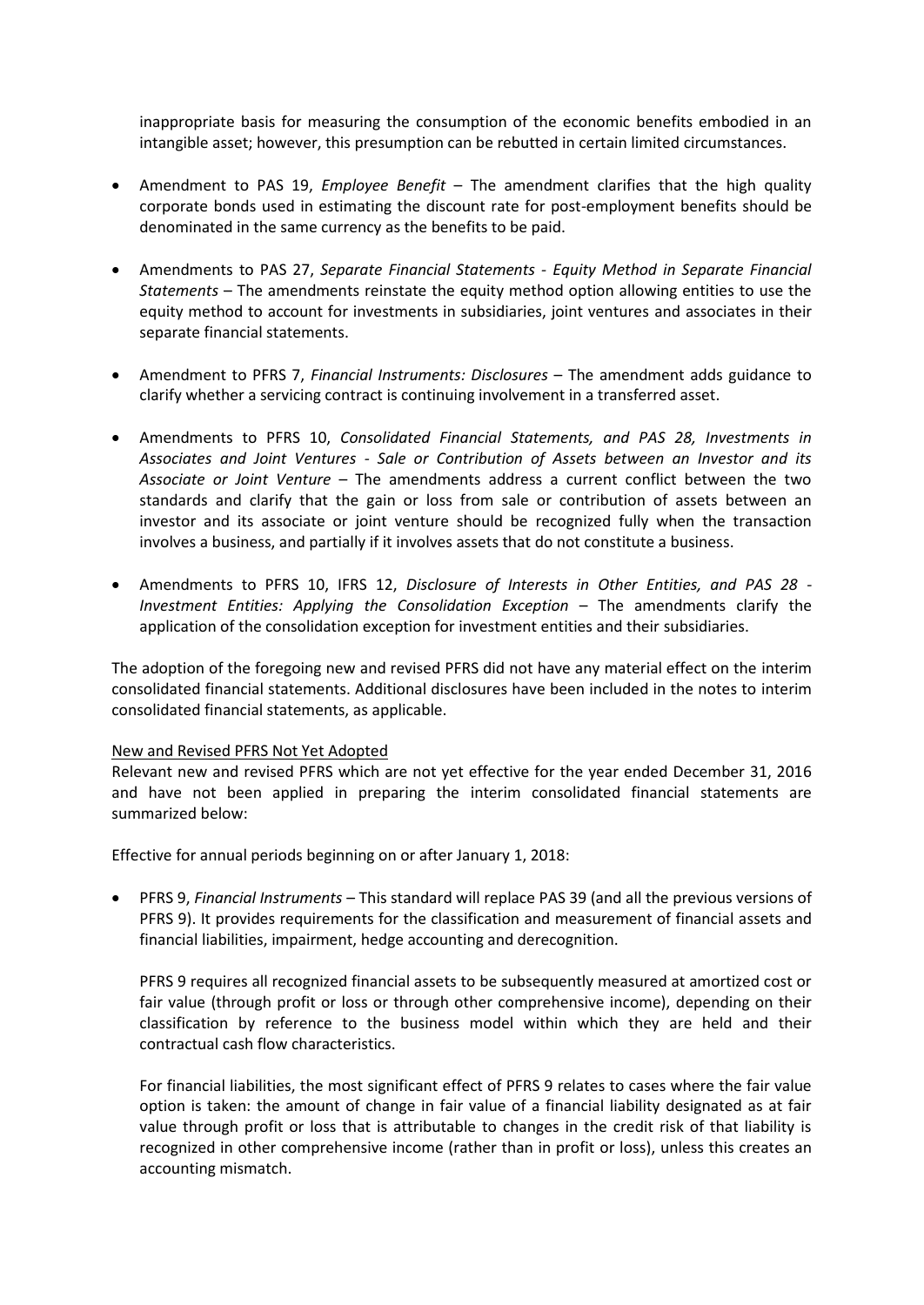For the impairment of financial assets, PFRS 9 introduces an "expected credit loss" model based on the concept of providing for expected losses at inception of a contract; it will be no longer necessary for objective evidence of impairment before a credit loss is recognized.

For hedge accounting, PFRS 9 introduces a substantial overhaul allowing financial statements to better reflect how risk management activities are undertaken when hedging financial and nonfinancial risk exposures.

The derecognition provisions are carried over almost unchanged from PAS 39.

Under prevailing circumstances, the adoption of the foregoing new and revised PFRS is not expected to have any material effect on the interim consolidated financial statements.

# **4. SUMMARY OF SIGNIFICANT ACCOUNTING POLICIES**

The significant accounting and reporting policies that have been used in the preparation of these interim consolidated financial statements are summarized below. These policies have been consistently applied to all the periods presented, unless otherwise stated.

# Basis of Consolidation

*Subsidiaries.* Subsidiaries are entities controlled by the Parent Company. The consolidated financial statements include the accounts of the Parent Company and its subsidiaries. The Parent Company has control when it is exposed, or has rights, to variable returns from its involvement with the investee and it has the ability to affect those returns through its powers over the investee.

Subsidiaries are consolidated from the date of acquisition or incorporation, being the date on which the Parent Company obtains control, and continue to be consolidated until the date such control ceases. Assets, liabilities, income and expenses of a subsidiary acquired or disposed of during the year are included in the consolidated financial statements from the date the Parent Company gains control until the date the Parent Company ceases to control the subsidiary.

Changes in the controlling equity ownership (i.e., acquisition of non-controlling interest or partial disposal of interest over a subsidiary) that do not result in a loss of control are accounted for as equity transactions.

The financial statements of the subsidiaries are prepared for the same reporting period as the Parent Company, using consistent accounting policies. All intra-group balances, transactions, unrealized gains and losses resulting from intra-group transactions and dividends are eliminated in full.

*Non-controlling Interests.* Non-controlling interests represent the portion of net results and net assets not held by the Parent Company. They are presented in the consolidated statements of financial position within equity, apart from equity attributable to equity holders of the parent and are separately disclosed in the consolidated statements of comprehensive income. Losses within a subsidiary are attributed to the non-controlling interest even if that results in a deficit balance.

*Business Combination and Goodwill.* Business combinations are accounted for using the acquisition method. The acquisition cost is measured as the sum of the considerations transferred, measured at acquisition date fair value and the amount of any non-controlling interest in the acquiree. For each business combination, the acquirer measures the non-controlling interest in the acquiree either at fair value or at the proportionate share of the acquiree's identifiable net assets.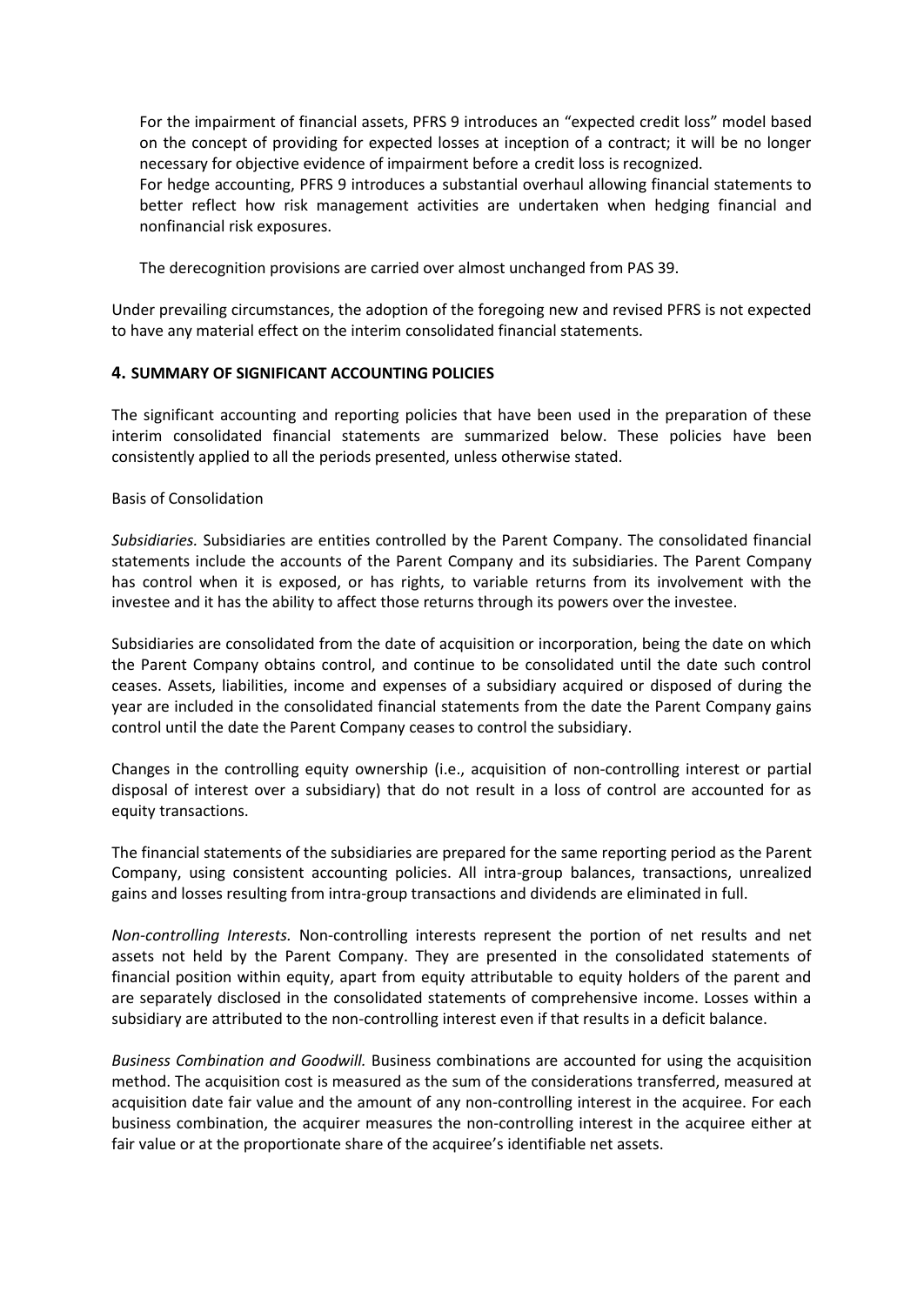When the Group acquires a business, it assesses the financial assets and liabilities assumed for appropriate classification and designation in accordance with the contractual terms, economic circumstances and pertinent conditions as at the acquisition date. This includes the separation of embedded derivatives in host contracts by the acquiree.

Any contingent consideration payable by the acquirer is recognized at fair value at the acquisition date. If the contingent consideration is classified as equity, it should not be remeasured until it is finally settled within equity. Otherwise, subsequent changes to the fair value of contingent consideration within the remeasurement period of one (1) year are recognized either in profit or loss or as a change to other comprehensive income.

When the business combination is achieved in stages, any previously held non-controlling interest is remeasured to its fair value at the date of obtaining control, and a gain or loss is recognized in profit or loss.

Goodwill is initially measured at the acquisition date as the sum of the fair value of consideration transferred; the recognized amount of any non-controlling interest in the acquiree; and, if the business combination is achieved in stages, the fair value of existing equity interest in the acquiree less the net identifiable assets acquired and liabilities assumed. If this consideration is lower than the fair value of the net assets of the subsidiary acquired, the bargain purchase gain is recognized directly in the profit or loss. The consideration transferred does not include amounts related to the settlement of pre-existing relationships. Such amounts are generally recognized in profit or loss.

Transaction costs, other than those associated with the issue of debt or equity, are expensed as incurred.

Following initial recognition, goodwill is measured at cost less any accumulated impairment losses. For the impairment testing, goodwill acquired in a business combination is, from the acquisition date, allocated to each of the Group's cash-generating units that are expected to benefit from the synergies of the acquisition in which goodwill arose. The Group assesses the carrying amount of goodwill annually or more frequently if events or changes in circumstances indicate that such carrying amount may not be recoverable.

Where goodwill forms part of a cash-generating unit and part of the operation within that unit is disposed of, the goodwill associated with the operation disposed of is included in the carrying amount of the operation when determining the gain or loss on disposal of the operation. Goodwill disposed of in this circumstance is measured based on the relative values of the operation disposed and the portion of the cash-generating unit retained.

# Financial Assets and Liabilities

*Date of Recognition.* Financial instruments are recognized in the interim consolidated statements of financial position when it becomes a party to the contractual provisions of the instrument.

*Initial Recognition.* Financial assets and financial liabilities are recognized initially at fair value. Directly attributable transaction costs are included in the initial measurement of financial instruments, except for financial instruments classified at FVPL.

*"Day 1" Difference.* Where the transaction in a non-active market is different from the fair value of other observable current market transactions in the same instrument or based on a valuation technique whose variables include only data from observable market, the Group recognizes the difference between the transaction price and fair value (a "Day 1" difference) in profit or loss. In cases where there are no observable data on inception, the Group deems the transaction price as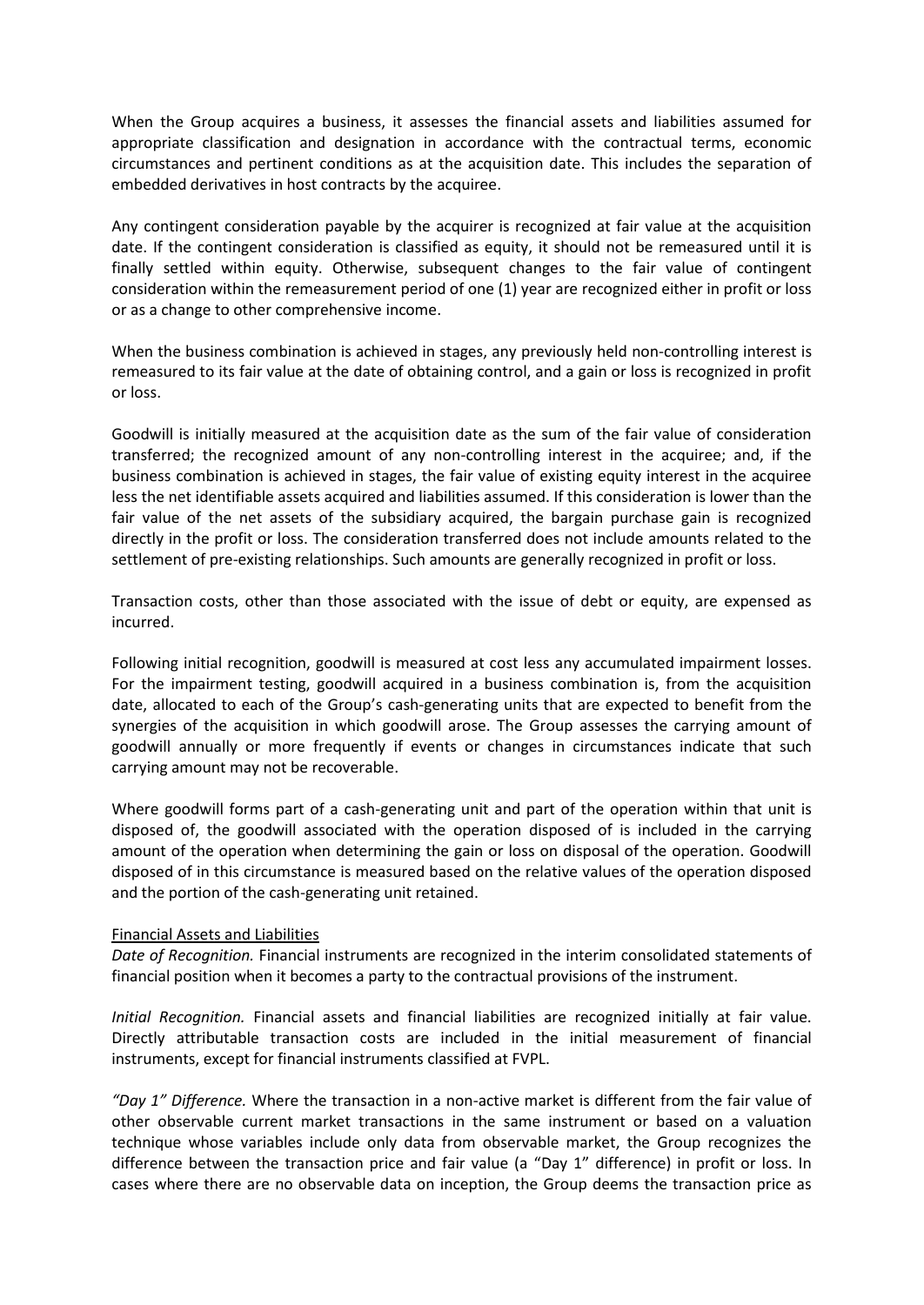the best estimate of fair value and recognizes "Day 1" difference in profit or loss when the inputs become observable or when the instrument is derecognized. For each transaction, the Group determines the appropriate method of recognizing the "Day 1" difference.

*Classification of Financial Instruments.* The Group classifies its financial assets into the following categories: financial assets at FVPL, held-to-maturity (HTM) investments, available-for-sale (AFS) financial assets, and loans and receivables. The Group classifies its financial liabilities into financial liabilities at FVPL and other financial liabilities at amortized cost.

The Group determines the classification of its financial assets on initial recognition and, where allowed and appropriate, re-evaluates this designation at each reporting date.

The Group does not have AFS financial assets, HTM investments and financial liabilities at FVPL.

*Financial Assets at FVPL.* Financial assets at FVPL include financial assets held for trading acquired for the purpose of selling in the near term and financial assets designated upon initial recognition as at FVPL. Financial assets at FVPL are carried in the interim consolidated statements of financial position at fair value. Realized and unrealized gains and losses on these assets are recognized under "Other income - Net" account in profit or loss.

The Group classified its investment in money market fund under this category.

*Loans and Receivables.* Loans and receivables are non-derivative financial assets with fixed or determinable payments that are not quoted in an active market. After initial measurement, loans and receivables are carried at amortized cost using the effective interest method less any allowance for impairment. The calculation takes into account any premium or discount on acquisition and includes transaction costs and fees that are an integral part of the effective interest rate. Gains and losses are recognized in the profit or loss when the loans and receivables are derecognized or impaired, as well as through the amortization process.

The Group's cash and cash equivalents, investment in time deposits and trade and other receivables are classified under this category.

*Other Financial Liabilities at Amortized Cost.* Other financial liabilities at amortized cost pertain to issued financial instruments or their components that are not classified or designated at FVPL and contain obligations to deliver cash or another financial asset to the holder to settle the obligation other than by the exchange of fixed amount of cash or another financial asset for a fixed number of own equity.

The Group's loans payable and accounts payable and other liabilities (excluding statutory liabilities) are classified as other financial liabilities at amortized cost.

# Derecognition of Financial Instruments

*Financial Assets.* A financial asset (or when applicable, a part of a financial asset or part of a group of similar financial assets) is derecognized when:

• the right to receive cash flows from the asset has expired;

• the Group retains the right to receive cash flows from the asset, but has assumed an obligation to pay them in full without material delay to a third party under a "pass-through" arrangement; or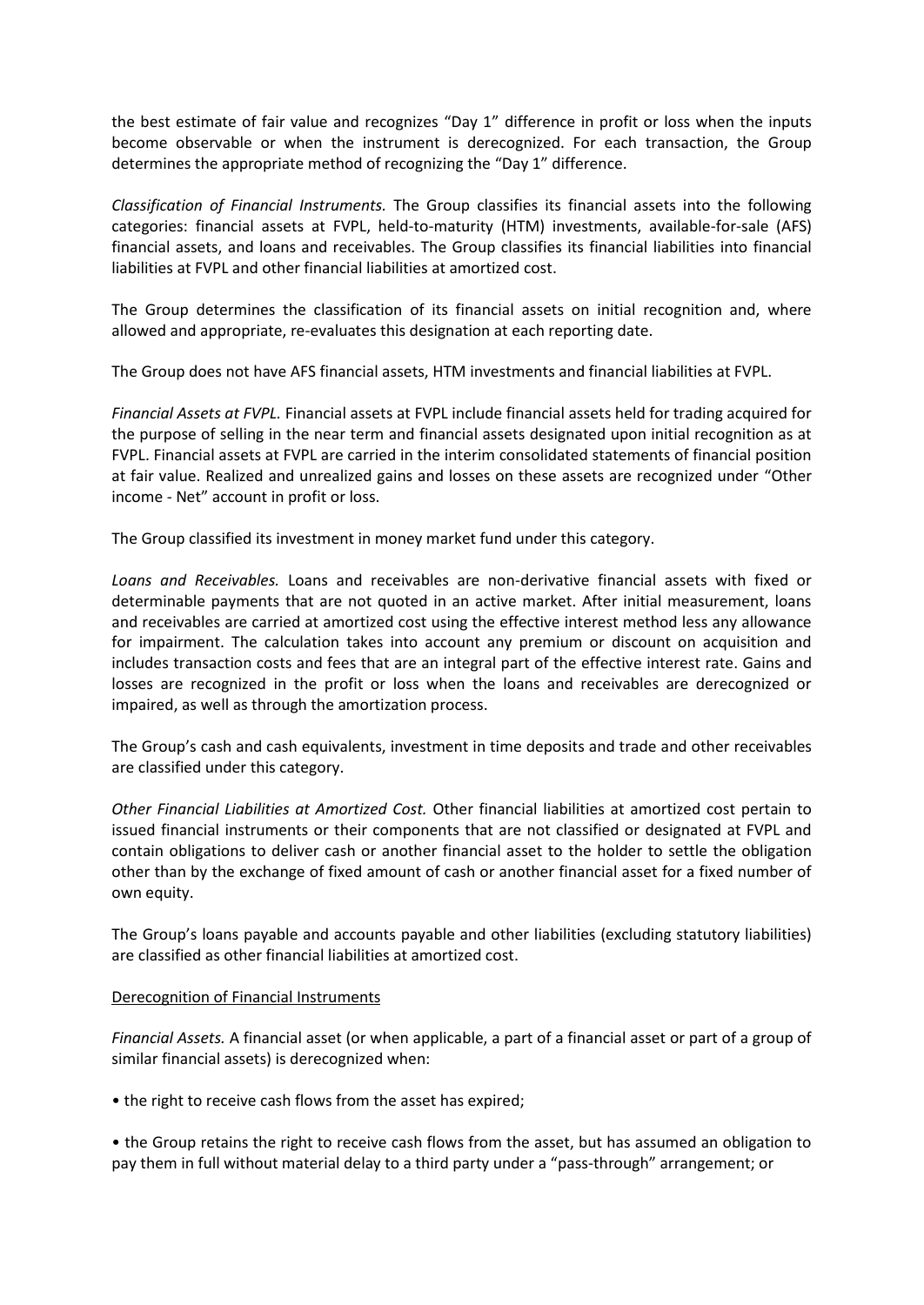• the Group has transferred its right to receive cash flows from the asset and either: (a) has transferred substantially all the risks and rewards of the asset, or (b) has neither transferred nor retained substantially all the risks and rewards of the asset, but has transferred control of the asset.

Where the Group has transferred its right to receive cash flows from an asset and has neither transferred nor retained substantially all the risks and rewards of the asset but has transferred control of the asset, the asset is recognized to the extent of the Group's continuing involvement in the asset. Continuing involvement that takes the form of a guarantee over the transferred asset is measured at the lower of the original carrying amount of the asset and the maximum amount of consideration that the Group could be required to pay.

*Financial Liabilities*. A financial liability is derecognized when the obligation under the liability is discharged, cancelled or has expired. When an existing financial liability is replaced by another from the same lender on substantially different terms, or the terms of an existing liability are substantially modified, such an exchange or modification is treated as a derecognition of the original liability and the recognition of a new liability, and the difference in the respective carrying amounts is recognized in profit or loss.

#### Impairment of Financial Assets

The Group assesses at each reporting date whether there is objective evidence that a financial or group of financial assets is impaired. Objective evidence includes observable data that comes to the attention of the Group about loss events such as but not limited to significant financial difficulty of the counterparty, a breach of contract, such as a default or delinquency in interest or principal payments, probability that borrower will enter bankruptcy or other financial reorganization. If there is objective evidence that an impairment loss on financial assets carried at amortized cost (e.g., receivables) has been incurred, the amount of the loss is measured as the difference between the assets's carrying amount and the present value of estimated future cash flows discounted at the asset's original effective interest rate. Time value is generally not considered when the effect of discounting is not material. The carrying amount of the asset shall be reduced either directly or through use of an allowance account. The amount of the loss shall be recognized in profit or loss.

The Group first assesses whether objective evidence of impairment exists individually for financial assets that are individually significant, and individually or collectively for financial assets that are not individually significant.

If it is determined that no objective evidence of impairment exists for an individually assessed financial asset, whether significant or not, the asset is included in the group of financial assets with similar credit risk and characteristics and that group of financial assets is collectively assessed for impairment. Assets that are individually assessed for impairment and for which an impairment loss is or continues to be recognized are not included in a collective assessment of impairment.

If, in a subsequent period, the amount of the estimated impairment loss decreases because of an event occurring after the impairment was recognized, the previously recognized impairment loss is reduced by adjusting the allowance account. Any subsequent reversal of an impairment loss is recognized in the profit or loss, to the extent that the carrying amount of the asset does not exceed its amortized cost at the reversal date.

# Offsetting of Financial Instruments

Financial assets and financial liabilities are offset and the net amount is reported in the interim consolidated statements of financial position if, and only if, there is a currently enforceable legal right to offset the recognized amounts and there is an intention to settle on a net basis, or to realize the assets and settle the liabilities simultaneously.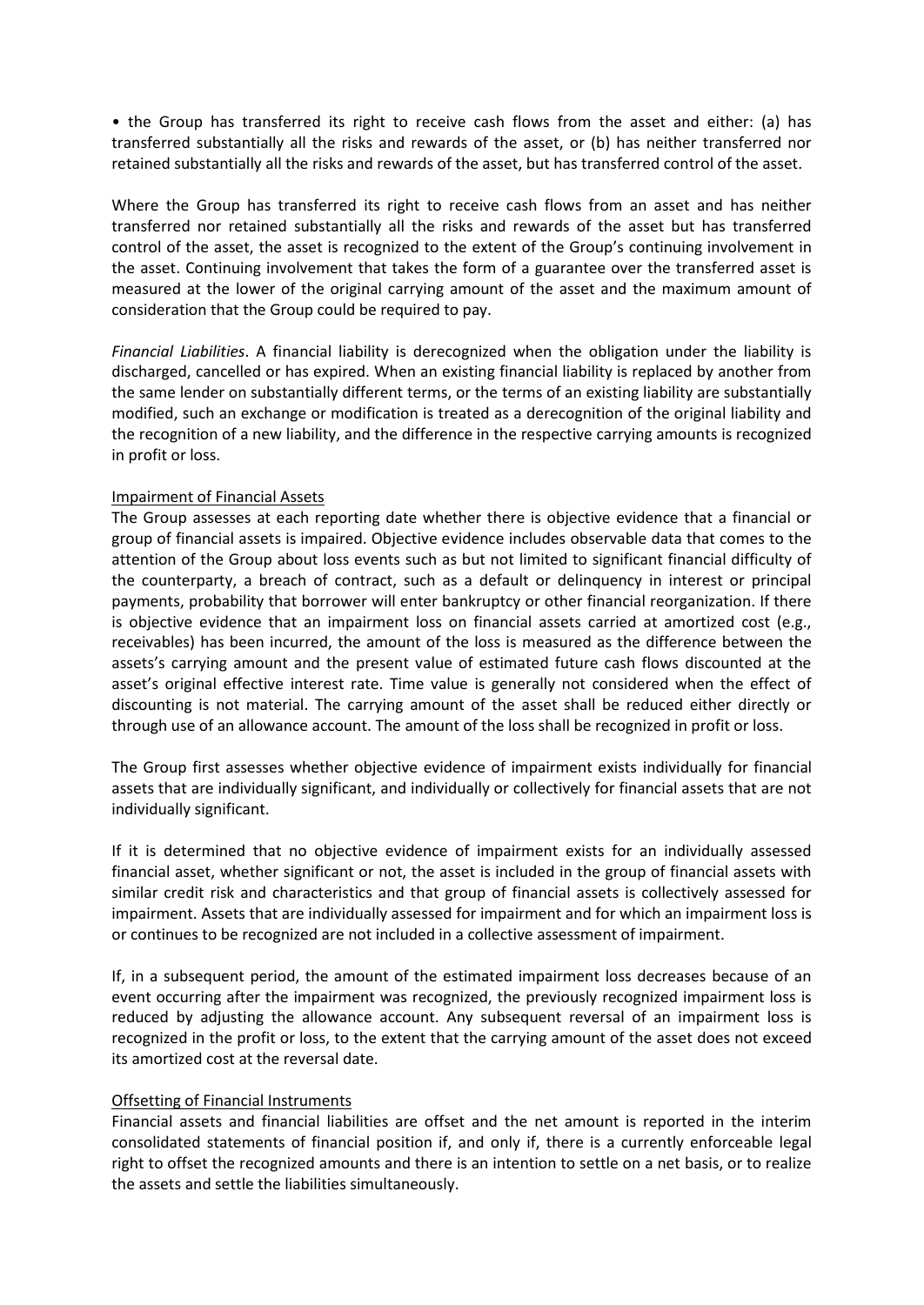# Fair Value Measurement

The Group uses market observable data as far as possible when measuring the fair value of an asset or a liability. Fair values are categorized into different levels in a fair value hierarchy based on inputs used in the valuation techniques as follows:

- Level 1 Quoted (unadjusted) market prices in active markets for identical assets and liabilities
- Level 2 Valuation techniques for which the lowest level input that is significant to the fair value measurement is directly or indirectly observable
- Level 3 Valuation techniques for which the lowest level input that is significant to the fair value measurement is unobservable

If the inputs used to measure the fair value of an asset or liability might be categorized in different levels of the fair value hierarchy, then the fair value measurement is categorized in its entirety in the same level of the fair value hierarchy as the lowest level input that is significant to the entire measurement.

The Group recognizes transfers between levels of the fair value hierarchy at the end of the reporting period during which the change has occurred.

# Real Estate for Sale

Property acquired or being constructed for sale in the ordinary course of business, rather than to be held for rental or capital appreciation, is held as inventory and is measured at the lower of cost and net realizable value (NRV).

Cost includes acquisition cost plus any other directly attributable costs of developing the asset to its saleable condition and cost of improving the properties up to the reporting date. Non-refundable commissions paid to sales or marketing agents on the sale of real estate units are expensed when incurred.

NRV is the estimated selling price in the ordinary course of the business, based on market prices at the reporting date and discounted for the time value of money if material, less estimated costs to complete and the estimated costs to sell. NRV in respect of land under development is assessed with reference to market prices at the reporting date for similar completed property, less estimated costs to complete the construction and less an estimate of the time value of money to the date of completion.

# Investment Properties

Investment properties are properties held either to earn rental income or for capital appreciation or both, but not for sale in the ordinary course of business or for administrative purposes.

Initially, investment properties are measured at cost including certain transaction costs. Subsequent to initial recognition, investment properties are stated at fair value, which reflects market conditions at the reporting date. The fair value of investment properties is determined by independent real estate valuation experts based on recent real estate transactions with similar characteristics and location to those of the Group's investment properties. Gains or losses arising from changes in the fair values of investment properties are included in profit or loss in the period in which they arise.

Investment properties are derecognized when either they have been disposed of or when the investment property is permanently withdrawn from use and no future economic benefit is expected from its disposal. The difference between the net disposal proceeds and the carrying amount of the asset is recognized in profit or loss in the period of derecognition.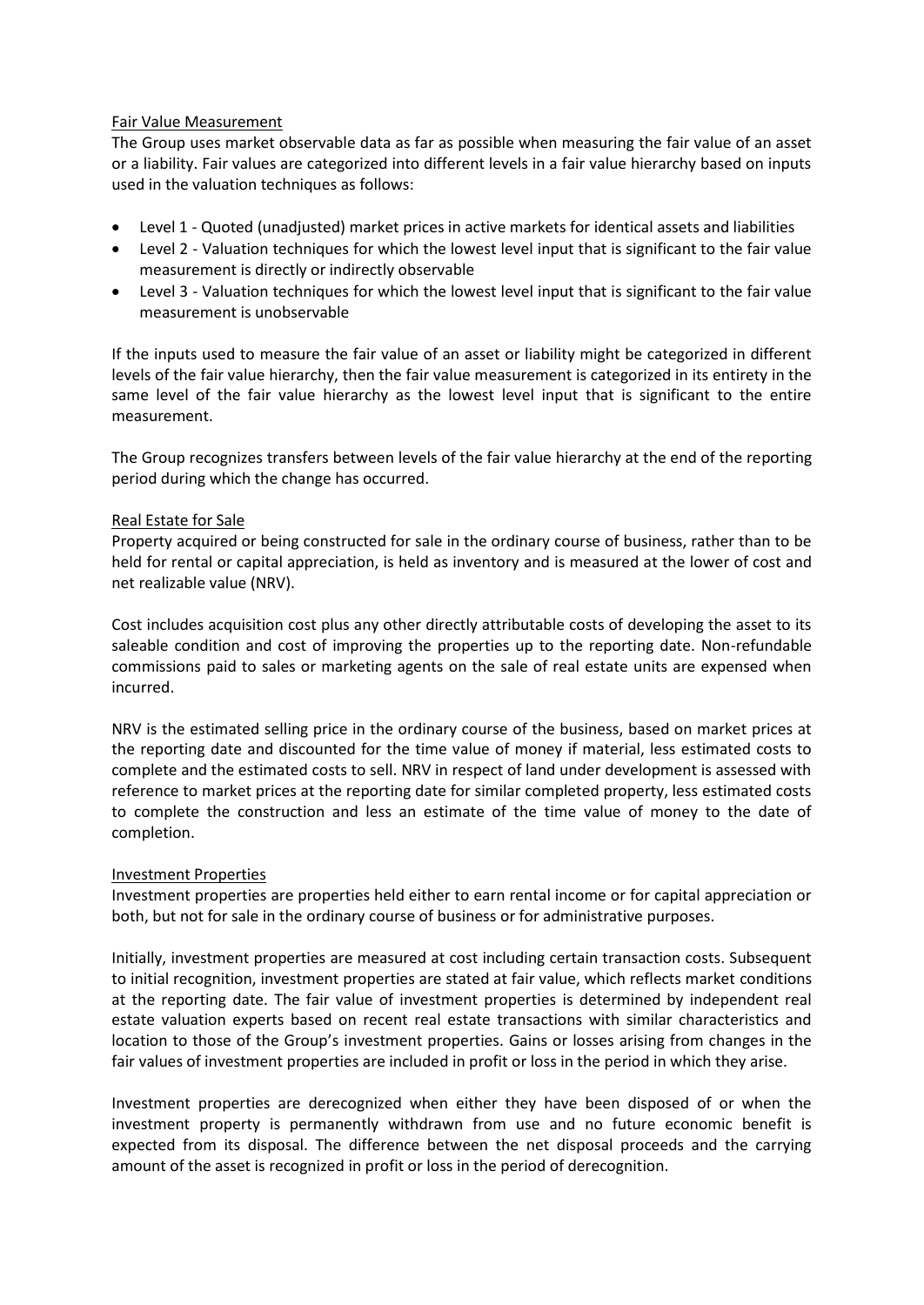Transfers are made to investment property when, and only when, there is a change in use, evidenced by the ending of owner-occupation, commencement of an operating lease to another party or ending of the construction or development. Transfers are made from investment property when, and only when, there is a change in use, evidenced by the commencement of owneroccupation or commencement of development with a view to sale.

For a transfer from investment property to inventories, the change in use is evidenced by commencement of development with a view to sale. When the Group decides to dispose of an investment property without development, it continues to treat the property as an investment property until it is derecognized and does not treat it as inventory. Similarly, if an entity begins to redevelop an existing investment property for continued future use as investment property, the property remains an investment property and is not reclassified as owner-occupied property during the redevelopment. For a transfer from investment property carried at fair value to inventories, the property's deemed cost for subsequent accounting shall be its fair value at the date of change in use.

#### Property and Equipment

Property and equipment are carried at cost less accumulated depreciation and amortization and impairment losses, if any.

The initial cost of property and equipment consists of the purchase price, including import duties, borrowing costs (during the construction period) and other costs directly attributable to bring the asset to its working condition and location for its intended use. Cost also includes the cost of replacing parts of such property and equipment when the recognition criteria are met and the present value of the estimated cost of dismantling and removing the asset and restoring the site where the asset is located.

Expenditures incurred after the property and equipment have been put into operation, such as repairs, maintenance and overhaul costs, are normally charged to operations in the year the costs are incurred. In situations where it can be clearly demonstrated that the expenditures have resulted in an increase in the future economic benefits expected to be obtained from the use of an item of property and equipment beyond its originally assessed standard of performance, the expenditures are capitalized as additional costs of property and equipment.

Depreciation and amortization is calculated on a straight-line basis over the following estimated useful lives of the property and equipment:

|                          | Number of Years                            |
|--------------------------|--------------------------------------------|
| Office equipment         | $3 - 5$                                    |
| Furniture and fixtures   | ર                                          |
| Leasehold improvements   | 3 to 5 or lease term, whichever is shorter |
| Transportation equipment |                                            |

The estimated useful lives and depreciation and amortization method are reviewed periodically to ensure that the periods and method of depreciation and amortization are consistent with the expected pattern of economic benefits from items of property and equipment.

Fully-depreciated assets are retained in the account until they are no longer in use and no further change for depreciation is made in respect to those assets.

An item of property and equipment is derecognized upon disposal or when no future economic benefits are expected from its use or disposal. Any gain or loss arising on derecognition of the asset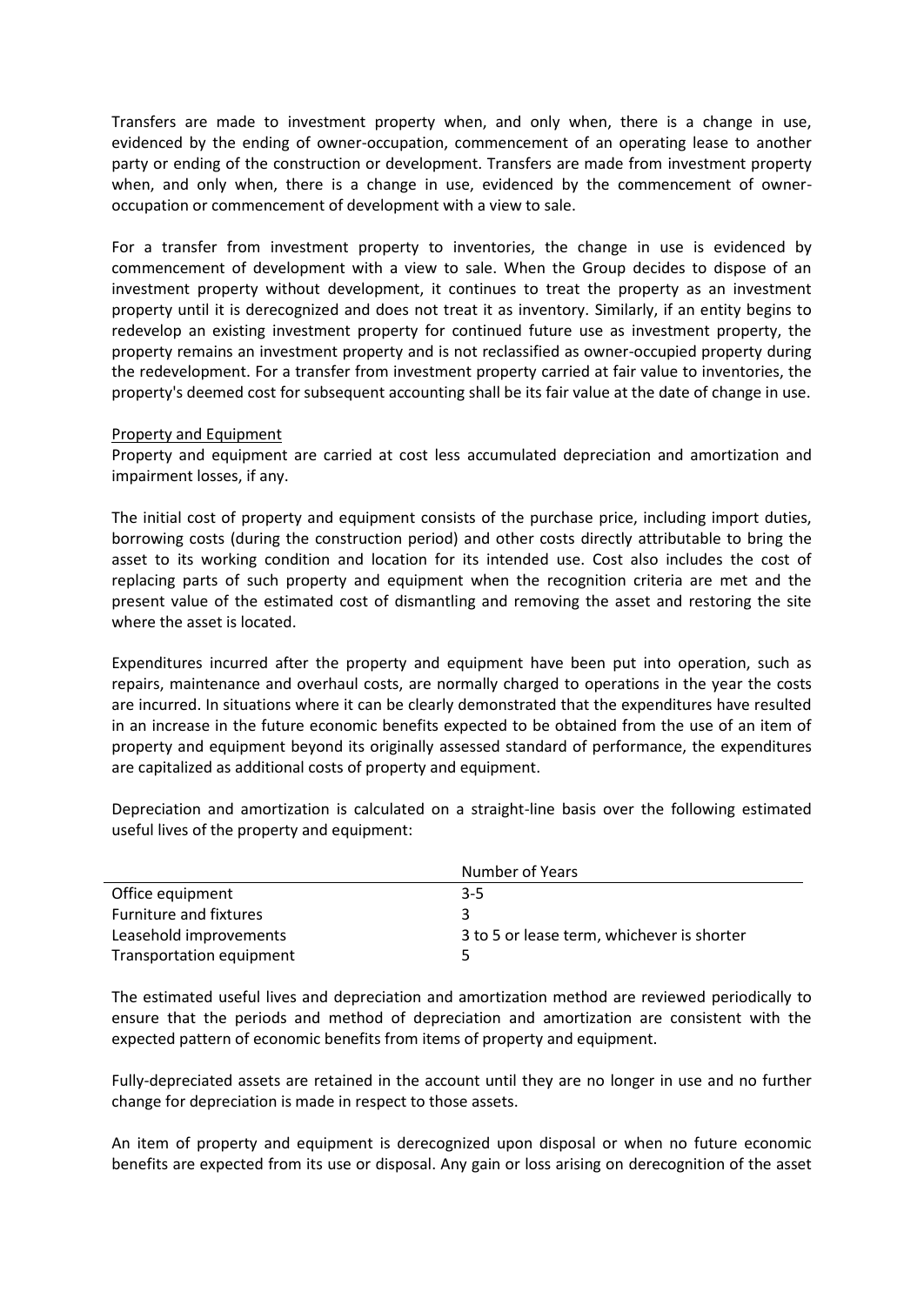(calculated as the difference between the net disposal proceeds and the carrying amount of the asset) is included in the profit or loss in the period the asset is derecognized.

#### Impairment of Nonfinancial Assets

The carrying amounts of the Group's nonfinancial assets are reviewed at each reporting date to determine whether there is any indication of impairment. If any such indication exists then the asset's net recoverable amount is estimated.

Any impairment loss is recognized if the carrying amount of an asset or its cash-generating unit exceeds its net recoverable amount. A cash-generating unit is the smallest identifiable asset group that generates cash flows that are largely independent from other assets of the Group. Impairment losses are recognized in the profit or loss in the period incurred.

The net recoverable amount of an asset is the greater of its value in use or its fair value less costs to sell. Value in use is the present value of future cash flows expected to be derived from an asset while fair value less cost to sell is the amount obtainable from the sale of an asset in an arm's length transaction between knowledgeable and willing parties less costs of disposal. In assessing value in use, the estimated future cash flows are discounted to their present values using a pre-tax discount rate that reflects current market assessments of the time value of money and the risks specific to the asset.

Impairment losses recognized in prior periods are assessed at each reporting date for any indications that the loss has decreased or no longer exists. An impairment loss is reversed if there has been a change in the estimates used to determine the recoverable amount. An impairment loss is reversed only to the extent that the asset's carrying amount does not exceed the carrying amount that would have been determined, net of depreciation or amortization, if no impairment loss has been recognized.

#### Creditable Withholding Taxes

Creditable withholding taxes are deducted from income tax payable on the same year the revenue was recognized.

#### Other Assets

Other assets include investments in time deposits, deposits, amounts held in escrow, prepayments, and input value added tax (VAT).

*Prepayments.* Prepayments are expenses paid in advance and recorded as assets before these are utilized. Prepayments are apportioned over the period covered by the payment and charged to the profit or loss when incurred.

*VAT.* Revenues, expenses and assets are recognized net of the amount of VAT except where VAT incurred on a purchase of assets or services is not recoverable from the taxation authority.

The net amount of VAT recoverable from, or payable to, the tax authority is included as part of "Other assets" or "Accounts payable and other liabilities" accounts, respectively, in the interim consolidated statements of financial position.

*Deferred Input VAT.* In accordance with the Revenue Regulation (RR) No. 16-2005, input VAT on purchases or imports of the Group of capital goods (depreciable assets for income tax purposes) with an aggregate acquisition cost (exclusive of VAT) in each of the calendar month exceeding  $\text{\texttt{P1.0}}$ million are claimed as credit against output VAT over 60 months or the estimated useful lives of capital goods, whichever is shorter. Deferred input VAT represents the unamortized amount of input VAT on capital goods. Deferred input that are expected to be claimed against output VAT for no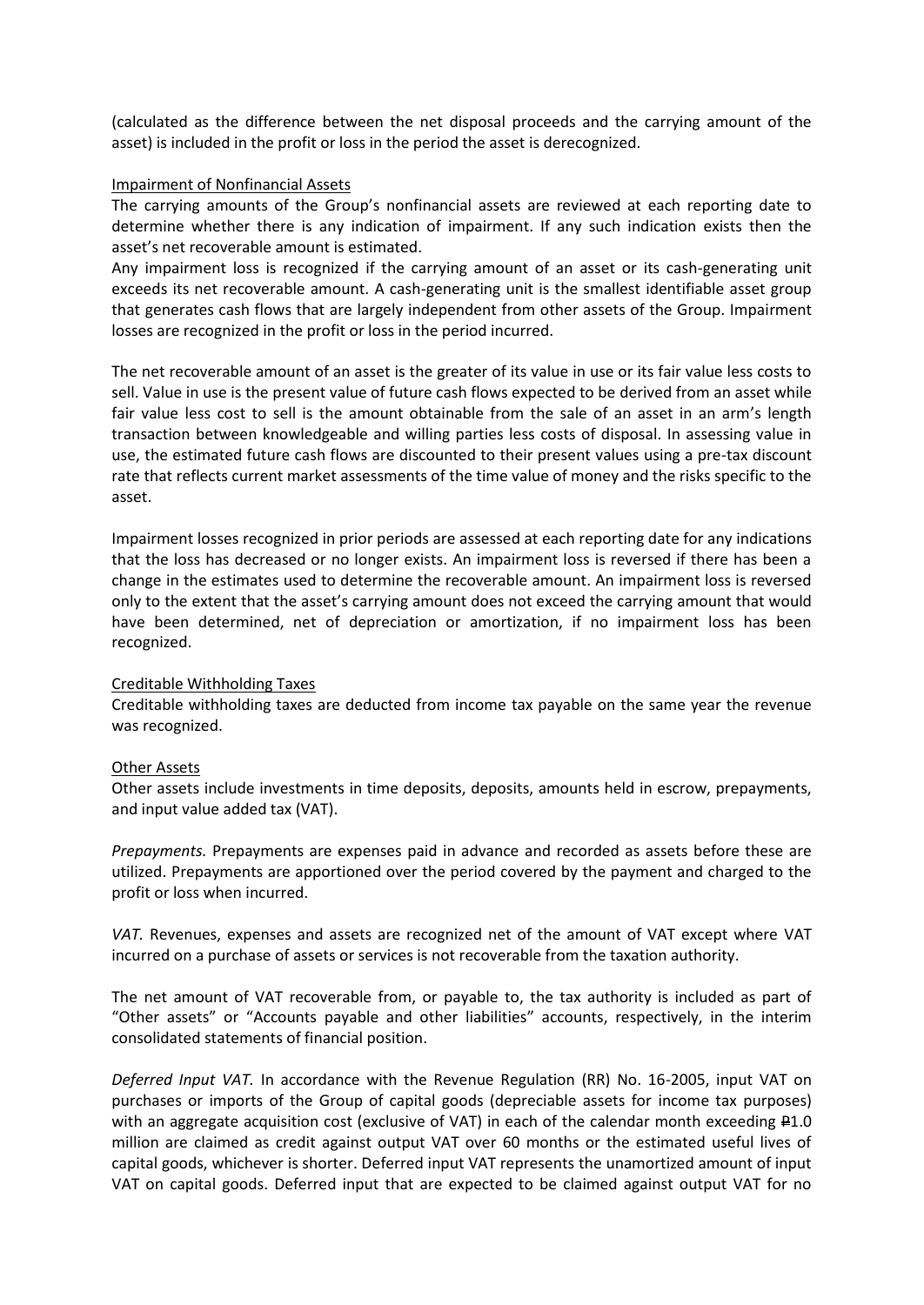more than 12 months after the financial reporting period are classified as other current assets. Otherwise these are classified as other noncurrent assets.

Where the aggregate acquisition cost (exclusive of VAT) of the existing or finished depreciable capital goods purchased or imported during any calendar month does not exceed  $\text{\textsterling}1.0$  million, the total input VAT will be allowable as credit against output VAT in the month of acquisition.

#### Capital Stock

Capital stock is measured at par value for all shares issued. Proceeds and/or fair value of considerations received in excess of par value, if any, are recognized as additional paid-in capital. Incremental costs incurred directly attributable to the issuance of new shares are recognized as deduction from equity, net of any tax.

#### Retained Earnings

Retained earnings represent the cumulative balance of net income or loss, net of any dividend declaration.

#### Basic and Diluted Earnings Per Share (EPS)

Basic EPS is computed by dividing the net earnings for the period attributable to equity holders of the Group by the weighted average number of issued and outstanding and subscribed common shares during the period, with retroactive adjustment for any stock dividends declared.

Diluted EPS is computed in the same manner, adjusted for the effects of any convertible securities.

#### Revenue and Cost Recognition

Revenue is recognized to the extent that revenue can be reliably measured; it is probable that the economic benefits will flow to the Group; and the costs incurred or to be incurred can be measured reliably. In addition, the following specific recognition criteria must also be met before revenue is recognized:

*Revenue from Real Estate Sales.* The Group assesses whether it is probable that the economic benefits will flow to the Group when the sales prices are collectible. Collectability of the contract price is demonstrated by the buyer's commitment to pay, which is supported by the buyer's initial and continuous investments that motivates the buyer to honor its obligation. Collectability is also assessed by considering factors such as collections, credit standing of the buyer and location of the property.

Revenue from sales of completed real estate projects is accounted for using the full accrual method. In accordance with Philippine Interpretations Committee Q&A No. 2006-01, the percentage-ofcompletion method is used to recognize income from sales of projects where the Group has material obligations under the sales contract to complete the project after the property is sold, the equitable interest has been transferred to the buyer, construction is beyond preliminary stage (i.e., engineering, design work, construction contracts execution, site clearance and preparation, excavation and the building foundation are finished), and the costs incurred or to be incurred can be measured reliably. Under this method, contract revenue is matched with the contract costs incurred in reaching the stage of completion, resulting in the reporting of revenue, expenses and profit which can be attributed to the proportion of work completed.

Pending recognition of sale, cash received from buyers and any excess of collections over the recognized receivables are included in the "Payable to buyers" account under "Accounts payable and other liabilities" in the interim consolidated statements of financial position. If any of the criteria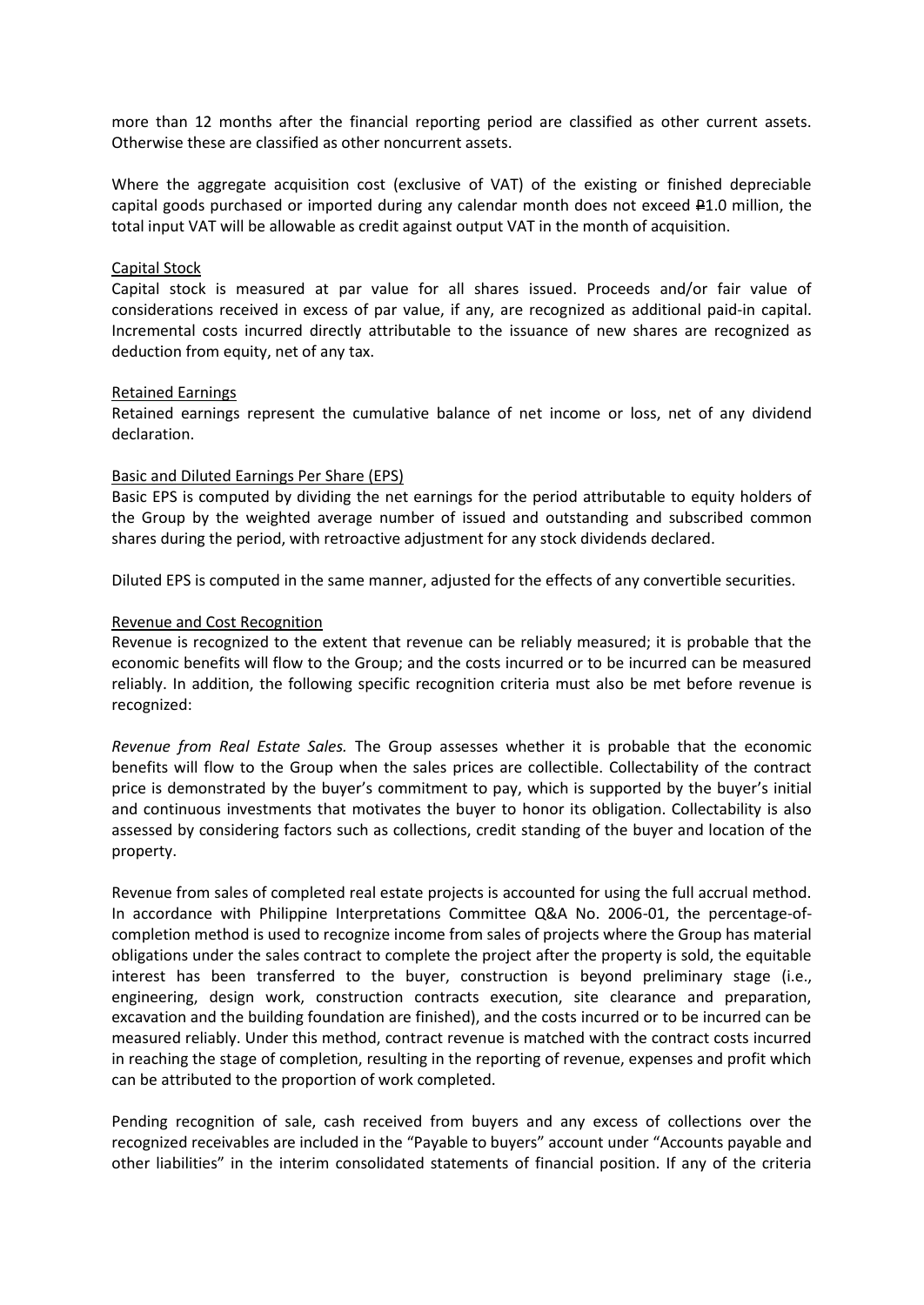under the full accrual or percentage-of-completion method is not met, the deposit method is applied until all the conditions for recording a sale are met.

Cost of real estate sales is recognized consistent with the revenue recognition method applied. Cost of condominium units sold before the completion of the development is determined on the basis of the acquisition cost of the land plus its full development costs, which include estimated costs for future development works.

For income tax purposes, full recognition is applied when more than 25% of the selling price has been collected in the year of sale. Otherwise, the installment method is applied.

*Rental Income.* Revenue is recognized on a straight-line basis over the lease term.

*Interest Income.* Revenue is recognized as the interest accrues taking into account the effective yield on the asset.

#### Operating Expense Recognition

Operating expenses constitute cost of administering the business and cost of selling and marketing condominium units for sale and properties for lease. It includes commissions, marketing and selling expenses and other operating expenses, among others. Operating expenses are recognized as incurred.

#### **Leases**

The determination of whether an arrangement is, or contains a lease is based on the substance of the arrangement at inception date of whether the fulfilment of the arrangement is dependent on the use of a specific asset or assets or the arrangement conveys a right to use the asset. A reassessment is made after inception of the lease only if one of the following applies:

a. there is a change in contractual terms, other than a renewal or extension of the arrangement;

b. a renewal option is exercised or extension granted, unless the term of the renewal or extension was initially included in the lease term;

c. there is a change in the determination of whether fulfilment is dependent on a specified asset; or d. there is a substantial change to the asset.

Where reassessment is made, lease accounting shall commence or cease from the date when the change in circumstances gave rise to the reassessment for scenarios (a), (c) or (d) and at the date of renewal or extension period for scenario (b).

*Group as Lessee.* Leases where all the risks and rewards and benefits of ownership of the assets are not substantially transferred to the Group are classified as operating leases. Operating lease payments are recognized as an expense in the profit or loss on a straight-line basis over the lease term.

*Group as Lessor.* Leases where the Group retains substantially all the risks and benefits of ownership of the assets are classified as operating leases. Initial direct costs incurred in negotiating operating leases are added to the carrying amount of the leased asset and recognized over the lease term on the same basis as the rental income. Contingent rents are recognized as income in the period they are earned.

# Employee Benefits

Short-term Benefits. The Group recognizes a liability net of amounts already paid and an expense for services rendered by employees during the accounting period. A liability is also recognized for the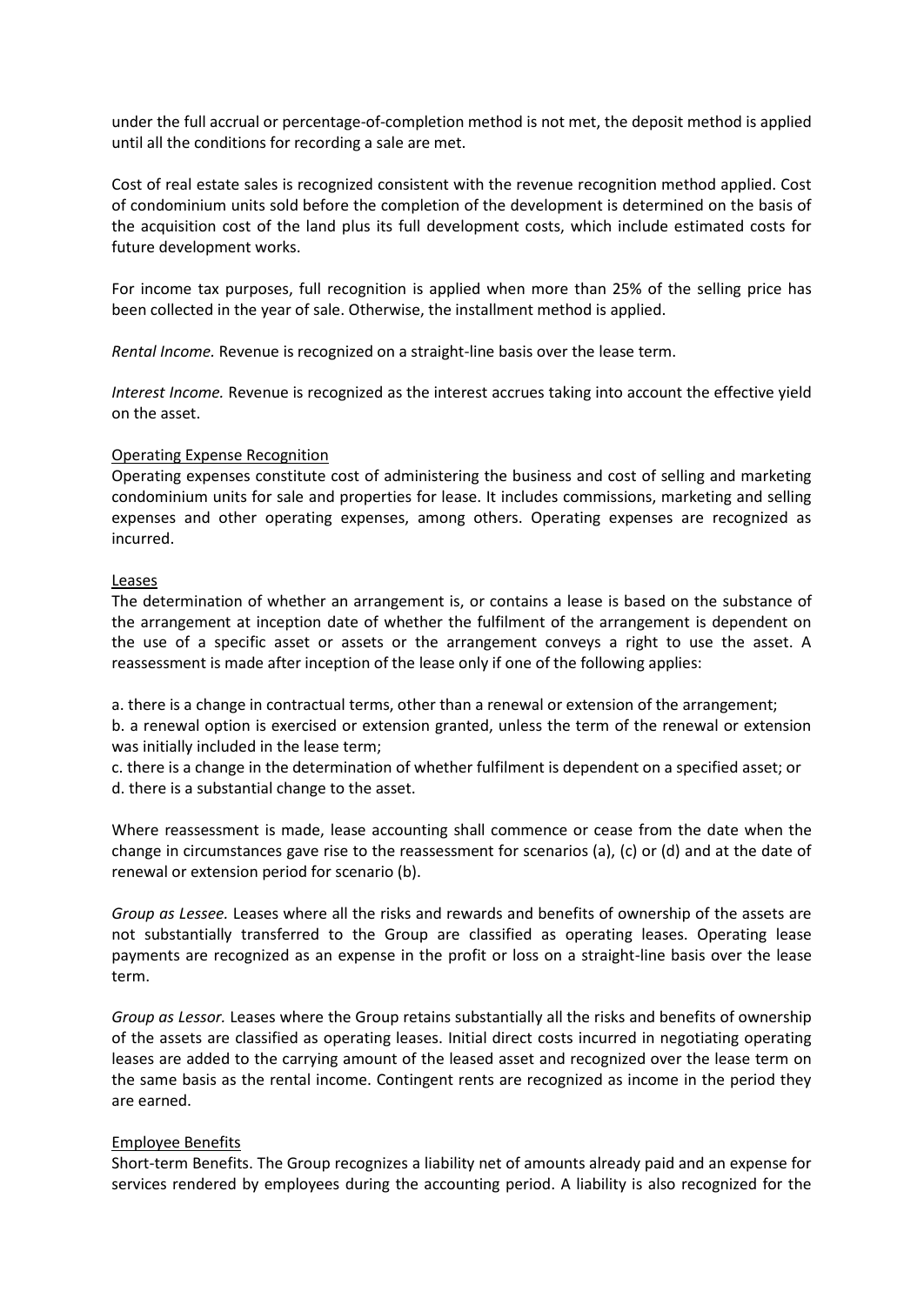amount expected to be paid under short-term cash bonus or profit sharing plans if the Group has a present legal or constructive obligation to pay this amount as a result of past service provided by the employee, and the obligation can be estimated reliably.

Short-term employee benefit liabilities are measured on an undiscounted basis and are expensed as the related service is provided.

*Retirement Benefits.* The Group has an unfunded, non-contributory defined benefit plan covering all qualified employees. The retirement benefits cost is determined using the projected unit credit method which reflects services rendered by employees to the date of valuation and incorporates assumptions concerning employees' projected salaries.

The Group recognizes service costs, comprising of current service costs, past service costs, gains and losses on curtailments and nonroutine settlements, and net interest expense or income in the profit or loss. Net interest is calculated by applying the discount rate to the net retirement liability or asset.

Past service costs are recognized in the profit or loss on the earlier of the date of the plan amendment or curtailment, and the date that the Group recognizes restructuring-related costs.

Remeasurements comprising actuarial gains and losses, return on plan assets and any change in the effect of the asset ceiling (excluding net interest on retirement liability or asset) are recognized immediately in other comprehensive income in the period in which they arise. Remeasurements are not reclassified to the profit or loss in subsequent periods.

The retirement liability is the aggregate of the present value of the retirement liability on which the obligations are to be settled directly. The present value of the retirement liability is determined by discounting the estimated future cash outflows using interest rate on government bonds that have terms to maturity approximating the terms of the related retirement liability.

Actuarial valuations are made with sufficient regularity so that the amounts recognized in the interim consolidated financial statements do not differ materially from the amounts that would be determined at the reporting date.

#### Borrowing Costs

Borrowing costs are recognized as expense in the period in which they are incurred, except to the extent that they are capitalized. Borrowing costs that are directly attributable to the acquisition, construction or production of a qualifying asset (i.e., an asset that takes a substantial period of time to get ready for its intended use or sale) are capitalized as part of cost of such asset. The capitalization of borrowing costs commences when expenditures for the asset and borrowing costs are being incurred and activities that are necessary to prepare the asset for its intended use or sale are in progress. Capitalization ceases when all such activities are substantially complete.

#### Foreign Currency - Denominated Transactions

Transactions in foreign currencies are translated to the functional currency at exchange rates at the dates of the transactions. Monetary assets and liabilities denominated in foreign currencies at the reporting date are retranslated to the functional currency at the exchange rate at reporting date. Resulting exchange differences arising on the settlement of or on translating such monetary assets and liabilities are recognized in profit or loss.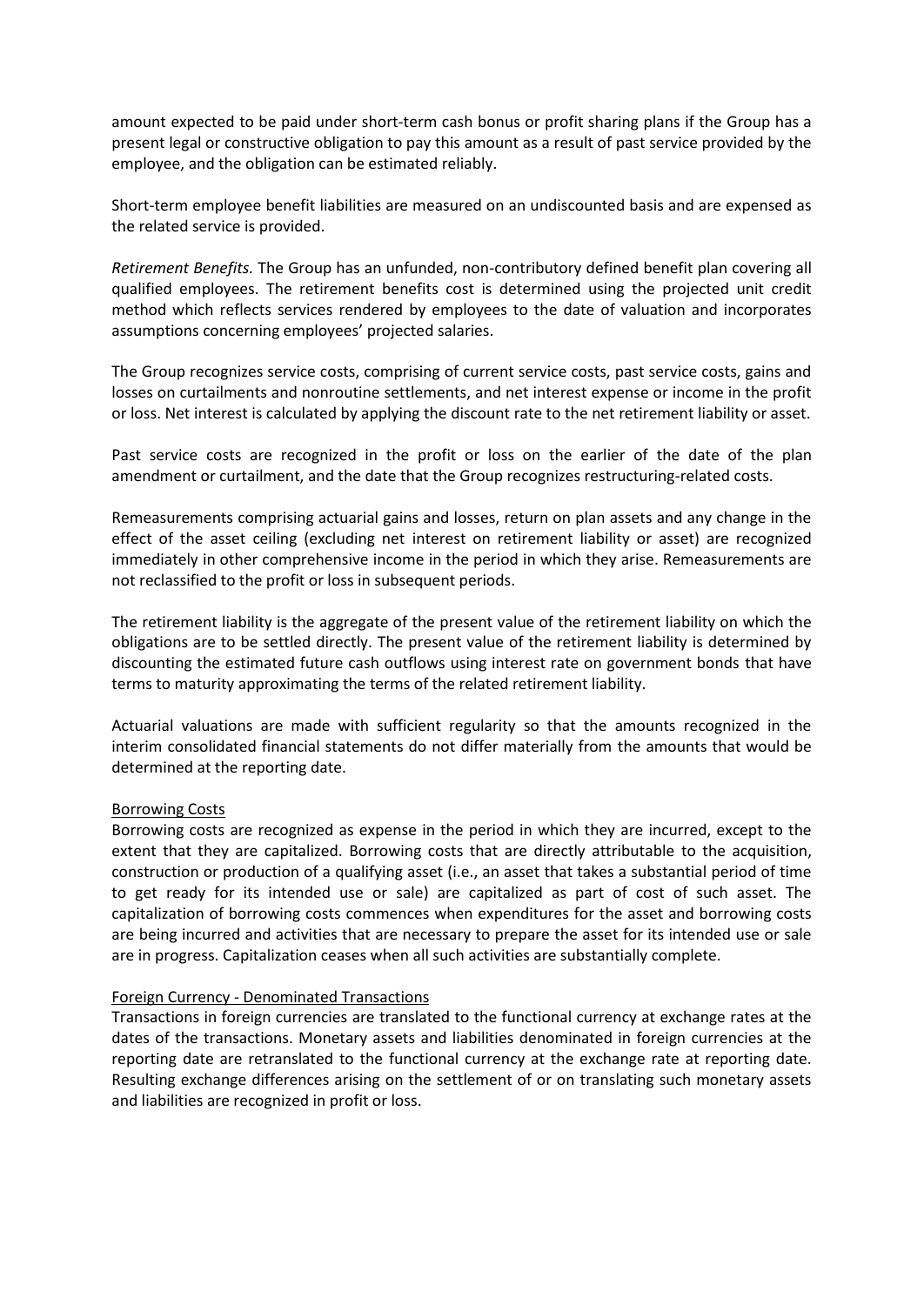#### Income Taxes

*Current Tax.* Current tax assets and liabilities are measured at the amount expected to be recovered from or paid to the tax authority. The tax rates and tax laws used to compute the amount are those that have been enacted or substantively enacted at the reporting date.

*Deferred Tax.* Deferred tax is provided on all temporary differences at the reporting date between the tax bases of assets and liabilities and their carrying amounts for financial reporting purposes.

Deferred tax liabilities are recognized for all taxable temporary differences. Deferred tax assets are recognized for all deductible temporary differences, carryforward of unused tax credits from excess minimum corporate income tax (MCIT) over the regular corporate income tax (RCIT) and unused net operating loss carryover (NOLCO), to the extent that it is probable that taxable income will be available against which the deductible temporary differences and carryforward of unused MCIT and NOLCO can be utilized.

The carrying amount of deferred tax assets is reviewed at each reporting date and reduced to the extent that it is no longer probable that sufficient taxable income will be available to allow all or part of the deferred tax asset to be utilized.

Deferred tax assets and liabilities are measured at the tax rates that are applicable to the year when the asset is realized or the liability is settled, based on tax rates and tax laws that have been enacted or substantively enacted at the reporting date.

Deferred tax assets and deferred tax liabilities are offset if a legally enforceable right exists to offset current tax assets against current tax liabilities and deferred taxes relate to the same taxable entity and the same tax authority.

# Related Party Transactions

Related party transactions are transfer of resources, services or obligations between the Company and its related parties, regardless whether a price is charged.

Parties are considered to be related if one party has the ability to control the other party or exercise significant influence over the other party in making financial and operating decisions. These includes: (a) individuals owning, directly or indirectly through one or more intermediaries, control or are controlled by, or under common control with the Company; (b) associates; and (c) individuals owning, directly or indirectly, an interest in the voting power of the Company that gives them significant influence over the Company and close members of the family of any such individual.

In considering each possible related party relationship, attention is directed to the substance of the relationship and not merely on the legal form.

# Segment Reporting

An operating segment is a component of the Group that engages in business activities from which it may earn revenues and incur expenses, including revenues and expenses that relate to transactions with any of the Group's other components.

# Provisions and Contingencies

Provisions are recognized when the Group has a present legal or constructive obligation as a result of a past event, it is probable that an outflow of resources embodying economic benefits will be required to settle the obligation and a reliable estimate can be made of the amount of the obligation. If the effect of the time value of money is material, provisions are determined by discounting the expected future cash flows at a pre-tax rate that reflects current market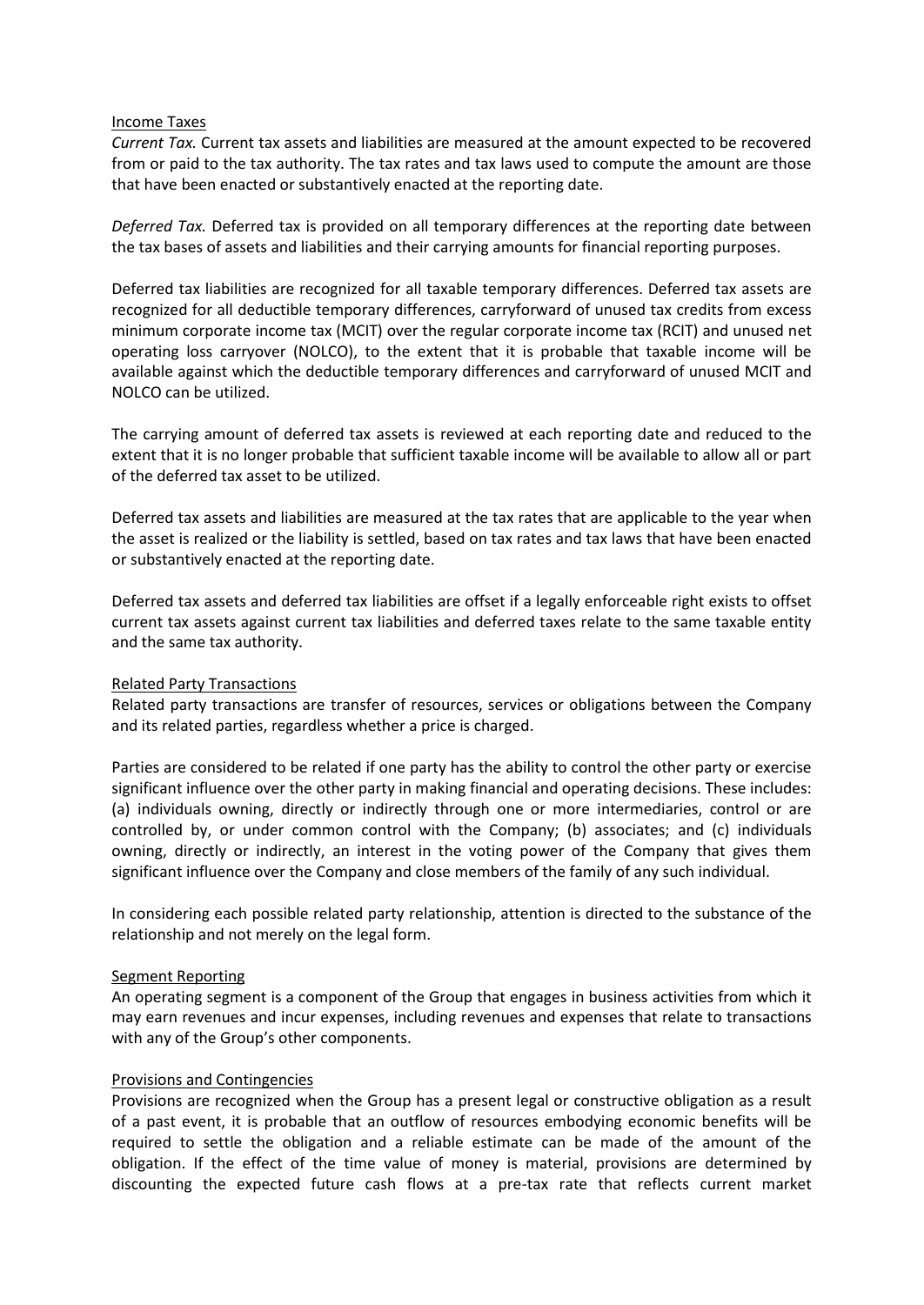assessments of the time value of money and, where appropriate, the risks specific to the liability. Where discounting is used, the increase in the provision due to the passage of time is recognized as an interest expense.

Contingent liabilities are not recognized in the interim consolidated financial statements but are disclosed in the notes to interim consolidated financial statements unless the possibility of an outflow of resources embodying economic benefits is remote. Contingent assets are not recognized in the interim consolidated financial statements but are disclosed in the notes to interim consolidated statements of financial position when an inflow of economic benefits is probable.

# Events After the Reporting Period

Any post-period-end event that provides additional information about the Group's financial position at the end of the reporting period (adjusting event) is reflected in the interim consolidated financial statements. Post-period-end events that are not adjusting events are disclosed in the notes to interim consolidated financial statements when material.

# **5. CASH AND CASH EQUIVALENTS**

This account consists of:

|                       | September 2016 | December 2015 | September 2015 |
|-----------------------|----------------|---------------|----------------|
| Cash on hand          | 45,000         | 45,000        | 45,000         |
| Cash in bank          | 36,967,081     | 231,862,594   | 71,142,008     |
| Short-term placements | 419,334,080    | 372,705,488   | 468,926,441    |
|                       | 456,346,161    | 604,613,082   | 540,113,449    |

Cash in banks earn interest at the prevailing bank deposit rates and are immediately available for use in the current operations. Short-term placements are made for varying periods up to three (3) months or less and earn interest at the prevailing short-term deposit rates.

# **6. FINANCIAL ASSETS AT FVPL**

Financial assets at FVPL amounting to  $E$ 907.5 million and  $E$ 732.6 million as at September 30, 2016 and December 31, 2015, respectively, represent units of participation in a money market fund held by the Group for short-term use and working capital purposes.

Financial assets at FVPL include unrealized gains amounting to P4.3 million and P0.3 million for the nine months ended September 30, 2016 and 2015, respectively, and included as part of "Other income" account in the interim consolidated statements of comprehensive income (see Note 18). Realized gain on sale of financial assets at FVPL amounted to  $\text{P11.6}$  million and P5.3 million for the nine months ended September 30, 2016 and 2015, respectively (see Note 18).

The fair value of financial assets at FVPL is measured using Level 1 of the fair value hierarchy with significant directly observable inputs.

# **7. TRADE AND OTHER RECEIVABLES**

This account consists of:

|                                  | September 2016 | December 2015 | September 2015 |
|----------------------------------|----------------|---------------|----------------|
| Advances for project development | 295.318.044    | 376.152.395   | 193,635,403    |
| Sale of real estate              | 111.602.376    | 1,395,706,885 | 2,100,086,119  |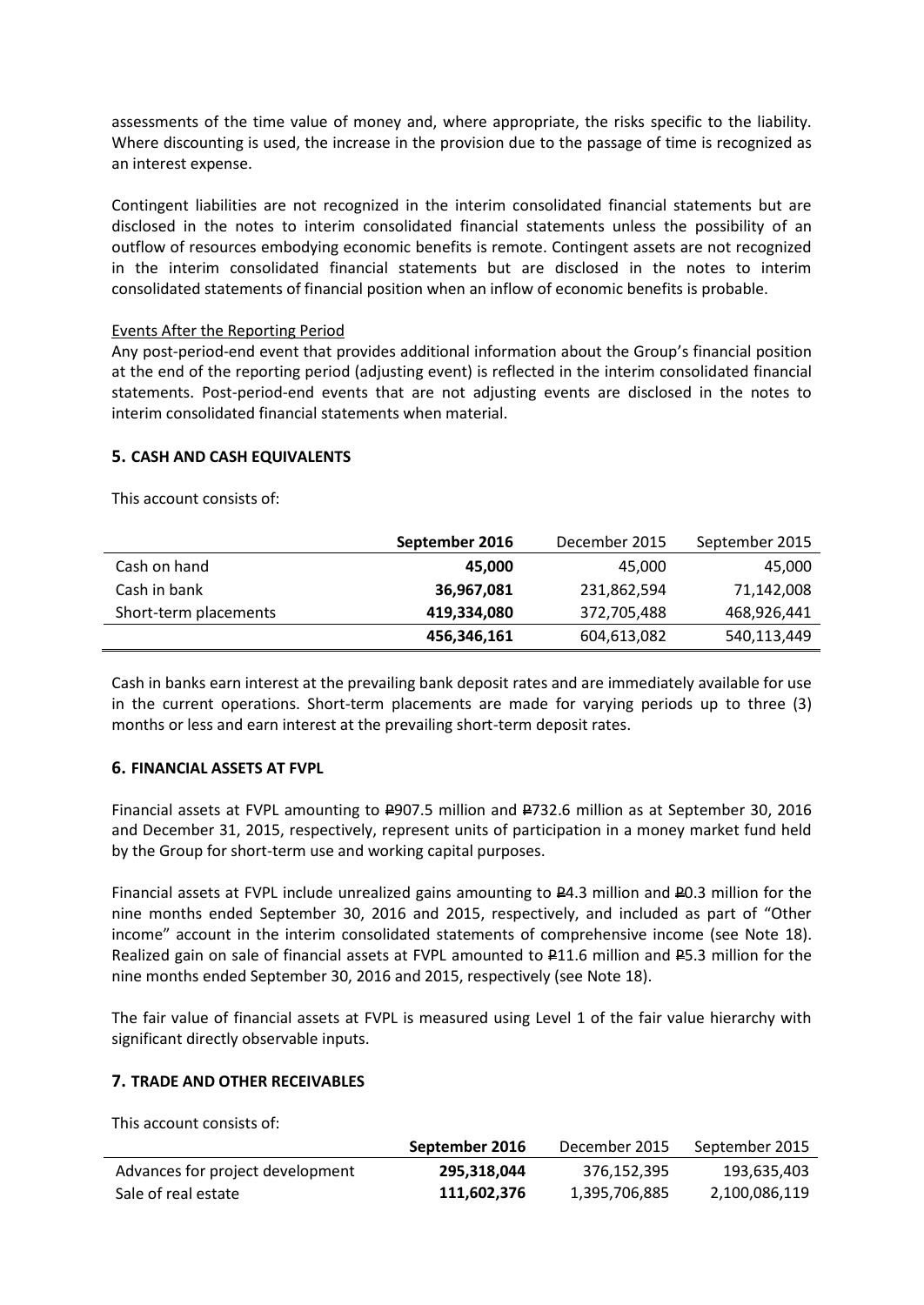| Advances to employees               | 6,143,391      | 7,117,211      | 4,712,337      |
|-------------------------------------|----------------|----------------|----------------|
| Other receivables                   | 46,525,607     | 52,506,994     | 40,968,923     |
|                                     | 459,589,418    | 1,831,483,485  | 2,339,402,782  |
| Allowance for impairment losses     | (368, 292)     | (368, 292)     | (368, 292)     |
|                                     | 459,221,126    | 1,831,115,193  | 2,339,034,490  |
|                                     |                |                |                |
|                                     |                |                |                |
|                                     | September 2016 | December 2015  | September 2015 |
| Current                             | 458,852,834    | 1,843,089,985  | 2,477,466,836  |
| Past due                            |                |                |                |
| Within 6 months                     |                |                |                |
| 7 months to 1 year                  |                |                |                |
| More than 1 year                    | 368,292        | 368,292        | 368,292        |
| Percentage of completion adjustment |                | (12, 343, 084) | (138,800,638)  |
|                                     | 459,221,126    | 1,831,115,193  | 2,339,034,490  |

Advances for project development pertain to downpayments made to contractors for the construction of Arya Residences and ACPT. These advances are noninterest-bearing and are being recouped against contractors' progress billings.

Receivables from sale of real estate pertain to receivables from sale of condominium units. These receivables are noninterest-bearing and generally collectible in monthly installments over a maximum period of three (3) years. Titles to the units sold under this arrangement are transferred to the buyers only upon full payment of the contract price.

Advances to officers and employees represent salary and other loans granted to Parent Company's employees which are noninterest-bearing in nature and collectible through salary deductions. These also include various cash advances used for certain operating expenses not covered by disbursement of petty cash fund and are subject to liquidation.

Other receivables include receivable from CPG amounting to ₱36.1 million arising from the share purchase agreement between the Company, CPG and AOCH1. The share purchase agreement provides that the Company warrants the final resolution acceptable to CPG and its counsel with respect to the pending complaint involving the property owned by Urban Property Holdings, Inc. (UPHI), a subsidiary, which includes, among others, removing all doubt on the ownership of UPHI over the property. In the event the satisfactory evidence is submitted by the Company to CPG, the latter shall pay to the Company the entire amount or a portion thereof plus interest.

The carrying amount of the receivables is considered a reasonable approximation of fair value. All of the Group's receivables have been reviewed for indicators of impairment. As of September 30, 2016 and December 31, 2015, no receivables were found to be impaired. Thus, management believes that the entire carrying amount of the receivable portfolio is fully recoverable.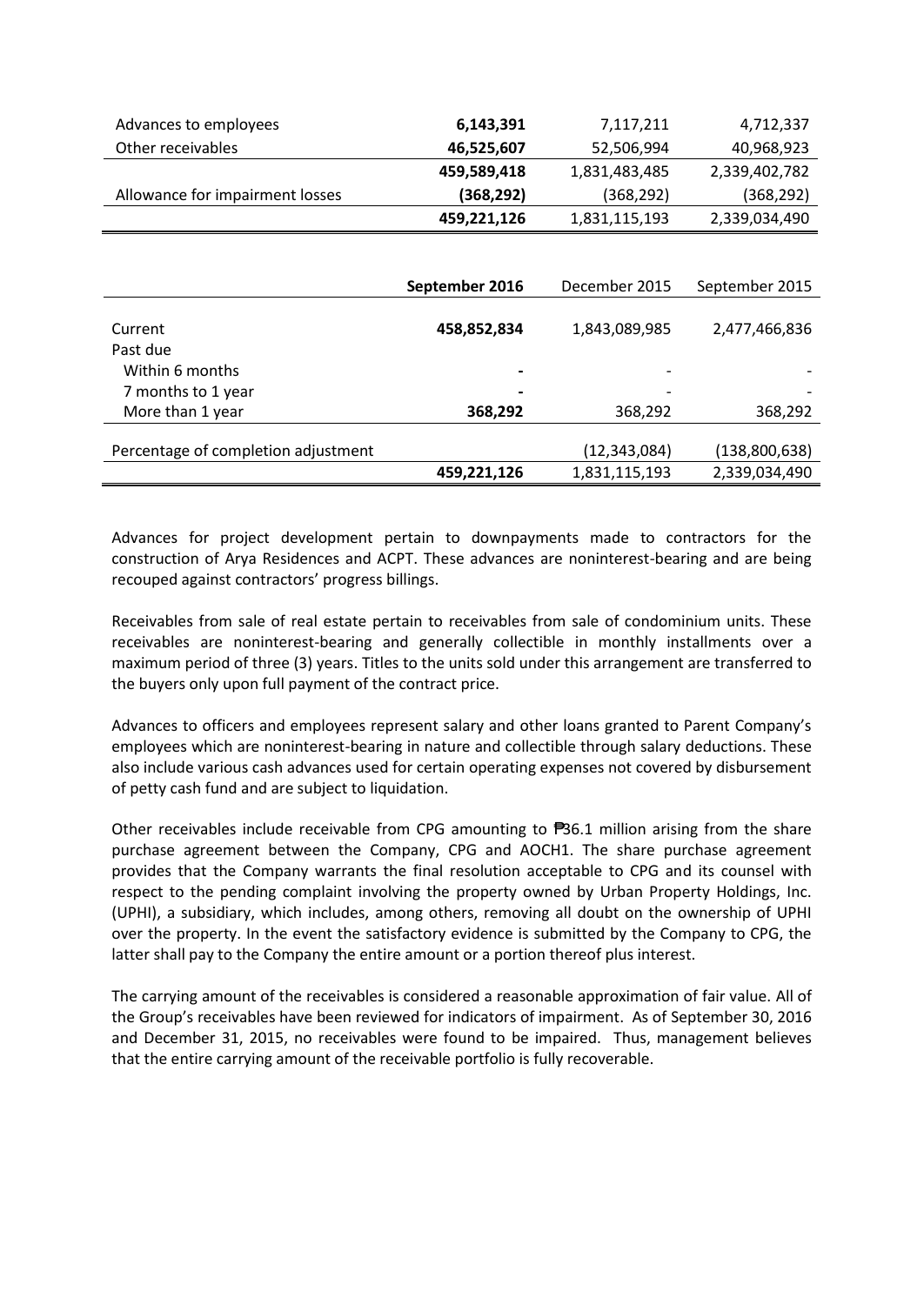# **8. REAL ESTATE FOR SALE**

This account consists of:

|                                 | September 2016 | December 2015 | September 2015 |
|---------------------------------|----------------|---------------|----------------|
| Raw land inventory              | 1,315,498,126  | 929,765,723   | 867,162,149    |
| Condominium units held for sale | 488,971,857    | 40,057,175    | 44,654,222     |
| Assets under construction       | $\blacksquare$ | 581,113,279   | 700,993,064    |
|                                 | 1,804,469,983  | 1,550,936,177 | 1,612,809,435  |

Raw land inventory pertains to parcels of land for future development. In 2015, CLLC acquired raw lands amounting to  $2878.5$  million located at Cebu City with a total area of 8,440 square meters. As at September 30, 2016, initial planning costs were already incurred in relation to CLLC's project development. In September 2016, Cazneau acquired raw lands in Laguna amounting to #306.8 million with a total area of 81,821 square meters.

Condominium units held for sale pertain to the construction and development costs of unsold saleable condominium units and parking slots after development stage.

Assets under construction consisted of project development costs incurred by the Parent Company for the construction of Arya Residences. The POC rate as at September 30, 2016 is 100% for both Arya Residences Towers.

#### **9. INVESTMENT PROPERTIES**

This account consists of:

|                           | September 2016 | December 2015 | September 2015 |
|---------------------------|----------------|---------------|----------------|
| Unsubdivided land         | 1,356,095,000  | 621,913,060   | 621,913,060    |
| Assets under construction | 1,004,734,474  | 589,532,879   | 475,059,544    |
| Properties for lease      | 542,100,000    | 179,877,922   | 140,027,218    |
|                           | 2,902,929,474  | 1,391,323,861 | 1,236,999,822  |

Investment properties are stated at fair value, which has been determined based on valuations performed by Asian Appraisal Company, Inc., an accredited independent appraiser, as of September 30, 2016. Asian Appraisal Company, Inc. is an industry specialist in valuing these types of investment properties. The value of the investment properties under Properties for lease was estimated by using the Market Data Approach, the value of the property was based on sales and listings of comparable property registered within the vicinity. The technique of this approach requires the adjustments of comparable property by reducing reasonable comparative sales and listings to a common denominator. This was done by establishing the differences between the subject property and those actual sales and listings regarded as comparable. The properties used as bases of comparison are situated within the immediate vicinity of the subject property and was premised on the factors of unit area/size, unit location, unit improvements, building location, building features/amenities, and bargaining allowance for condominium units while factors of location, size and shape of the lot, time element, bargaining and others in the case of a parcel of land.

Starting 2016, the Group measured its unsubdivided land and properties for lease at fair value. These investment properties are revalued periodically at fair values as determined by an independent firm of appraisers. The latest appraisal report was prepared in September 2016. The Group recognized fair value gain of #795.5 million in 2016, presented as "Gain on fair value changes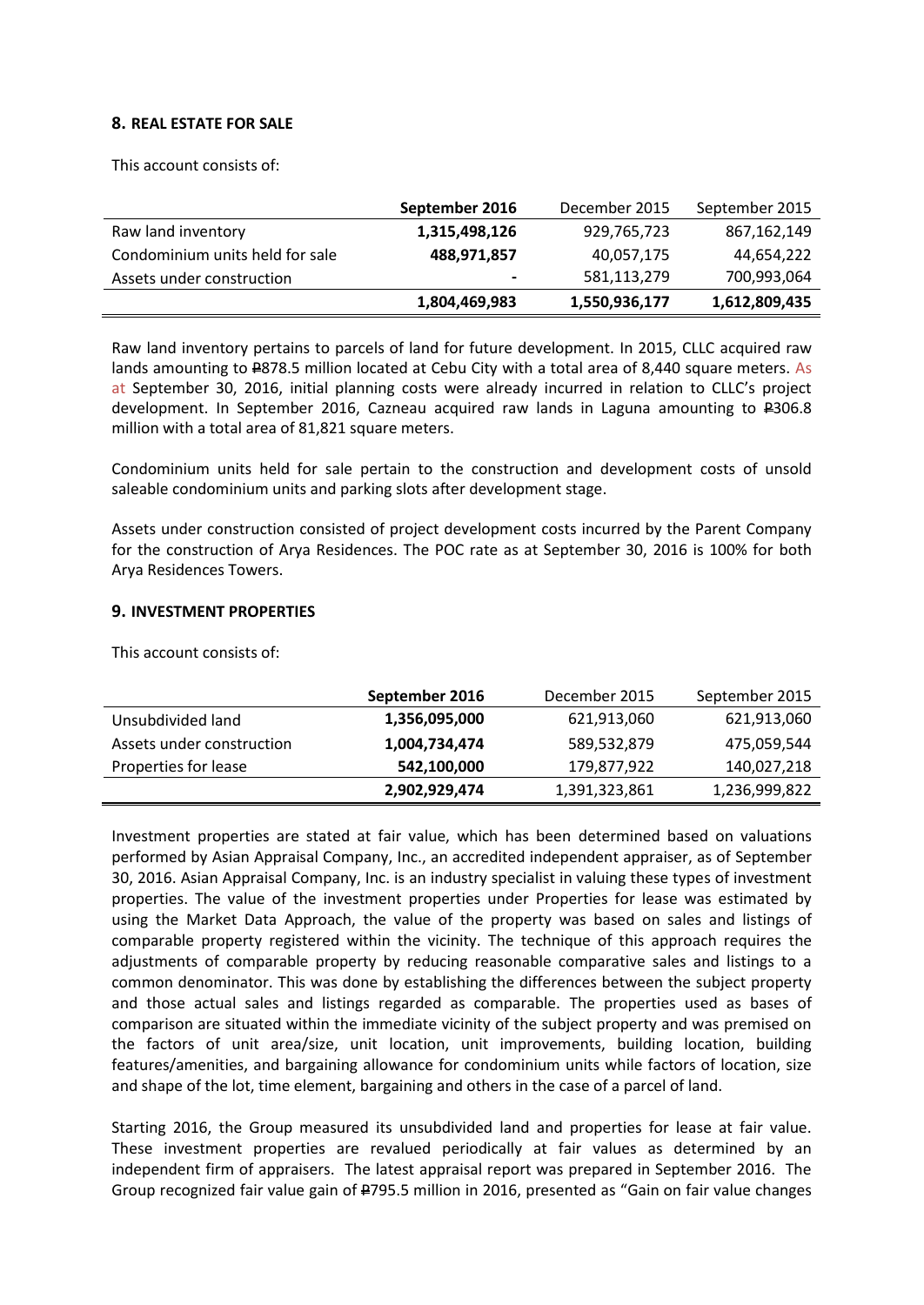of investment properties" in the consolidated statements of comprehensive income. The fair value measurement for investment properties has been categorized as level 3 (significant unobservable inputs).

The composition of investment properties as at September 30, 2016 is as follows:

|                                                 | September 2016 |
|-------------------------------------------------|----------------|
| Cost                                            | 2,107,453,534  |
| Cumulative gain on fair value changes (Note 18) | 795,475,940    |
|                                                 | 2,902,929,474  |

Description of valuation techniques used and key inputs to valuation on investment properties follows:

|                 |                          |                                                         | Range                 |
|-----------------|--------------------------|---------------------------------------------------------|-----------------------|
|                 | Valuation Technique      | Significant unobservable Inputs                         | (weighted average)    |
| Land            | Market Approach for Land | Selling price per square meter $P1,200 - P1,600$ sq. m. |                       |
| <b>Building</b> | Market Approach          | Asking price per square meter                           | P191K - P563K/ sq. m. |

# Unsubdivided land

The Group's investment properties include UPHI's residential land with a carrying value of  $\text{\textsterling}384.7$ million and with an area of 33 hectares located at Barangay Gonzalo-Bontog, Calamba City and Barangay Calabuso, Tagaytay City.

Portion of the UPHI's residential land is currently under expropriation proceedings filed by the National Power Corporation (NAPOCOR) with the Regional Trial Court of Calamba City, Laguna. NAPOCOR built a tower on the residential land owned by UPHI covering an area of one (1) hectare, the tower forms part of the Tayabas - Dasmarinas Line Project. The covered area is about 3% of the total land area owned by UPHI. As at September 30, 2016 and December 31, 2015, management believes that the effect of the expropriation on the Group's consolidated financial statements is not significant.

A complaint for quieting of title was filed by UPHI on October 18, 2010 because of the erroneous issuance of tax declarations by the City of Tagaytay covering UPHI's property located in Calamba City, Laguna. As at September 30, 2016 and December 31, 2015, management believes that the potential effect of the case on the Group's consolidated financial statements is not significant.

Unsubdivided land, located in Taguig City pertains to the site of Arthaland Century Pacific Tower with carrying value of  $E971.4$  million was mortgaged in favor of certain creditor banks as collateral for the Company's loans.

# Asset under construction

Asset under construction pertains to costs incurred for Arthaland Century Pacific Tower which is still under construction. The construction of said tower commenced in July 2014 and is expected to be completed in 2017.

AUC amounting to P589.5 million as at December 31, 2015 includes also the construction cost of commercial units and parking slots of Arya Residences Tower 2. Upon completion in 2016, this amount was transferred to Properties for lease.

# Properties for lease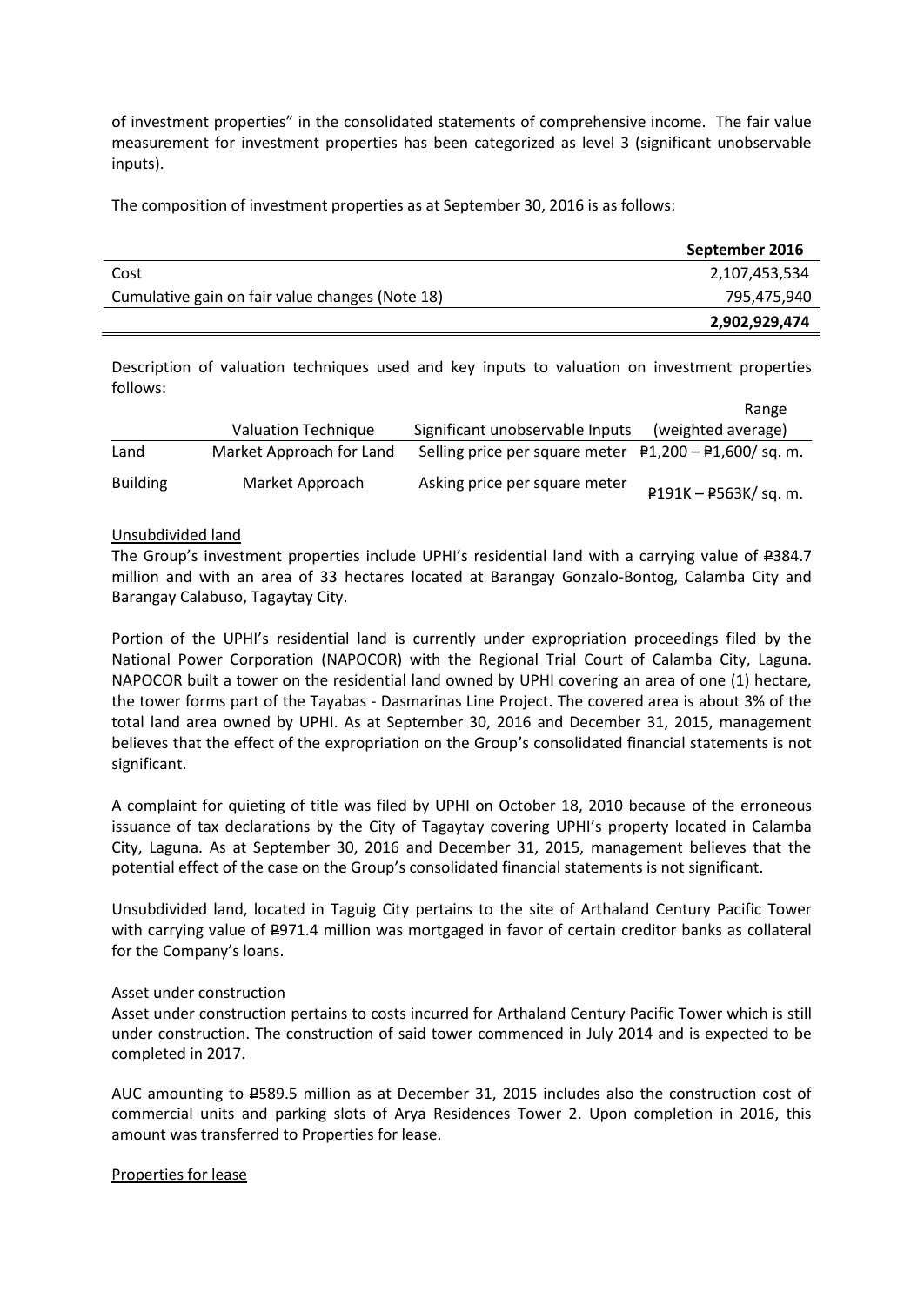Properties for lease pertain to the construction and development costs of unsold leasable retail units and parking slots after development stage.

For the nine month period ended September 30, 2016, the Group however did not recognize leasing revenue from the use of the properties for lease nor incurred direct cost of leasing in relation to these investment properties, except for real property taxes. There are no particular amounts recognized in the profit or loss which can be specifically identified for contractual obligations or contracts relating to investment properties.

# **10. PROPERTY AND EQUIPMENT**

The balances and movements of this account as of September 30, 2016, December 31, 2015 and September 30, 2015 consist of:

|                                 |             | <b>Accumulated</b> | <b>Net Carrying</b> |
|---------------------------------|-------------|--------------------|---------------------|
|                                 | Cost        | Depreciation       | <b>Amount</b>       |
|                                 |             |                    |                     |
| <b>September 30, 2016</b>       |             |                    |                     |
| <b>Office equipment</b>         | 38,525,977  | (36, 535, 837)     | 1,990,140           |
| <b>Furniture and fixture</b>    | 7,557,425   | (7,525,184)        | 32,241              |
| <b>Leasehold improvements</b>   | 48,363,335  | (48, 169, 394)     | 193,941             |
| <b>Transportation equipment</b> | 40,558,056  | (20, 540, 879)     | 20,017,177          |
|                                 |             |                    |                     |
|                                 | 135,004,793 | (112, 771, 294)    | 22,233,499          |
|                                 |             |                    |                     |
| December 31, 2015               |             |                    |                     |
| Office equipment                | 37,467,642  | (35,803,169)       | 1,664,473           |
| Furniture and fixture           | 7,534,354   | (7, 391, 289)      | 143,065             |
| Leasehold improvements          | 48,363,334  | (47, 948, 094)     | 415,240             |
| <b>Transportation equipment</b> | 33,992,553  | (19, 013, 273)     | 14,979,280          |
|                                 | 127,357,883 | (110, 155, 825)    | 17,202,058          |
|                                 |             |                    |                     |
| September 30, 2015              |             |                    |                     |
| Office equipment                | 36,789,510  | (32, 981, 314)     | 3,808,196           |
| Furniture and fixture           | 7,483,640   | (7, 244, 783)      | 238,857             |
| Leasehold improvements          | 69,866,483  | (69,077,456)       | 789,027             |
| Transportation equipment        | 31,779,161  | (17,603,434)       | 14,175,727          |
|                                 | 145,918,794 | (126,906,987)      | 19,011,807          |

Depreciation and amortization on property and equipment were included as part of "Operating expenses" account in the interim consolidated statements of comprehensive income.

# **11. OTHER ASSETS**

This account consists of:

|             | September 2016 | December 2015 | September 2015 |
|-------------|----------------|---------------|----------------|
| Prepayments | 45.175.864     | 19,232,703    | 22,920,838     |
| Deposits    | 35,883,561     | 36,954,924    | 36,804,923     |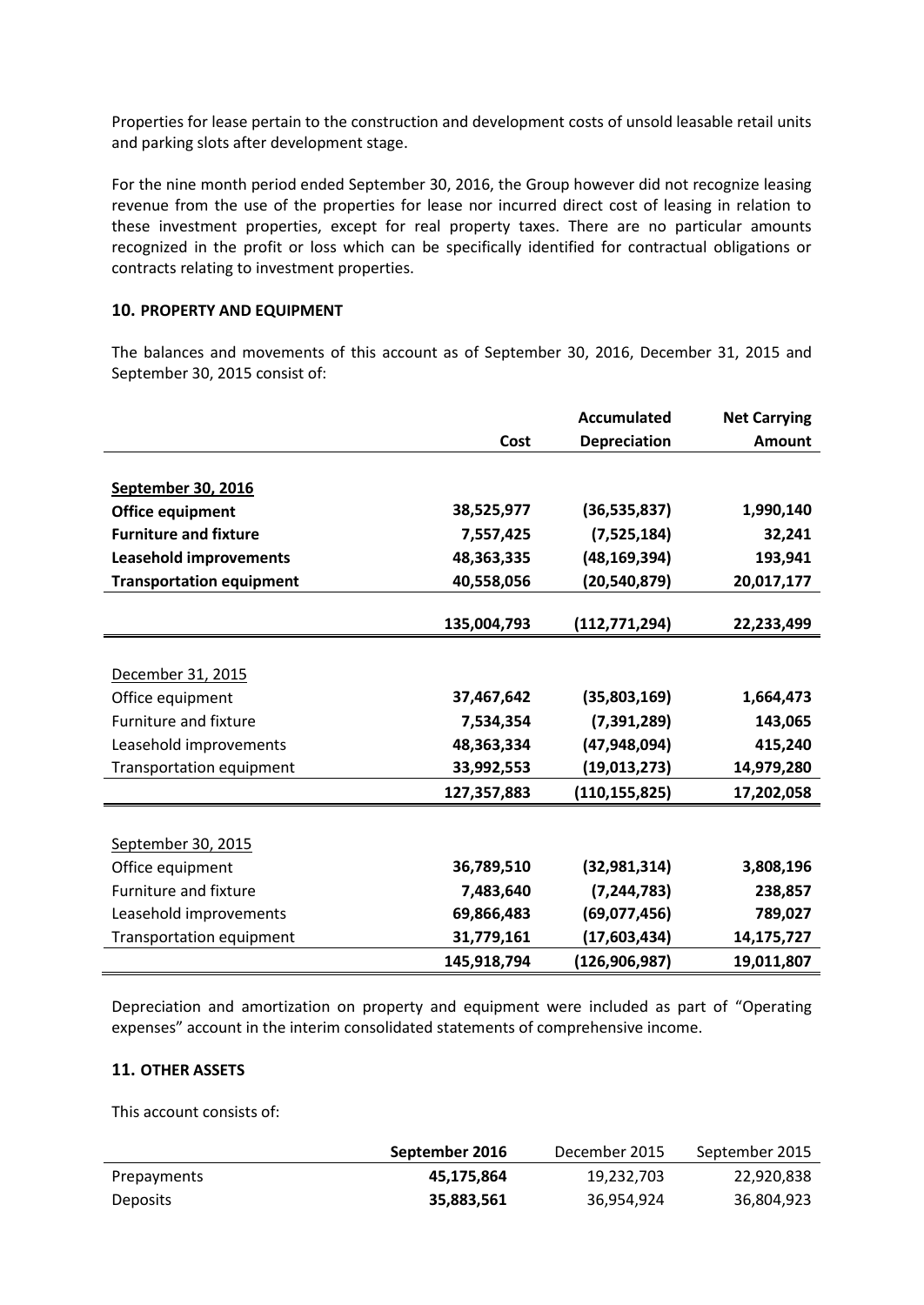| Input VAT                   | 36,952,491  | 408,468                  |             |
|-----------------------------|-------------|--------------------------|-------------|
| Investment in time deposits | 16,975,000  | 98,858,090               | 63,130,872  |
| Amounts held in escrow      | 2,939,935   | 31,679,600               | 31,190,160  |
| Deferred input VAT          | 2,748,490   | 1,954,272                | 2,220,898   |
| <b>Others</b>               | 1,541,021   | $\overline{\phantom{a}}$ | 1,541,022   |
|                             | 142,216,362 | 189,088,057              | 157,808,713 |

Prepayments consist of prepaid rent, taxes, insurance and others expenses which are amortized over a year.

Deposits pertain to rental deposits, deposits for professional services, and guarantee deposits for the construction of Arya Residences and ACPT. Deposits are refundable to the Group upon completion of the agreement.

Input VAT represents VAT paid to supplier that can be claimed as credit against the company's future VAT liabilities.

Investment in time deposits pertains to US Dollar-denominated time deposits with a term of two (2) years and a fixed interest rate of 1.75% per annum. These time deposits are subject to holding period of six (6) months from the date of issuance. In cases of pre-termination, the investment will earn interest based on regular deposit rates.

Amounts held in escrow represents the debt service account required under an existing loan with a certain bank the amount of which is equivalent to a quarter principal and interest amortization.

Deferred input VAT pertains to unamortized input VAT on property and equipment acquired whose amount exceeds ₱1.0 million, excluding VAT.

# **12. LOANS PAYABLE**

This account consists of:

|                      | September 2016 | December 2015 | September 2015 |
|----------------------|----------------|---------------|----------------|
| Local creditor banks | 1,563,435,269  | 2,301,222,170 | 2,849,734,893  |
| Private funders      | 1,539,858,092  | 790,546,742   | 49,723,970     |
|                      | 3,103,293,361  | 3,091,768,912 | 2,899,458,863  |

# Local creditor banks

Loans from local banks consist of interest-bearing secured loans and CTS financing obtained to finance project development and carries interest rates ranging from 2.75% to 6.50% to 5.51% to 6.50% in 2016 and 2015, respectively.

#### Private funders

Loans from private funders represent unsecured borrowings with maturities of 180 days to 3 years from the financial position date. Loans obtained from an entity under common ownership amounting to P1,650.6 million and P825.3 million as at September 30, 2016 and December 31, 2015, respectively, are noninterest-bearing and will mature in 2018. "Day 1" gain amounting to P80.9 million and nil for the nine months ended September 30, 2016 and 2015, respectively, and is presented under "Other Income" account in the interim consolidated statements of comprehensive income (Note 18). Other loans have interest rate at 3.50% to 3.80% and ranging from 3.00% to 4.00% in 2016 and 2015, respectively.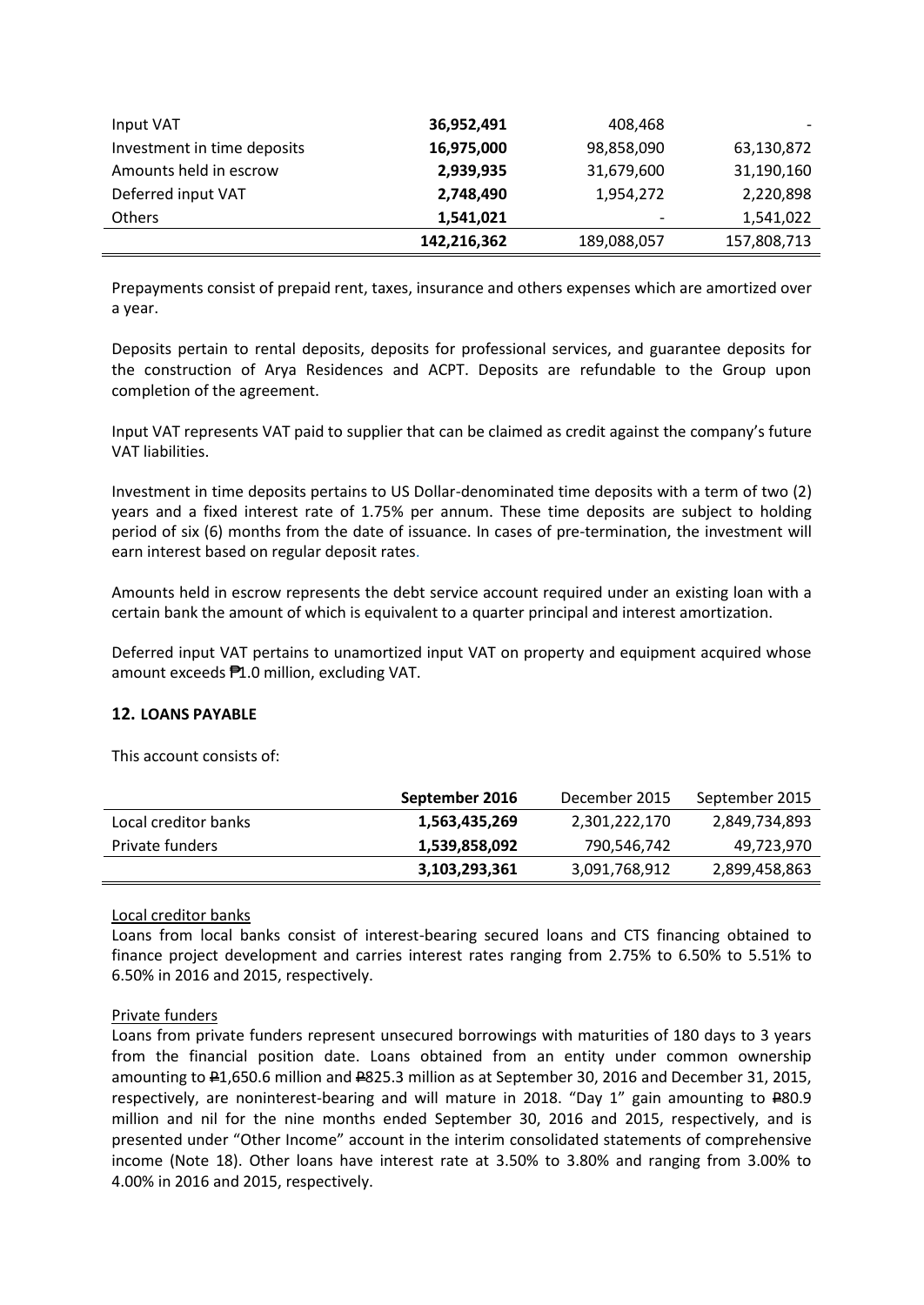# **13. ACCOUNTS PAYABLE AND OTHER LIABILITIES**

|                           | September 2016 | December 2015 | September 2015 |
|---------------------------|----------------|---------------|----------------|
| Retention payable         | 310,677,733    | 344,413,225   | 332,867,319    |
| Accounts payable          | 292,737,634    | 124,281,117   | 85,807,754     |
| Payable to land owner     | 267,168,000    | 485,760,000   | 485,760,000    |
| Accrued expenses          | 121,405,606    | 158,809,448   | 179,108,287    |
| Payable to buyers         | 49,430,789     | 80,250,117    | 170,895,090    |
| Deferred output VAT       | 5,390,980      | 131,062,891   | 188,025,249    |
| Withholding taxes payable | 4,616,723      | 7,039,350     | 4,634,350      |
| <b>Output VAT</b>         |                | 20,419,309    | 3,250,238      |
| Others                    | 16,597,618     | 16,325,981    | 16,595,295     |
|                           | 1,068,025,083  | 1,368,361,438 | 1,466,943,582  |

This account consists of:

Retention payable pertains to amount retained by the Company from contractors' progress billings for Arya Residences and ACPT which will be released after the completion and satisfaction of the terms and conditions of the construction contract.

Accounts payable consist mainly of liabilities to contractors and suppliers, which are noninterestbearing and are normally settled within 30 days to one year.

Payable to land owner pertains to the unpaid balance on the land acquired in Cebu.

Accrued expenses are accruals for interests, utilities, salaries and wages and other employee benefits which are expected to be settled within the next 12 months.

Payable to buyers include reservation fees and collections received from prospective buyers which are to be applied against the receivable upon execution of sales documents and recognition of revenue. This account also includes excess collections from buyers over the related revenue recognized based on the percentage of completion method.

Deferred output VAT pertains to VAT from sales of property on the installment plan. If the payments in the year of sale do not exceed twenty-five percent (25%) of the gross selling price, the transaction will be considered as a sale under installment, in which case VAT will be paid based on collection.

# **14. RELATED PARTY TRANSACTIONS**

The company engages, in the normal course of business, in various transactions with its related parties which include entities under common control, key management and others.

# Advance to and from Subsidiaries

The Company grants advances to its subsidiaries for working capital requirements and capital expenditures.

# Advances to Officers and Employees

The Company grants advances to its officers and employees. These are funds given to officers and employees to carry out their functions in the Company subject to liquidation.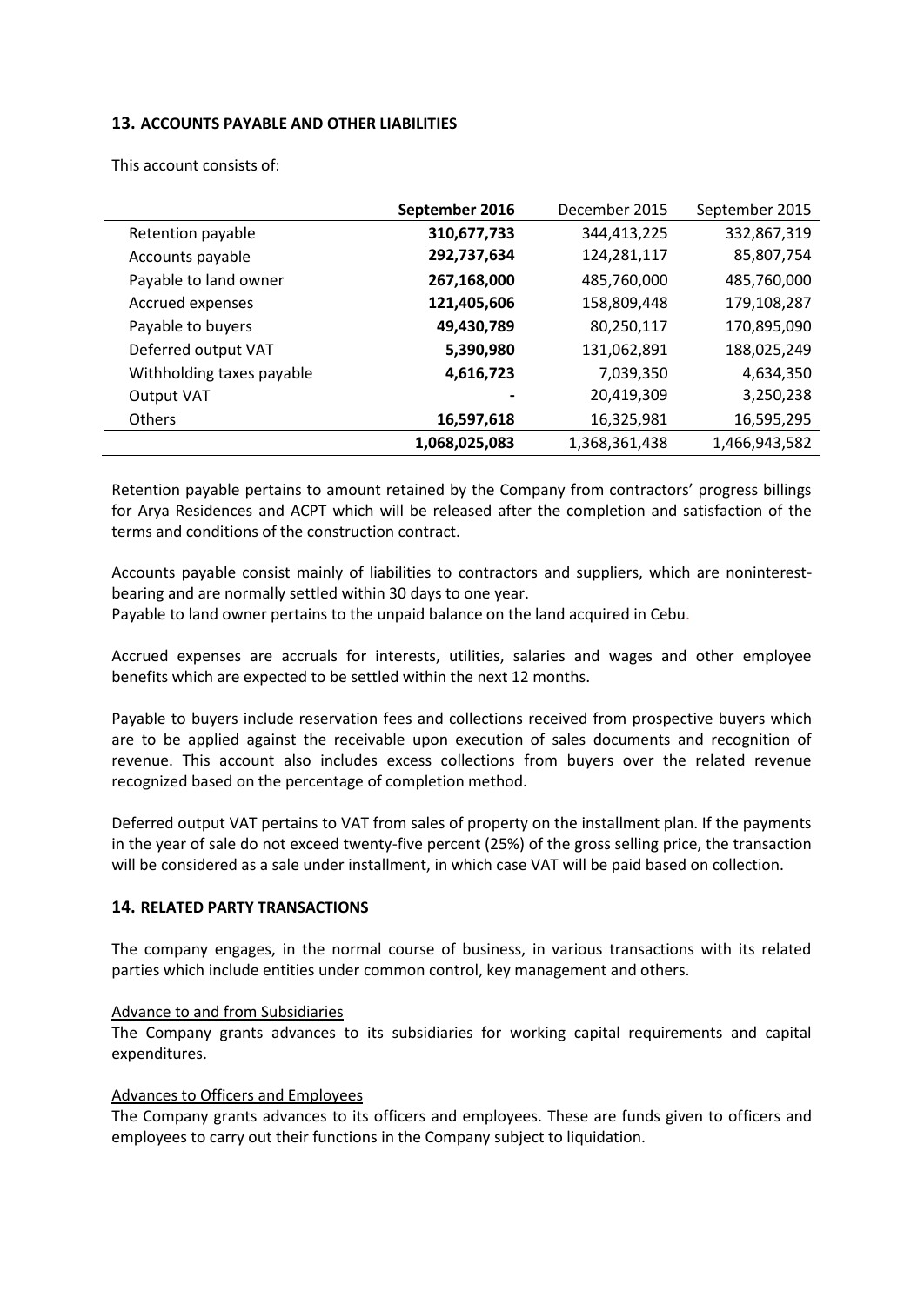# Key Management Personnel

|                                      | September 2016 | December 2015   |
|--------------------------------------|----------------|-----------------|
|                                      | (Nine Months)  | (Twelve Months) |
| Salaries and other employee benefits | 38.764.939.50  | 50,606,184.00   |
| Retirement benefits expense          | $\blacksquare$ | 3,134,101.00    |
|                                      | 38,764,939.50  | 53,740,285.00   |

# **15. CAPITAL STOCK**

The account consists of:

|                                    | <b>Shares</b>                   |               |                |
|------------------------------------|---------------------------------|---------------|----------------|
|                                    | September 2016<br>December 2015 |               | September 2015 |
| Common shares - P0.18 par value    |                                 |               |                |
| Authorized - 16,368,095,199        |                                 |               |                |
| Issued:                            |                                 |               |                |
| Balance at the beginning of period | 5,318,095,199                   | 5,280,595,199 | 5,280,595,199  |
| Issued during the period           |                                 | 37,500,000    | 37,500,000.00  |
| Balance at end of period           | 5,318,095,199                   | 5,318,095,199 | 5,318,095,199  |
| Subscribed:                        |                                 |               |                |
| Balance at the beginning of period |                                 | 37,500,000    | 37,500,000     |
| Issued during the period           |                                 | (37,500,000)  | (37,500,000)   |
| Balance at end of period           |                                 |               |                |
|                                    | 5,318,095,199                   | 5,318,095,199 | 5,318,095,199  |

|                                    | Amount         |               |                |
|------------------------------------|----------------|---------------|----------------|
|                                    | September 2016 | December 2015 | September 2015 |
|                                    |                |               |                |
| Issued:                            |                |               |                |
| Balance at the beginning of period | 957,257,136    | 950,507,136   | 950,507,136    |
| Issued during the period           |                | 6,750,000     | 6,750,000      |
| Balance at end of period           | 957,257,136    | 957,257,136   | 957,257,136    |
| Subscribed:                        |                |               |                |
| Balance at the beginning of period |                | 6,750,000     | 6,750,000      |
| Issued during the period           |                | (6,750,000)   | (6,750,000)    |
| Balance at end of period           |                |               |                |
| Subscription receivable:           |                |               |                |
| Balance at the beginning of period |                | (2, 150, 000) | (2, 150, 000)  |
| Collected during the period        |                | 2,150,000     | 2,150,000      |
| Balance at end of period           |                |               |                |
| Subscribed - net                   |                |               |                |
|                                    | 957,257,136    | 957,257,136   | 957,257,136    |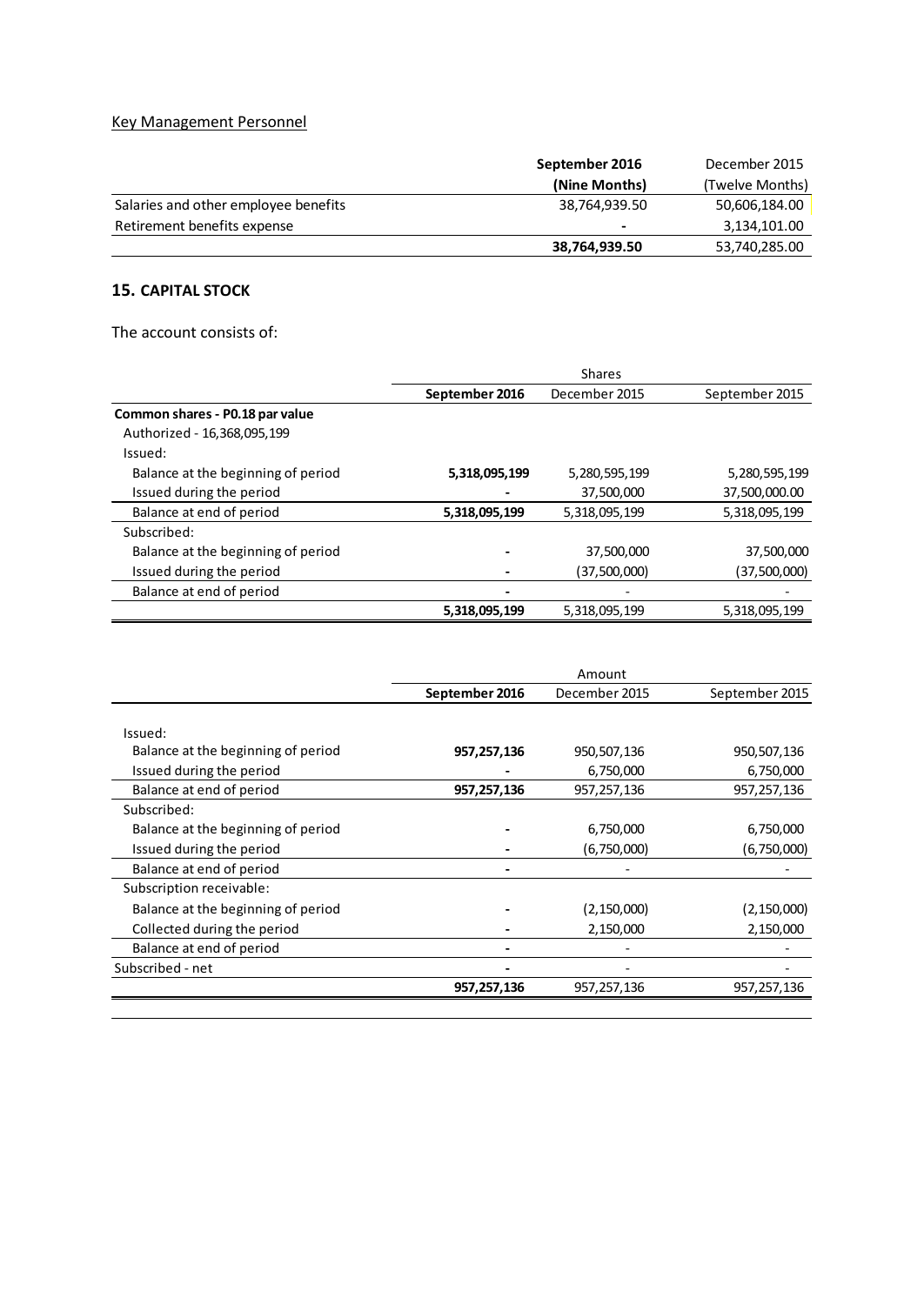# **16. OPERATING EXPENSES**

Details of operating expenses by nature are as follows:

|                                  | September 2016 | December 2015   | September 2015 |
|----------------------------------|----------------|-----------------|----------------|
|                                  | (Nine Months)  | (Twelve Months) | (Nine Months)  |
| Personnel costs                  | 84,505,293     | 132,319,593     | 95,612,214     |
| Taxes and licenses               | 48,211,995     | 34,119,989      | 14,598,540     |
| Advertising                      | 21,600,379     | 18,027,303      | 11,688,998     |
| Brokers' commissions             | 17,239,906     | 51,296,490      | 41,335,585     |
| Communications                   | 15,758,627     | 3,217,936       | 2,271,670      |
| Rental                           | 7,386,548      | 10,478,643      | 7,976,410      |
| Insurance                        | 6,830,586      | 9,971,139       | 7,276,021      |
| Management and professional fees | 6,681,930      | 13,400,124      | 5,338,147      |
| Depreciation and amortization    | 5,841,304      | 19,282,497      | 13,801,936     |
| Power, light and water           | 5,143,425      | 1,465,325       | 1,201,896      |
| Annual dues and fees             | 4,907,473      | 6,625,944       | 5,203,873      |
| Transportation and travel        | 3,645,003      | 4,886,530       | 3,843,715      |
| Security services                | 3,628,454      | 2,097,231       | 1,541,321      |
| Janitorial and clerical services | 498,024        | 660,097         | 427,798        |
| <b>Supplies</b>                  | 449,326        | 309,254         | 337,239        |
| Miscellaneous                    | 8,427,500      | 5,722,677       | 5,644,293      |
|                                  | 240,755,773    | 313,880,772     | 218,099,656    |

# **17. FINANCE COSTS**

Finance costs relate to the following:

|                        | September 2016 | December 2015   | September 2015 |
|------------------------|----------------|-----------------|----------------|
|                        | (Nine Months)  | (Twelve Months) | (Nine Months)  |
| Interest-bearing loans | 53,257,896     | 39,713,231      | 26,171,895     |
| <b>Others</b>          | 531.902        | 853,348         | 689,891        |
|                        | 53,789,798     | 40,566,579      | 26,861,786     |

# **18. OTHER INCOME - NET**

This account consists of:

|                                          | September 2016 | December 2015   | September 2015 |
|------------------------------------------|----------------|-----------------|----------------|
|                                          | (Nine Months)  | (Twelve Months) | (Nine Months)  |
| Unrealized gain in fair value of         |                |                 |                |
| investment property (Note 9)             | 795,475,940    |                 |                |
| "Day 1" difference on loan discounting   | 80,883,656     | 89,952,419      |                |
| Realized gain on sales of financial      |                |                 |                |
| assets at FVPL                           | 11,625,528     | 5,807,623       | 5,278,768      |
| Interest income                          | 7,945,660      | 11,159,810      | 10,291,286     |
| Unrealized gain on changes in fair value |                |                 |                |
| of financial assets at FVPL              | 4,325,571      | 635,227         | 330,034        |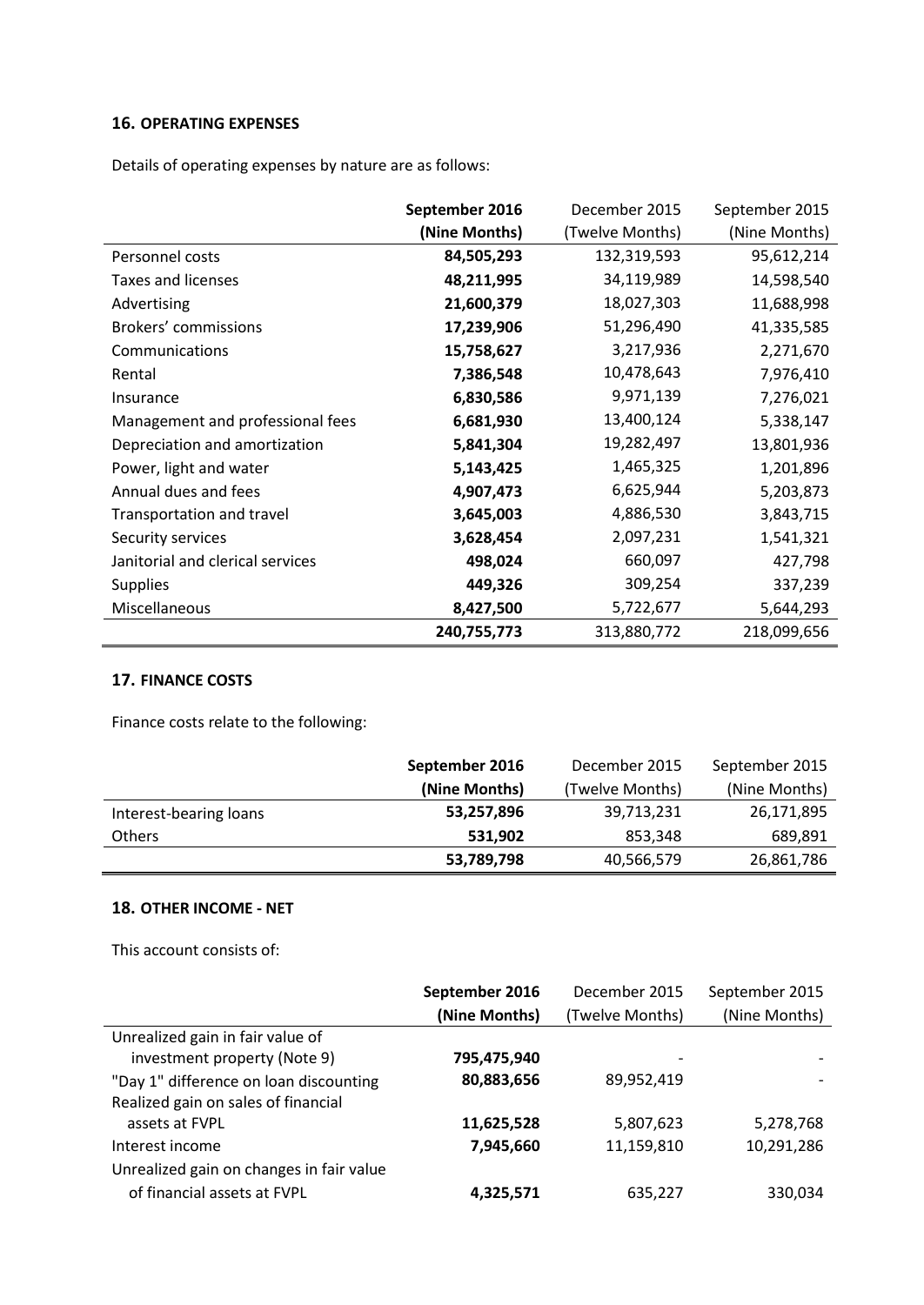| Unrealized foreign exchange gain - net | 118,462     | 2,407,067   | 1,384,663  |
|----------------------------------------|-------------|-------------|------------|
| <b>Others</b>                          | 31,437,010  | 15,972,225  | 11,999,837 |
|                                        | 931,811,827 | 125,934,371 | 29,284,588 |

Others include gain on sale of property and equipment and forfeited collections from buyers.

# **19. RETIREMENT LIABILITY**

The Parent Company has an unfunded and non-contributory defined benefit retirement plan covering substantially all of its regular employees.

There are no unusual or significant risks to which the retirement liability exposes the Parent Company. However, in the event a benefit claim arises under the retirement liability, the benefit shall immediately be due and payable from the Parent Company.

The following tables summarize the components of retirement benefit costs recognized in the interim consolidated statements of comprehensive income (based on the report of an independent actuary dated February 29, 2016):

|                                  | September 2016<br>December 2015 |                 | September 2015 |
|----------------------------------|---------------------------------|-----------------|----------------|
|                                  | (Nine Months)                   | (Twelve Months) | (Nine Months)  |
| Balance at beginning of year     | 40,801,518                      | 33,672,130      | 33,672,130     |
| Current service cost             | $\overline{\phantom{0}}$        | 7,061,137       |                |
| Interest cost                    |                                 | 1,565,754       |                |
| Remeasurement loss (gain) on:    |                                 |                 |                |
| Changes in financial assumptions |                                 | (1,500,812)     |                |
| <b>Experience adjustments</b>    |                                 | 3,309           |                |
| Balance at end of year           | 40,801,518                      | 40,801,518      | 33,672,130     |

Movements in the present value of retirement liability are as follows:

|                              | September 2016<br>December 2015 |                 | September 2015 |
|------------------------------|---------------------------------|-----------------|----------------|
|                              | (Nine Months)                   | (Twelve Months) | (Nine Months)  |
| Balance at beginning of year | 40,801,518                      | 33,672,130      | 33,672,130     |
| Retirement expense           |                                 | 8,626,891       |                |
| Remeasurement gain           | $\overline{\phantom{0}}$        | (1,497,503)     |                |
| Balance at end of year       | 40,801,518                      | 40,801,518      | 33,672,130     |

# **20. FINANCIAL RISK MANAGEMENT OBJECTIVES AND POLICIES**

The Group's financial instruments comprise cash and cash equivalents, trade and other receivables, deposits, accounts and other liabilities (except statutory liabilities) and loans payable. The main purpose of these financial instruments is to finance the Group's operations.

It is the Group's policy that no trading in financial instruments shall be undertaken. The main risks arising from the Group's financial instruments are credit risk, liquidity risk and interest risk. The BOD reviews and approves policies for managing these risks as summarized below.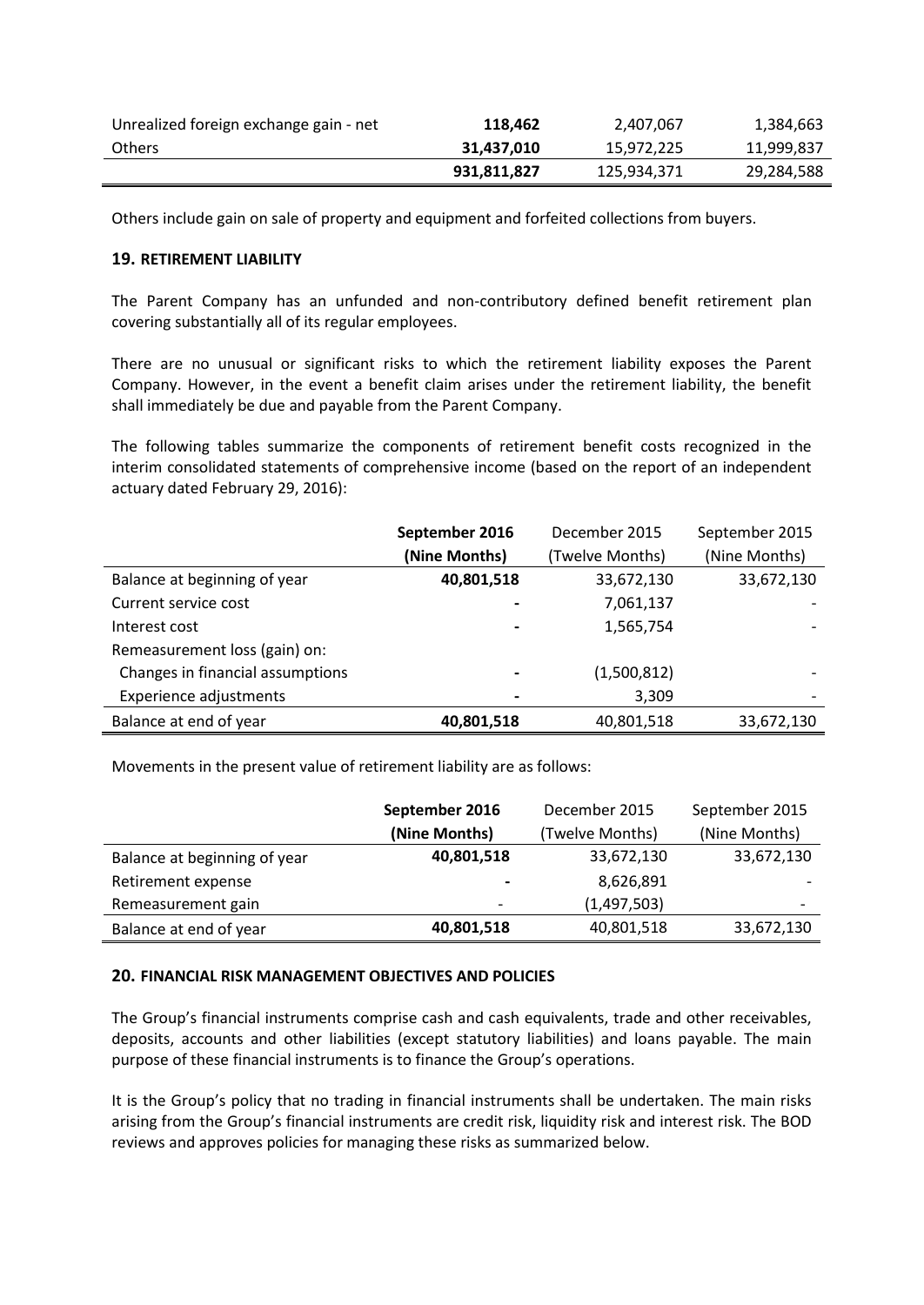The Group's exposure to foreign currency risk is minimal, as it does not enter into transactions in currencies other than its functional currency.

#### Credit Risk

Credit risk is the risk that the Group will incur a loss because its counterparties fail to discharge their contractual obligations. The Group trades only with recognized, creditworthy third parties. It is the Group's policy that all customers who wish to trade on credit are subject to credit verification procedures. Receivable balances are monitored on an ongoing basis with the result that the Group's exposure to bad debts is not significant. As customary in the real estate business, title to the property is transferred only upon full payment of the purchase price. There are also provisions in the sales contract which allow forfeiture of installments or deposits made by the customer in favor of the Group. Also, customers are required to deposit postdated checks to the Group covering all installment payments. These measures minimize the credit risk exposure or any margin loss from possible default in the payment of installments. As of September 30, 2015 and December 31, 2015, there were no significant credit concentrations.

With respect to credit risk arising from the other financial assets of the Group, which are composed of cash, receivables and deposits, the Group's exposure to credit risk arises from default of the counterparty, with maximum exposure equal to the carrying amounts of the instruments.

Generally, the maximum credit risk exposure of financial assets is the carrying amount of the financial assets as shown in the consolidated statements of financial position. Credit risk, therefore, is only disclosed in circumstances where the maximum potential loss differs significantly from the financial asset's carrying amount. The Group's exposure to credit risk is limited to the carrying amount of financial assets recognized as of September 30, 2016, December 31, 2015 and September 30, 2015.

None of Group's financial assets are secured by collateral or other credit enhancements.

*a. Cash in Bank*

The credit risk for cash in bank is considered negligible, since the counterparties are reputable universal banks with high quality external credit ratings. Cash in banks are insured by the Philippine Deposit Insurance Corporation up to a maximum coverage of P0.5 million per depositor per banking institution.

*b. Receivables* 

In respect of receivables, the Group is not exposed to any significant credit risk exposure to any single counterparty or any group of counterparties having similar characteristics. Receivables consist of a large number of customers. Based on historical information about customer default rates, management considers the credit quality of receivables that are not past due or impaired to be good.

The Group has no past due or impaired accounts as of September 30, 2016, December 31, 2015 and September 30, 2015.

#### Liquidity Risk

Liquidity risk is the risk that the Group may not be able to settle its obligations as they fall due.

The Group monitors its risk to a shortage of funds through analyzing the maturity of its financial investments and financial assets and cash flows from operations. The Group monitors its cash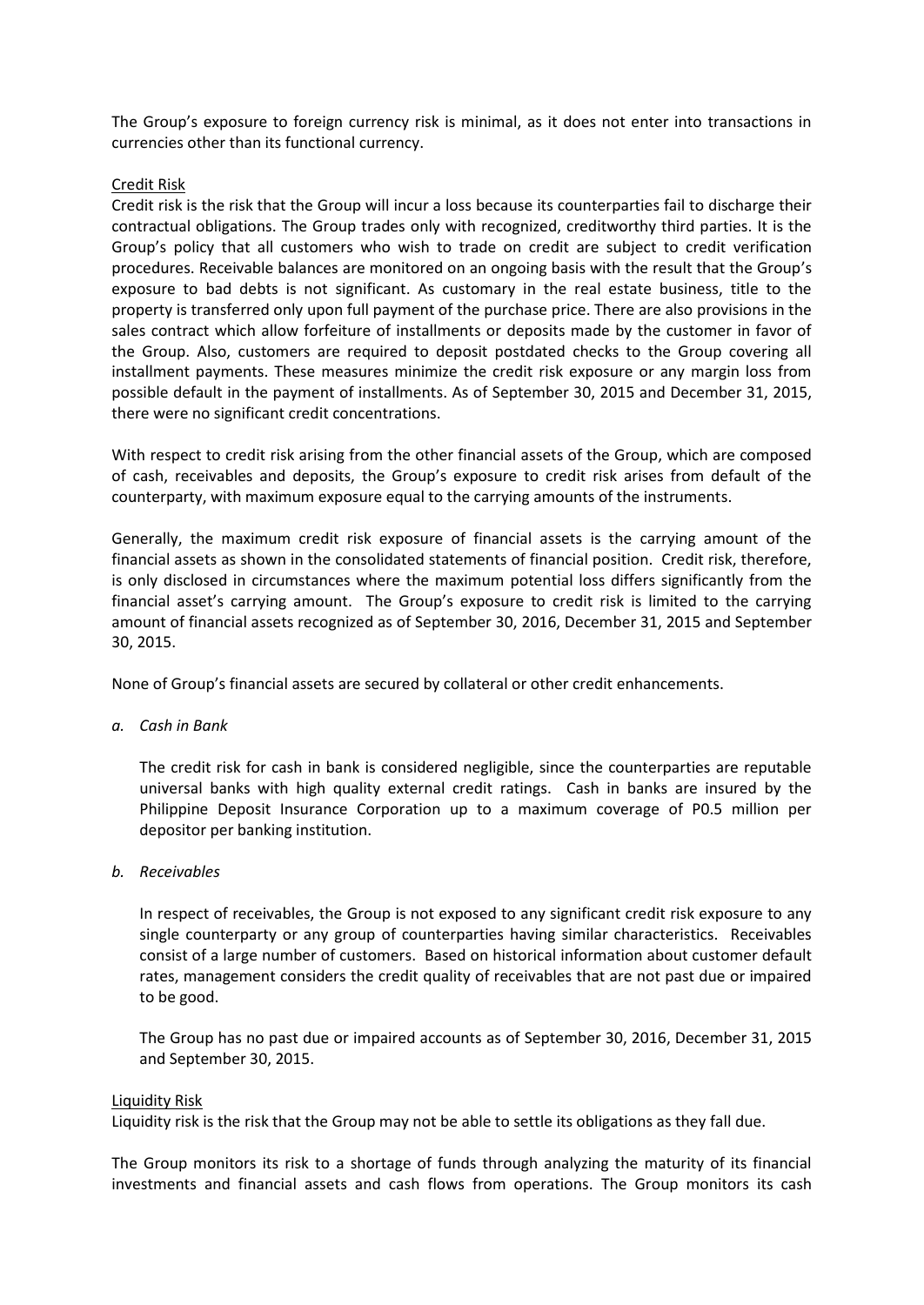position by a system of cash forecasting. All expected collections, check disbursements and other payments are determined on a daily basis to arrive at the projected cash position to cover its obligations.

The Group's objective is to maintain a balance between continuity of funding and flexibility. The Group addresses liquidity concerns primarily through cash flow from operations. All financial liabilities of the Group, which consist of payable to clearing house, brokers and customers and accounts payable and other liabilities (excluding taxes payable to government agencies), are payable on demand.

#### Interest Rate Risk

Interest rate risk is the risk that future cash flows from a financial instrument (cash flow interest rate risk) or its fair value (fair value interest rate risk) will fluctuate because of changes in market interest rates.

The Group's loans payable to local banks subject to floating interest rates are exposed to cash flow interest rate risk. The re-pricing of these instruments is done on intervals of three months. On the other hand, the Group's other loans payable to local banks and financing institutions subject to fixed interest rate are exposed to fair value interest rate risk.

The Group regularly monitors interest rate movements and on the basis of current and projected economic and monetary data, decides on the best alternative to take. No sensitivity analysis is needed as future interest rate changes are not expected to significantly affect the Group's net income.

# **21. CAPITAL MANAGEMENT OBJECTIVES, POLICIES AND PROCEDURES**

The Group's capital management objectives are to ensure the Group's ability to continue as a going concern and to provide an adequate return to shareholders by pricing products and services commensurate with the level of risk.

The Group monitors capital on the basis of the carrying amount of equity as presented in the statements of financial position. Capital for the reporting periods under review is summarized as follows:

|                          | September 2016 | December 2015 | September 2015 |
|--------------------------|----------------|---------------|----------------|
| <b>Total liabilities</b> | 4,278,822,851  | 4,681,596,102 | 4,617,734,583  |
| Total equity*            | 2,646,608,907  | 1,861,820,478 | 1,771,698,670  |
|                          | 1.62:1         | 2.51:1        | 2.61:1         |

\**based on consolidated equity*

The Group manages the capital structure and makes adjustments to it in the light of changes in economic conditions and the risk characteristics of the underlying assets. In order to maintain or adjust the capital structure, the Group may adjust the amount of dividends paid to shareholders, issue new shares or sell assets to reduce debt.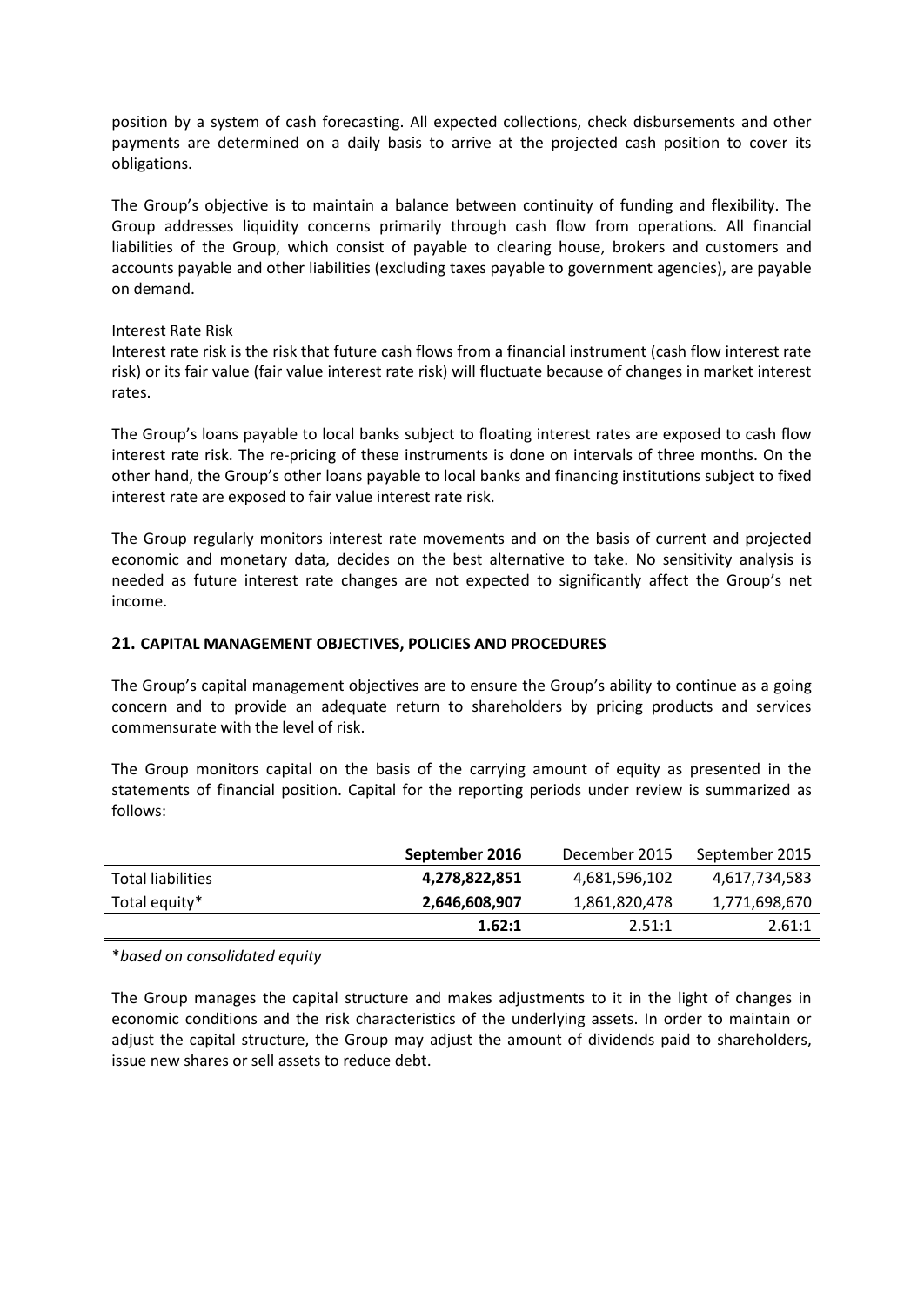# **22. EARNINGS PER SHARE**

Basic and diluted earnings per share are computed as follows:

|                                                                                                           | September<br>2016 | December<br>2015 | September 2015 |
|-----------------------------------------------------------------------------------------------------------|-------------------|------------------|----------------|
| Net income attributable to equity holders<br>of Arthaland Corporation<br>Divided by number of outstanding | 779,832,417       | 224,882,535      | 134,760,718    |
| common shares                                                                                             | 5,318,095,199     | 5,318,095,199    | 5,318,095,199  |
|                                                                                                           | 0.147             | 0.042            | 0.025          |

Diluted earnings per share equals the basic earnings per share as the Parent Company does not have any dilutive potential common shares at the end of each of the three years presented.

# **23. FINANCIAL RATIOS**

|                                                   | September<br>2016 | December<br>2015 | September<br>2015 |
|---------------------------------------------------|-------------------|------------------|-------------------|
| Current/Liquidity Ratio                           | 1.99:1            | 3.24:1           | 2.23:1            |
| (Current Assets over Current Liabilities)         |                   |                  |                   |
| Solvency Ratio                                    |                   |                  |                   |
| (Net income before depreciation                   | 0.18:1            | 0.05:1           | 0.03:1            |
| over total liabilities)                           |                   |                  |                   |
| Debt-to-equity Ratio                              | 1.62:1            | 2.51:1           | 2.61:1            |
| (Total liability over total equity*)              |                   |                  |                   |
| Debt-to-equity (interest-bearing) Ratio           | 0.61:1            | 1.27:1           | 1.64:1            |
| (Interest-bearing liabilities over total equity*) |                   |                  |                   |
| Asset-to-equity Ratio                             | 2.62:1            | 3.51:1           | 3.61:1            |
| (Total assets over total equity*)                 |                   |                  |                   |
| Interest Rate Coverage Ratio                      |                   |                  |                   |
| (Pretax income before Interest over               | 14.84:1           | 8.69:1           | 9.32:1            |
| interest expense)                                 |                   |                  |                   |
| <b>Profitability Ratio</b>                        |                   |                  |                   |
| (Net income attributable to equity holders of     | 0.29:1            | 0.12:1           | 0.08:1            |
| Arthaland Corporation over total equity)          |                   |                  |                   |

*\*based on consolidated equity*

*\*\* December 2015 ratio is based on full year income while September 2016 and September 2015 ratios are based on nine-month income.*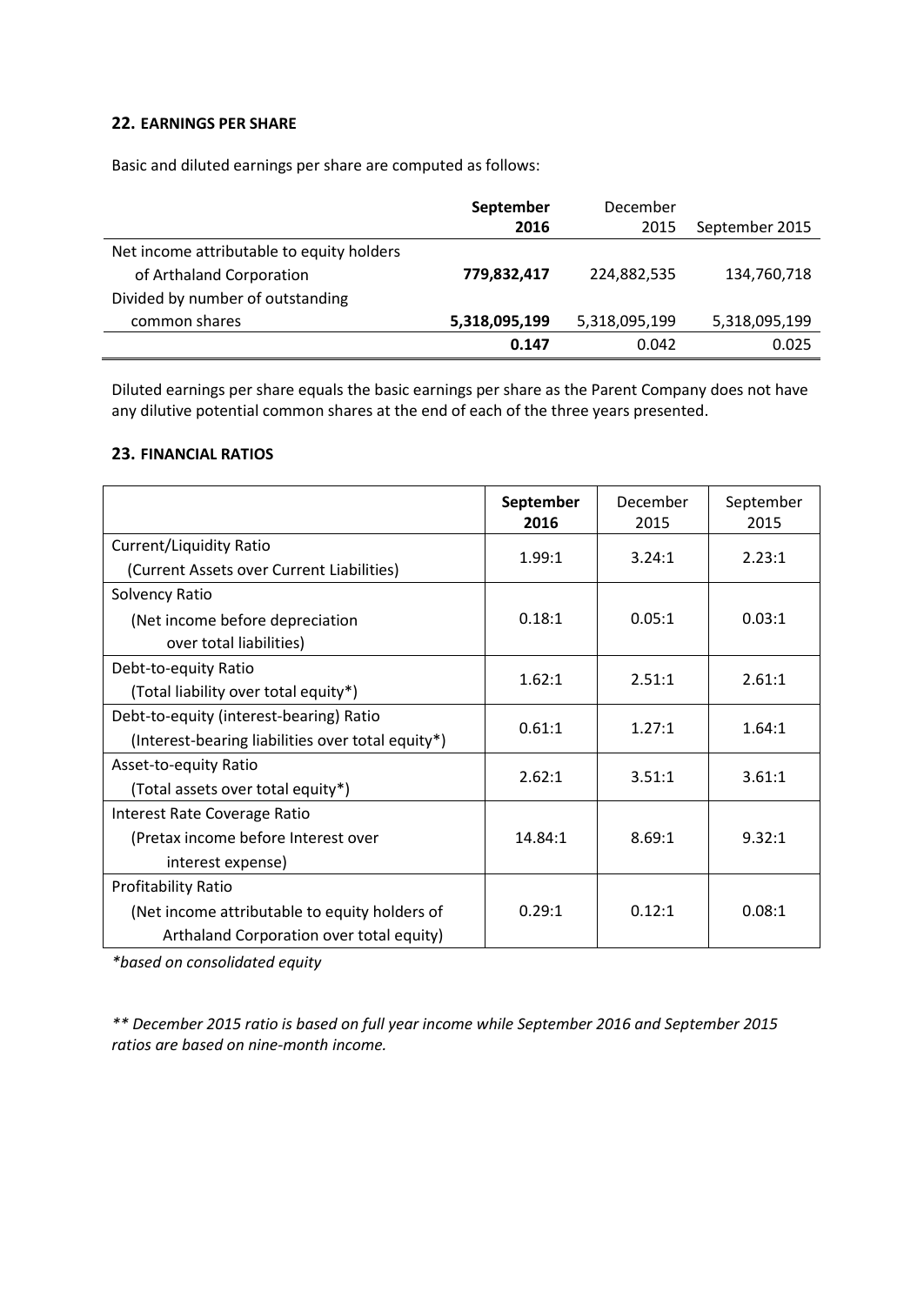**Item 2: Management's Discussion and Analysis of Financial Condition and Results of Operations**

# **FINANCIAL POSITION**

September 2016 vs September 2015

|                                         | <b>SEPTEMBER 30</b> | SEPTEMBER 30   | %      |
|-----------------------------------------|---------------------|----------------|--------|
|                                         | 2016                | 2015           | Change |
| Cash and cash equivalents               | P456,346,161        | P540,113,449   | $-16%$ |
| Financial assets at fair value through  |                     |                |        |
| profit or loss (FVPL)                   | 907,460,796         | 263,830,033    | 244%   |
| Trade and other receivables             | 459,221,126         | 2,339,034,490  | $-80%$ |
| Real estate for sale                    | 1,804,469,983       | 1,612,809,435  | 12%    |
| Investment properties                   | 2,902,929,474       | 1,236,999,822  | 135%   |
| Property and equipment                  | 22,233,499          | 19,011,807     | 17%    |
| Net deferred tax assets                 | 12,954,562          | 135,804        | 9439%  |
| Creditable withholding tax              | 217,599,795         | 219,689,701    | $-1%$  |
| Other assets                            | 142,216,362         | 157,808,713    | $-10%$ |
| <b>Total Assets</b>                     | 6,925,431,758       | 6,389,433,254  | 8%     |
|                                         |                     |                |        |
| Loans payable                           | 3,103,293,361       | 2,899,458,863  | 7%     |
| Accounts payable and other liabilities  | 1,068,025,083       | 1,466,943,582  | $-27%$ |
| <b>Retirement liability</b>             | 40,801,518          | 33,672,130     | 21%    |
| Net deferred tax liabilities            | 66,702,889          | 217,660,008    | $-69%$ |
| <b>Total Liabilities</b>                | 4,278,822,851       | 4,617,734,583  | $-7%$  |
|                                         |                     |                |        |
| Capital stock                           | 957,257,136         | 957,257,136    | 0%     |
| Additional paid-in capital              | 75,000,000          | 75,000,000     | 0%     |
| <b>Retained earnings</b>                | 1,608,405,248       | 739,499,276    | 117%   |
| Cumulative remeasurement gains (losses) |                     |                |        |
| on retirement liability - net of tax    | 990,511             | (57, 741)      | 1815%  |
| Non-controlling interests               | 4,956,012           |                | 100%   |
| <b>Total Equity</b>                     | 2,646,608,907       | 1,771,698,671  | 49%    |
| <b>Total Liabilities and Equity</b>     | P6,925,431,758      | P6,389,433,254 | 8%     |

The Company's total resources as of September 30, 2016 increased by 8% to  $E6.93$  billion from September 30, 2015 level of <del>P</del>6.39 billion, due to the following:

# *16% Decrease in Cash and Cash Equivalents*

The decrease was attributable to normal disbursements of the business and additional payments to land owners in Cebu and Laguna, where the Company recently acquired a parcel of land.

# *244% Increase in Financial Assets at Fair Value through Profit or Loss (FVPL)*

The increase was primarily due to acquired non-interest bearing loans from a private funder to finance the construction of Arthaland Century Pacific Tower (ACPT) that was placed in a money market fund.

*80% Decrease in Trade and Other Receivables*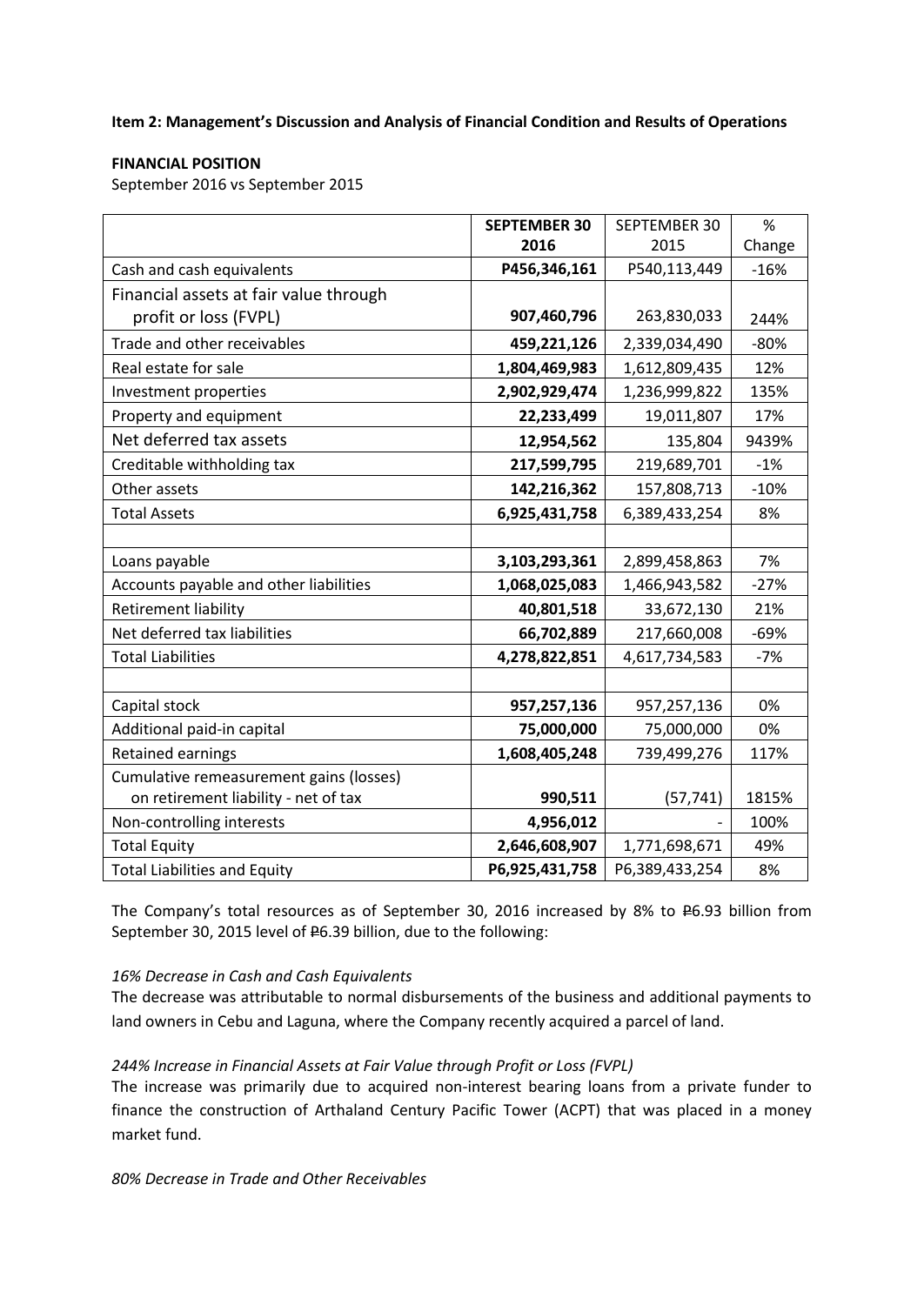The decrease was mainly due to collection of maturing accounts and lower inventory of units sold this year since Tower 1 is fully sold while Tower 2 is almost substantially sold.

#### *12% Increase in Real Estate for Sale*

The increase was largely due to acquisition costs of parcels of land in Cebu City and Laguna.

#### *135% Increase in Investment Properties*

The increase was largely due to the change in valuation from cost to fair value method of investment properties and accumulation of cost of ACPT as the construction progresses.

*17% Increase in Property and Equipment* The increase was mainly due to the acquisition of new cars for newly hired officers for the year.

#### *9439% Increase in Net Deferred Tax Assets*

The increase was primarily due to additional creditable withholding taxes arising from real estate sales.

#### *10% Decrease in Other Assets*

The decline was mainly due to maturities of some investments in dollar denominated time deposit and decreased amount held in escrow due to repayment of principal loans during the period.

#### *7% Increase in Loans payable*

The increase was mainly due to slightly higher loans acquired as compared to principal repayments of matured bank loans.

#### *27% Decrease in Accounts Payable and Other Liabilities*

The decrease largely was due to payment to landowner for the acquired property in Cebu and also decrease in deferred output vat.

#### *21% Increase in Retirement Liability*

The increase refers to additional provisions for retirement obligation for the year to comply with the requirements of PAS 19 and latest actuarial valuation report for the company.

#### *69% Decrease in Net Deferred Tax Liabilities*

The decrease was primarily due to recognition of deferred tax liabilities for the uncollected receivables from Arya sales.

# *117% Increase in Retained Earnings*

The increase was largely due to Other Income for the period.

#### *1815% Increase in Cumulative measurement gains (losses) on retirement liability - net of tax*

This is a result of year-end adjustment to comply with the requirements of PAS 19 and remeasurement based on latest actuarial valuation report for the company.

#### *100% Increase in Non-controlling Interests*

This represents 40% of equity share of an investor in CLLC.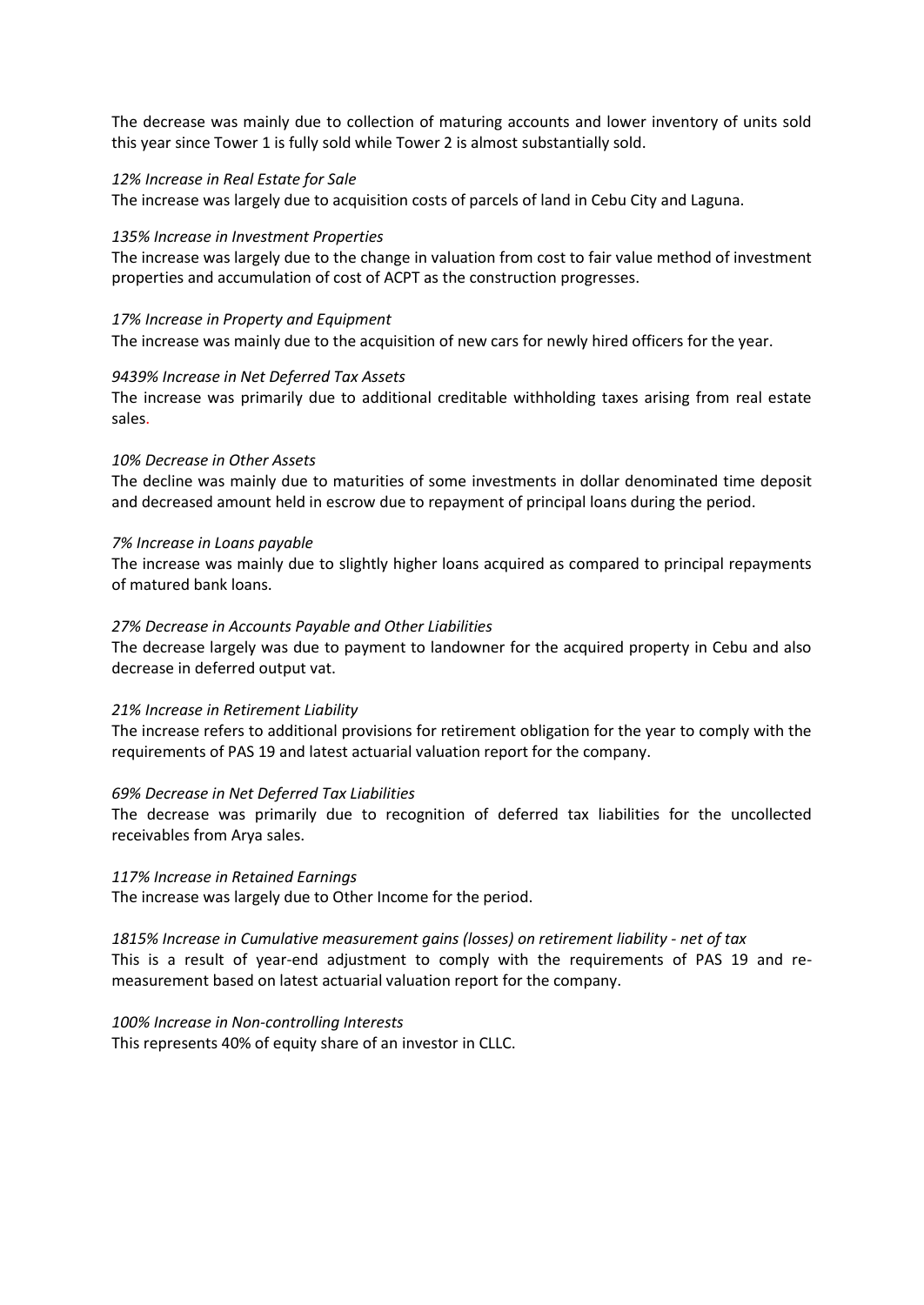# **FINANCIAL RATIO**

September 2016 vs September 2015

|                                                   | September<br>2016 | September<br>2015 | % Change |
|---------------------------------------------------|-------------------|-------------------|----------|
| Current/Liquidity Ratio                           | 1.99:1            | 2.23:1            | $-11%$   |
| (Current Assets over Current Liabilities)         |                   |                   |          |
| Solvency Ratio                                    |                   |                   |          |
| (Net income before depreciation                   | 0.18:1            | 0.03:1            | 500%     |
| over total liabilities)                           |                   |                   |          |
| Debt-to-equity Ratio                              | 1.62:1            | 2.61:1            | $-38%$   |
| (Total liability over total equity*)              |                   |                   |          |
| Debt-to-equity (interest-bearing) Ratio           | 0.61:1            | 1.64:1            | -63%     |
| (Interest-bearing liabilities over total equity*) |                   |                   |          |
| Asset-to-equity Ratio                             | 2.62:1            | 3.61:1            | $-27%$   |
| (Total assets over total equity*)                 |                   |                   |          |
| Interest Rate Coverage Ratio                      |                   |                   |          |
| (Pretax income before Interest                    | 14.84:1           | 9.32:1            | 59%      |
| over interest expense)                            |                   |                   |          |
| <b>Profitability Ratio</b>                        |                   |                   |          |
| (Net income attributable to equity holders of     | 0.29:1            | 0.08:1            | 263%     |
| Arthaland Corporation over total equity)          |                   |                   |          |

*\*based on consolidated equity*

# **FINANCIAL POSITION**

September 2016 vs December 2015

|                                        | <b>SEPTEMBER 30</b> | DECEMBER 31,  | ℅      |
|----------------------------------------|---------------------|---------------|--------|
|                                        | 2016                | 2015          | Change |
| Cash and cash equivalents              | P456,346,161        | P604,613,082  | $-25%$ |
| Financial assets at fair value through |                     |               |        |
| profit or loss (FVPL)                  | 907,460,796         | 732,635,225   | 24%    |
| Trade and other receivables            | 459,221,126         | 1,831,115,193 | $-75%$ |
| Real estate for sale                   | 1,804,469,983       | 1,550,936,177 | 16%    |
| Investment properties                  | 2,902,929,474       | 1,391,323,861 | 109%   |
| Property and equipment                 | 22,233,499          | 17,202,058    | 29%    |
| Net deferred tax assets                | 12,954,562          | 12,382,953    | 5%     |
| Creditable withholding tax             | 217,599,795         | 214,119,974   | 2%     |
| <b>Other Assets</b>                    | 142,216,362         | 189,088,057   | $-25%$ |
| <b>Total Assets</b>                    | 6,925,431,758       | 6,543,416,580 | 6%     |
|                                        |                     |               |        |
| Liabilities                            |                     |               |        |
| Loans payable                          | 3,103,293,361       | 3,091,768,912 | 0%     |
| Accounts payable and other liabilities | 1,068,025,083       | 1,368,361,438 | $-22%$ |
| <b>Retirement liability</b>            | 40,801,518          | 40,801,518    | 0%     |
| Net deferred tax liabilities           | 66,702,889          | 180,664,234   | $-63%$ |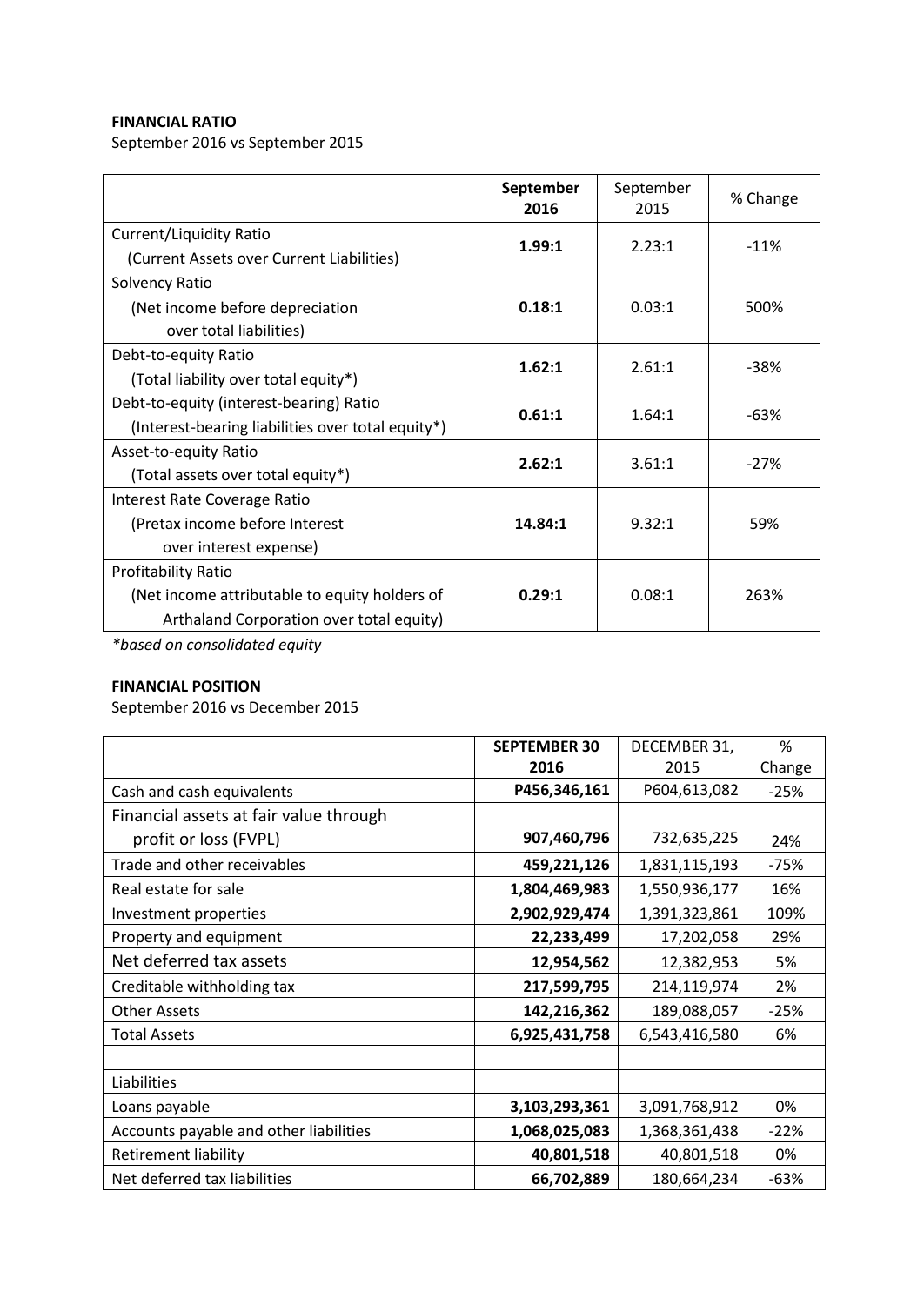| <b>Total Liabilities</b>                | 4,278,822,851  | 4,681,596,102  | $-9%$ |
|-----------------------------------------|----------------|----------------|-------|
|                                         |                |                |       |
| Equity                                  |                |                |       |
| Capital stock                           | 957,257,136    | 957,257,136    | 0%    |
| Additional paid-in capital              | 75,000,000     | 75,000,000     | 0%    |
| Retained earnings                       | 1,608,405,248  | 828,572,831    | 94%   |
| Cumulative remeasurement gains (losses) |                |                |       |
| on retirement liability - net of tax    | 990,511        | 990,511        | 0%    |
| Non-controlling interests               | 4,956,012      |                | 100%  |
| <b>Total Equity</b>                     | 2,646,608,907  | 1,861,820,478  | 42%   |
| <b>Total Liabilities and Equity</b>     | P6,925,431,758 | P6,543,416,580 | 6%    |

The Company's total resources as of September 30, 2016 increased by 6% to P6.93 billion from December 31, 2015 level of <del>P</del>6.54 billion, due to the following:

# *25% decrease in Cash and Cash Equivalents*

The decrease was attributable to normal disbursements of the business and additional payments to land owners in Cebu and Laguna, where the Company recently acquired a parcel of land.

# *24% increase in Financial Assets at Fair Value through Profit or Loss (FVPL)*

The increase was primarily due to additional non-interest bearing loans from a private funder to finance the construction of ACPT that was placed in a money market fund.

# *75% Decrease in Trade and Other Receivables*

The decrease was mainly due to collection of maturing accounts.

# *16% Increase in Real Estate for Sale*

The increase was primarily due to said acquisition of parcels of land in Laguna.

# *109% Increase in Investment Properties*

The increase was largely due to the change from cost to fair value method of investment properties and accumulation of cost of ACPT as the construction progresses.

# *29% Increase in Property and Equipment*

The increase was mainly due to the acquisition of new cars for newly hired officers for the year.

# *5% Increase in Net Deferred Tax Assets*

The slight increase was primarily due to additional creditable withholding taxes arising from real estate sales.

# *25% Decrease in Other Assets*

The decline was mainly due to maturities of some investments in dollar denominated time deposit and decreased amount held in escrow due to repayment of principal loans during the period.

# *22% Decrease in Accounts Payable and Other Liabilities*

The decrease largely was due to payment to landowner for the acquired property in Cebu and also decrease in deferred output vat.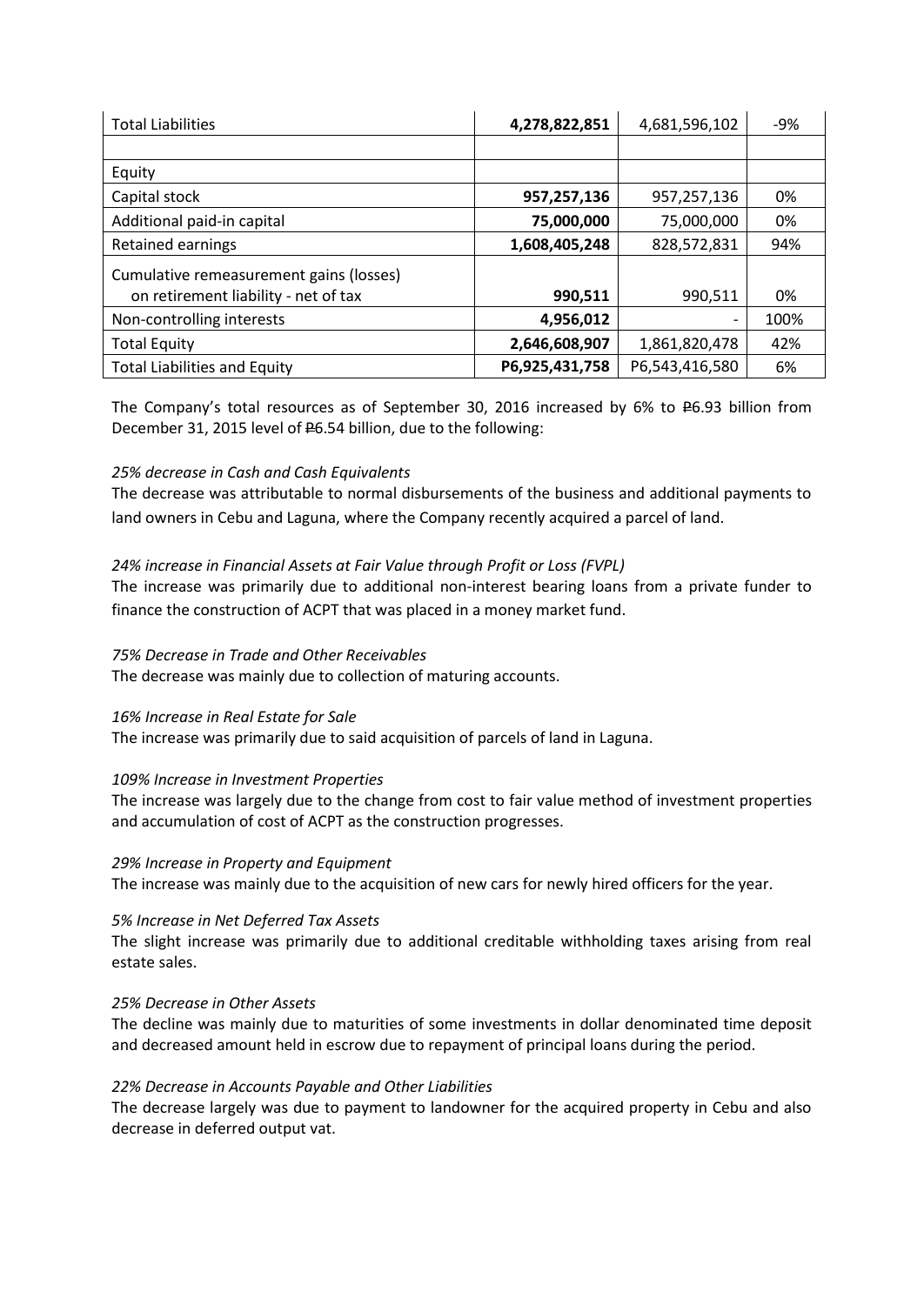#### *63% Decrease in Net Deferred Tax Liabilities*

The decrease was primarily due to recognition of deferred tax liabilities for the uncollected receivables from Arya sales.

*94% Increase in Retained Earnings*

The increase was largely due to Other Income for the period.

#### *100% Increase in Non-controlling Interests*

This represents 40% of equity share of an investor in CLLC.

# **FINANCIAL RATIO**

September 2016 vs December 2015

|                                                   | September<br>2016 | December<br>2015 | % Change |
|---------------------------------------------------|-------------------|------------------|----------|
| Current/Liquidity Ratio                           | 1.99:1            | 3.24:1           | $-39%$   |
| (Current Assets over Current Liabilities)         |                   |                  |          |
| Solvency Ratio                                    |                   |                  |          |
| (Net income before depreciation                   | 0.18:1            | 0.052:1          | 260%     |
| over total liabilities)                           |                   |                  |          |
| Debt-to-equity Ratio                              | 1.62:1            | 2.51:1           | $-35%$   |
| (Total liability over total equity*)              |                   |                  |          |
| Debt-to-equity (interest-bearing) Ratio           | 0.61:1            | 1.27:1           | $-52%$   |
| (Interest-bearing liabilities over total equity*) |                   |                  |          |
| Asset-to-equity Ratio                             | 2.62:1            | 3.51:1           | $-25%$   |
| (Total assets over total equity*)                 |                   |                  |          |
| Interest Rate Coverage Ratio                      |                   |                  |          |
| (Pretax income before Interest                    | 14.84:1           | 8.69:1           | 71%      |
| over interest expense)                            |                   |                  |          |
| <b>Profitability Ratio</b>                        |                   |                  |          |
| (Net income attributable to equity holders of     | 0.29:1            | 0.12:1           | 142%     |
| Arthaland Corporation over total equity)          |                   |                  |          |

*\*based on consolidated equity*

# **RESULTS OF OPERATIONS**

September 2016 vs September 2015

|                                          | <b>SEPTEMBER 30</b> | SEPTEMBER 30    |          |
|------------------------------------------|---------------------|-----------------|----------|
|                                          | 2016                | 2015            | % Change |
| Realized revenues from real estate sales | P325,402,973        | P1,407,976,131  | -77%     |
| Cost of real estate sold                 | (217,999,646)       | (968, 848, 045) | -77%     |
| <b>Gross Profit</b>                      | 107,403,327         | 439,128,086     | $-76%$   |
|                                          |                     |                 |          |
| <b>OPERATING EXPENSES</b>                |                     |                 |          |
| Administrative expenses                  | 201,915,488         | 165,075,073     | 22%      |
| Selling and marketing expenses           | 38,840,285          | 53,024,583      | $-27%$   |
|                                          | 240,755,773         | 218,099,656     | 10%      |
|                                          |                     |                 |          |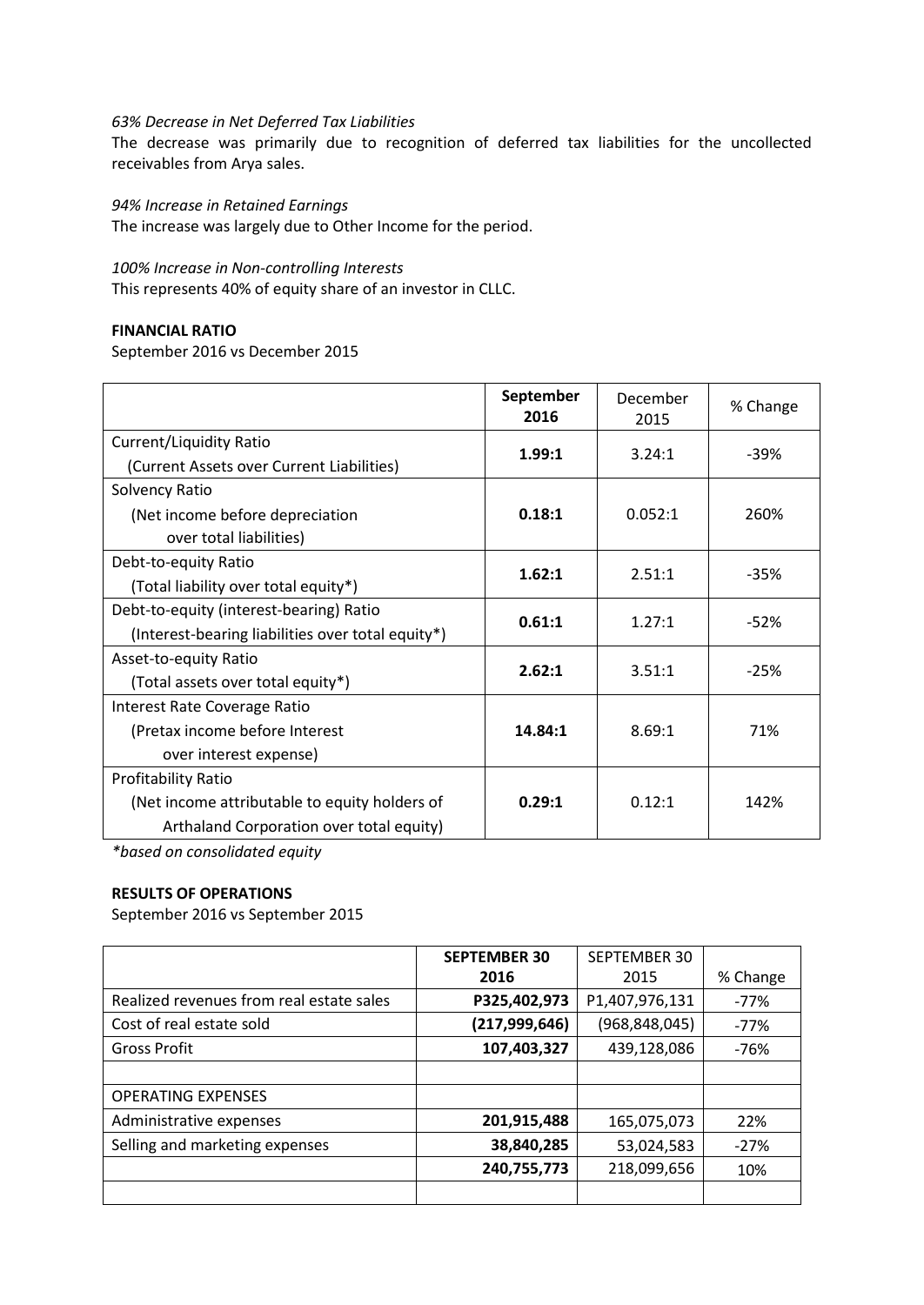| <b>OPERATING PROFIT (LOSS)</b>    | (133, 352, 446) | 221,028,430    | $-160%$ |
|-----------------------------------|-----------------|----------------|---------|
|                                   |                 |                |         |
| OTHER OPERATING EXPENSES (INCOME) |                 |                |         |
| Finance costs                     | 53,789,798      | 26,861,786     | 100%    |
| Other income - net                | (931,811,827)   | (29, 284, 588) | 3082%   |
|                                   | (878,022,029)   | (2,422,802)    | 36140%  |
|                                   |                 |                |         |
| PROFIT BEFORE TAX                 | 744,669,583     | 223,451,232    | 233%    |
| <b>TAX EXPENSE (BENEFIT)</b>      | (22, 724, 129)  | 88,690,514     | $-126%$ |
|                                   |                 |                |         |
| <b>NET PROFIT</b>                 | P767,393,712    | P134,760,718   | 469%    |

The Company's net income in the first three quarters was at #767.4 million or 469% higher for the year-on year.

# *77% Decrease in Realized Revenues from Real Estate Sales*

The decrease was attributable to lower number of units sold in the  $1<sup>ST</sup>$  three quarters of the year as compared to same period of last year, and the decreasing inventory of Arya Residences units since Tower 1 is fully sold while Tower 2 is almost substantially sold.

# *77% Decrease in Cost of Sales*

The decrease in cost of sales is directly related to the decrease in revenues mentioned in the foregoing.

# *22% Increase in Administrative Expenses*

The increase was largely due to higher taxes and licenses, utilities, and manpower expenses related to turnover of Arya Tower 2 in the  $2^{nd}$  quarter of 2016.

# *27% Decrease in Selling and Marketing Expenses*

The decrease was due to lower sales commissions during the current year as compared to prior year.

# *100% Increase in Finance costs*

The increase was due to amortization of "Day 1" gain on loan discounting.

# *3082% Increase in Other Income - net*

The significant increase was largely due to unrealized gain recognized in the P&L due to change of valuation from cost to fair value of investment properties.

# *126% Decrease in Tax Expense*

The decrease was due to lower taxable income for the period.

# **RESULTS OF OPERATIONS**

September 2016 vs December 2015

|                                          | <b>SEPTEMBER 30</b> | <b>DECEMBER 31</b> |          |
|------------------------------------------|---------------------|--------------------|----------|
|                                          | 2016                | 2015               | % Change |
| Realized revenues from real estate sales | P325,402,973        | P1,584,016,397     | -79%     |
| Cost of real estate sold                 | (217,999,646)       | (1,043,700,643)    | -79%     |
| <b>Gross Profit</b>                      | 107,403,327         | 540,315,754        | -80%     |
|                                          |                     |                    |          |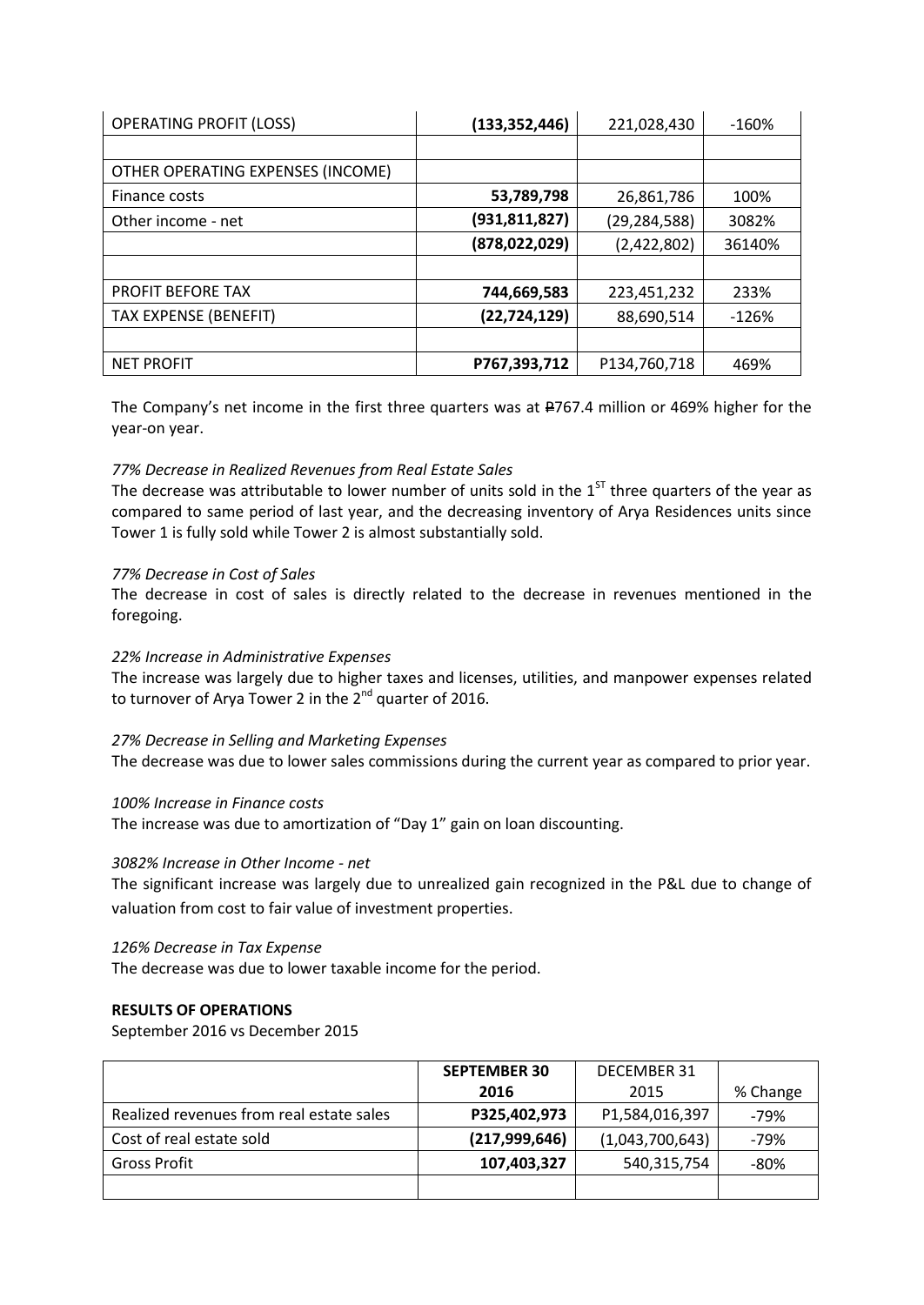| <b>OPERATING EXPENSES</b>         |                 |                |         |
|-----------------------------------|-----------------|----------------|---------|
| Administrative expenses           | 201,915,488     | 244,556,979    | -17%    |
| Selling and marketing expenses    | 38,840,285      | 69,323,793     | -44%    |
|                                   | 240,755,773     | 313,880,772    | $-23%$  |
|                                   |                 |                |         |
| <b>OPERATING PROFIT (LOSS)</b>    | (133, 352, 446) | 226,434,982    | $-159%$ |
|                                   |                 |                |         |
| OTHER OPERATING EXPENSES (INCOME) |                 |                |         |
| Finance costs                     | 53,789,798      | 40,566,579     | 33%     |
| Other income - net                | (931, 811, 827) | (125,934,371)  | 640%    |
|                                   | (878,022,029)   | (85, 367, 792) | 929%    |
|                                   |                 |                |         |
| <b>PROFIT BEFORE TAX</b>          | 744,669,583     | 311,802,774    | 139%    |
| <b>TAX EXPENSE (BENEFIT)</b>      | (22,724,129)    | 87,968,491     | $-126%$ |
|                                   |                 |                |         |
| <b>NET PROFIT</b>                 | P767,393,712    | P223,834,283   | 243%    |

The Company posted a net income of  $\textsf{\textbf{4767}}.4$  million in the  $1^\text{st}$  three quarters of 2016 as compared with the 2015 full year net income of #223.8 million.

# **RESULTS OF OPERATIONS**

July - September 2016 vs July - September 2015

|                                          | $Jul$ 1 -       | $J$ ul 1 -      |          |
|------------------------------------------|-----------------|-----------------|----------|
|                                          | Sep 30, 2016    | Sep 30, 2015    | % Change |
| Realized revenues from real estate sales | (P40,111,266)   | P510,185,633    | $-108%$  |
| Cost of sales                            | 60,301,300      | (373, 212, 287) | $-116%$  |
| <b>Gross Profit</b>                      | 20,190,034      | 136,973,346     | $-85%$   |
|                                          |                 |                 |          |
| <b>OPERATING EXPENSES</b>                |                 |                 |          |
| Administrative expenses                  | 79,733,010      | 52,383,712      | 52%      |
| Selling and marketing expenses           | 13,096,973      | 15,264,399      | $-14%$   |
|                                          | 92,829,983      | 67,648,111      | 37%      |
|                                          |                 |                 |          |
| <b>OPERATING PROFIT (LOSS)</b>           | (72,639,949)    | 69,325,235      | $-205%$  |
|                                          |                 |                 |          |
| OTHER OPERATING EXPENSES (INCOME)        |                 |                 |          |
| Finance costs                            | 24,393,264      | 7,911,345       | 208%     |
| Other income - net                       | (816, 156, 682) | (7, 491, 963)   | 10794%   |
|                                          | (791, 763, 418) | 419,382         | -188893% |
|                                          |                 |                 |          |
| <b>PROFIT BEFORE TAX</b>                 | 719,123,469     | 68,905,853      | 944%     |
| <b>TAX EXPENSE (BENEFIT)</b>             | (24, 399, 966)  | 37,561,743      | $-165%$  |
|                                          |                 |                 |          |
| <b>NET PROFIT</b>                        | P743,523,435    | P31,344,110     | 2272%    |

The Company's net income was 2272% lower for the quarter on quarter.